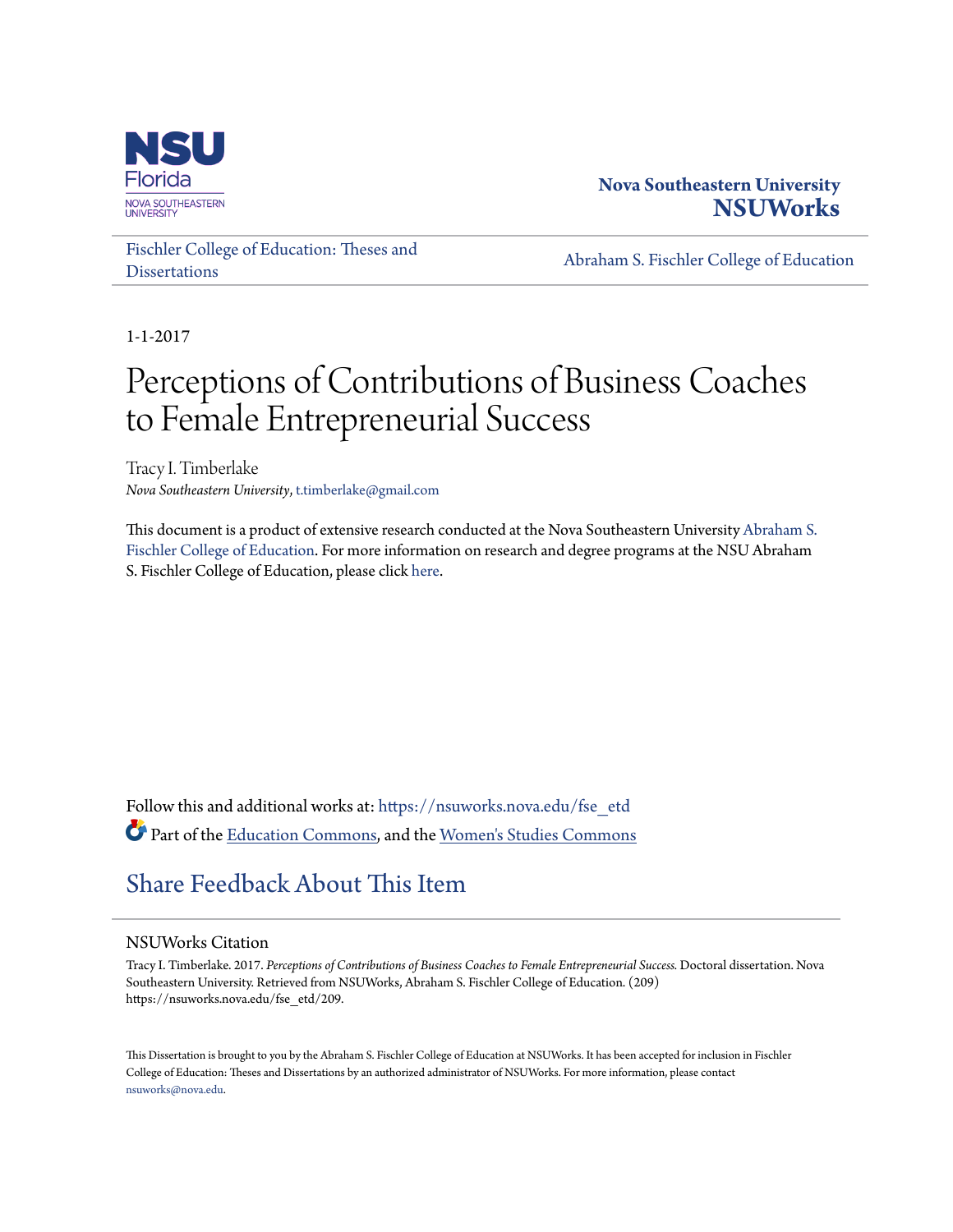Perceptions of Contributions of Business Coaches to Female Entrepreneurial Success

by Tracy Timberlake

Nova Southeastern University 2017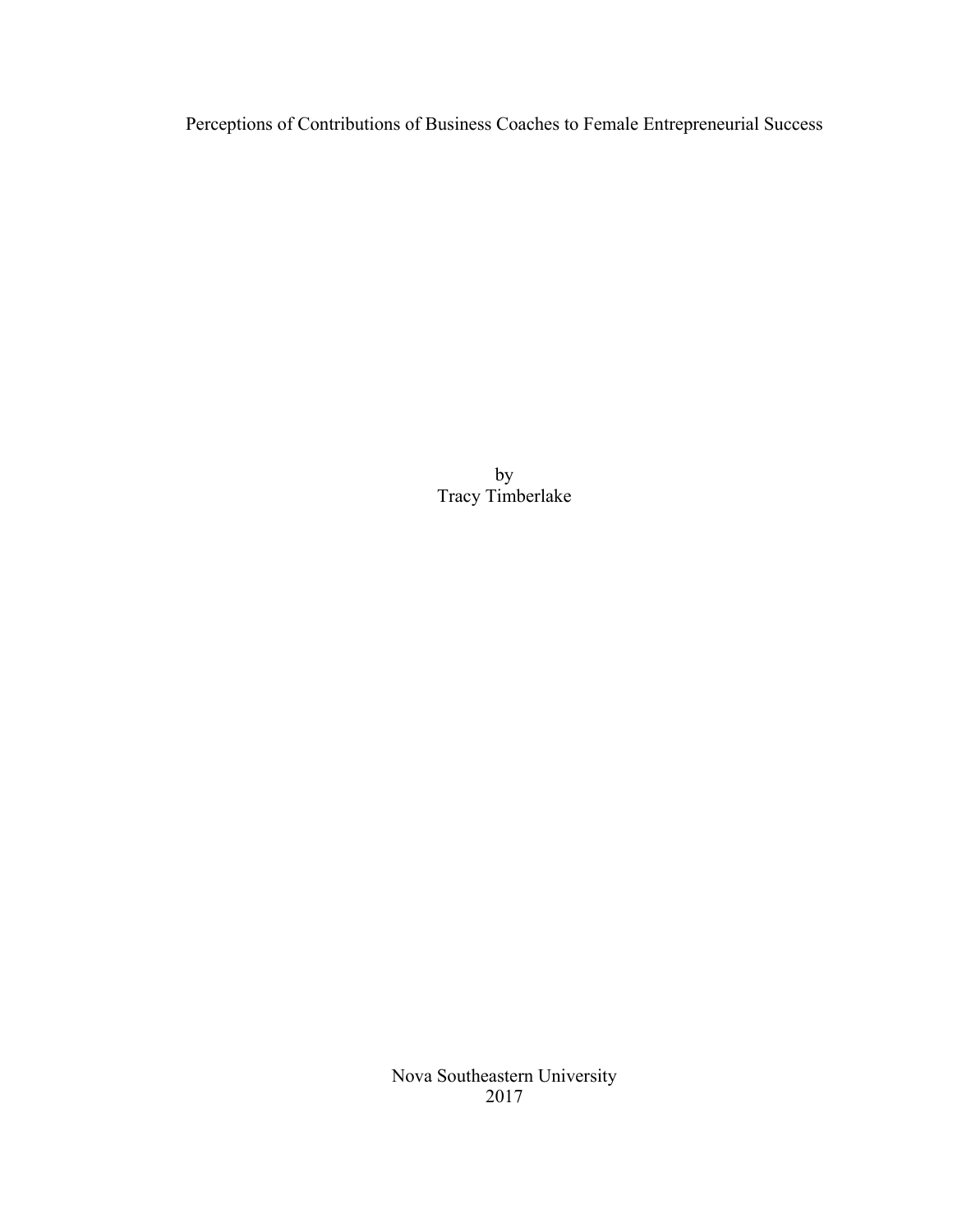#### **Approval Page**

This applied dissertation was submitted by Tracy Timberlake under the direction of the persons listed below. It was submitted to the Abraham S. Fischler College of Education and approved in partial fulfillment of the requirements for the degree of Doctor of Education at Nova Southeastern University.

Dr. Karen Kimball Date Committee Chair

\_\_\_\_\_\_\_\_\_\_\_\_\_\_\_\_\_\_\_\_\_\_\_\_\_\_\_\_\_\_ \_\_\_\_\_\_\_\_\_\_\_\_\_\_\_\_\_\_\_\_\_\_\_\_\_\_\_

\_\_\_\_\_\_\_\_\_\_\_\_\_\_\_\_\_\_\_\_\_\_\_\_\_\_\_\_\_\_ \_\_\_\_\_\_\_\_\_\_\_\_\_\_\_\_\_\_\_\_\_\_\_\_\_\_\_ Dr. Lucille Meisner Date Committee Member

\_\_\_\_\_\_\_\_\_\_\_\_\_\_\_\_\_\_\_\_\_\_\_\_\_\_\_\_\_\_ \_\_\_\_\_\_\_\_\_\_\_\_\_\_\_\_\_\_\_\_\_\_\_\_\_\_ Dr. Kimberly Durham Date Interim Dean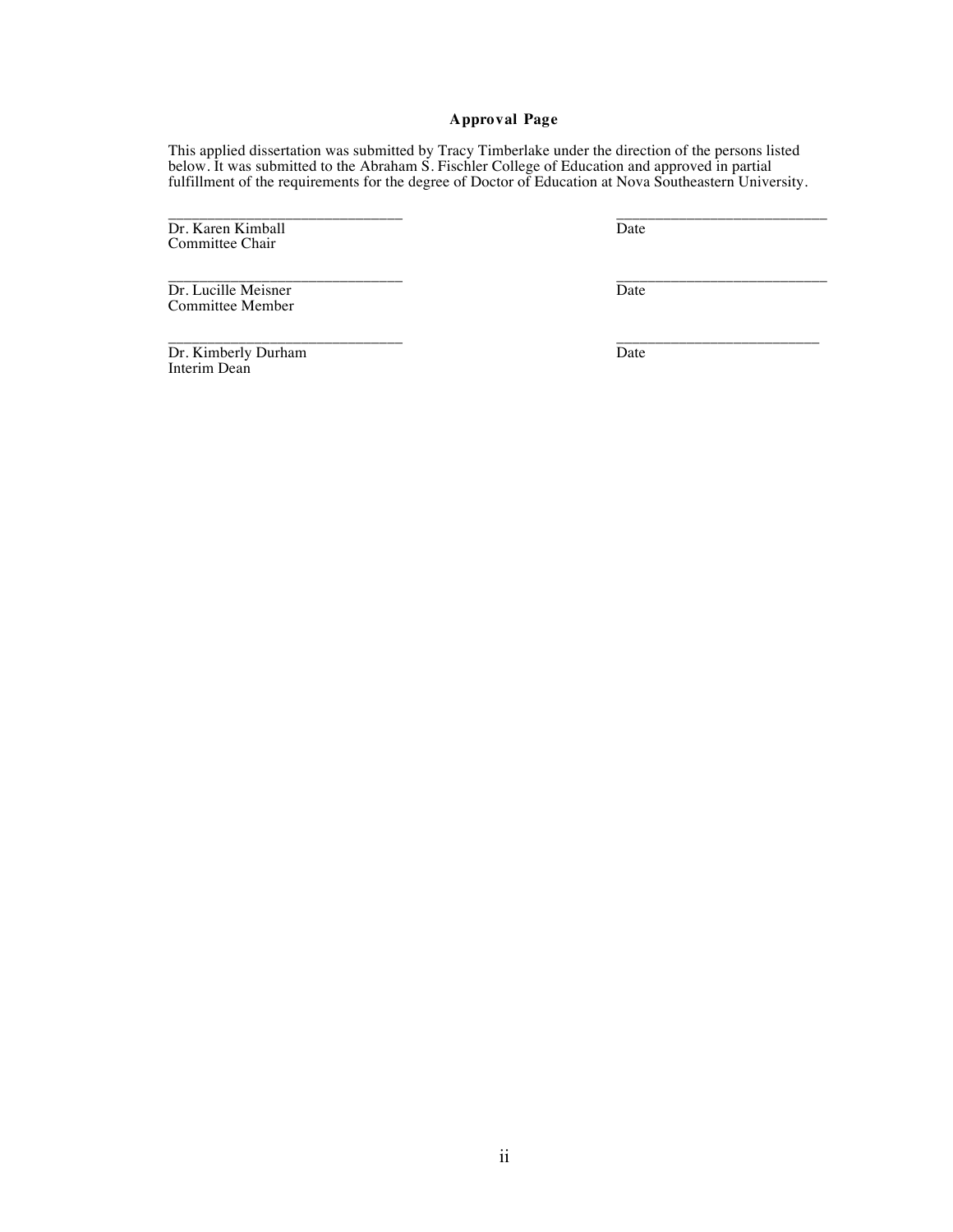### **Statement of Original Work**

I declare the following:

I have read the Code of Student Conduct and Academic Responsibility as described in the *Student Handbook* of Nova Southeastern University. This applied dissertation represents my original work, except where I have acknowledged the ideas, words, or material of other authors.

Where another author's ideas have been presented in this applied dissertation, I have acknowledged the author's ideas by citing them in the required style.

Where another author's words have been presented in this applied dissertation, I have acknowledged the author's words by using appropriate quotation devices and citations in the required style.

I have obtained permission from the author or publisher—in accordance with the required guidelines—to include any copyrighted material (e.g., tables, figures, survey instruments, large portions of text) in this applied dissertation manuscript.

*Tracy Timberlake* Name

May 5, 2017 **Date**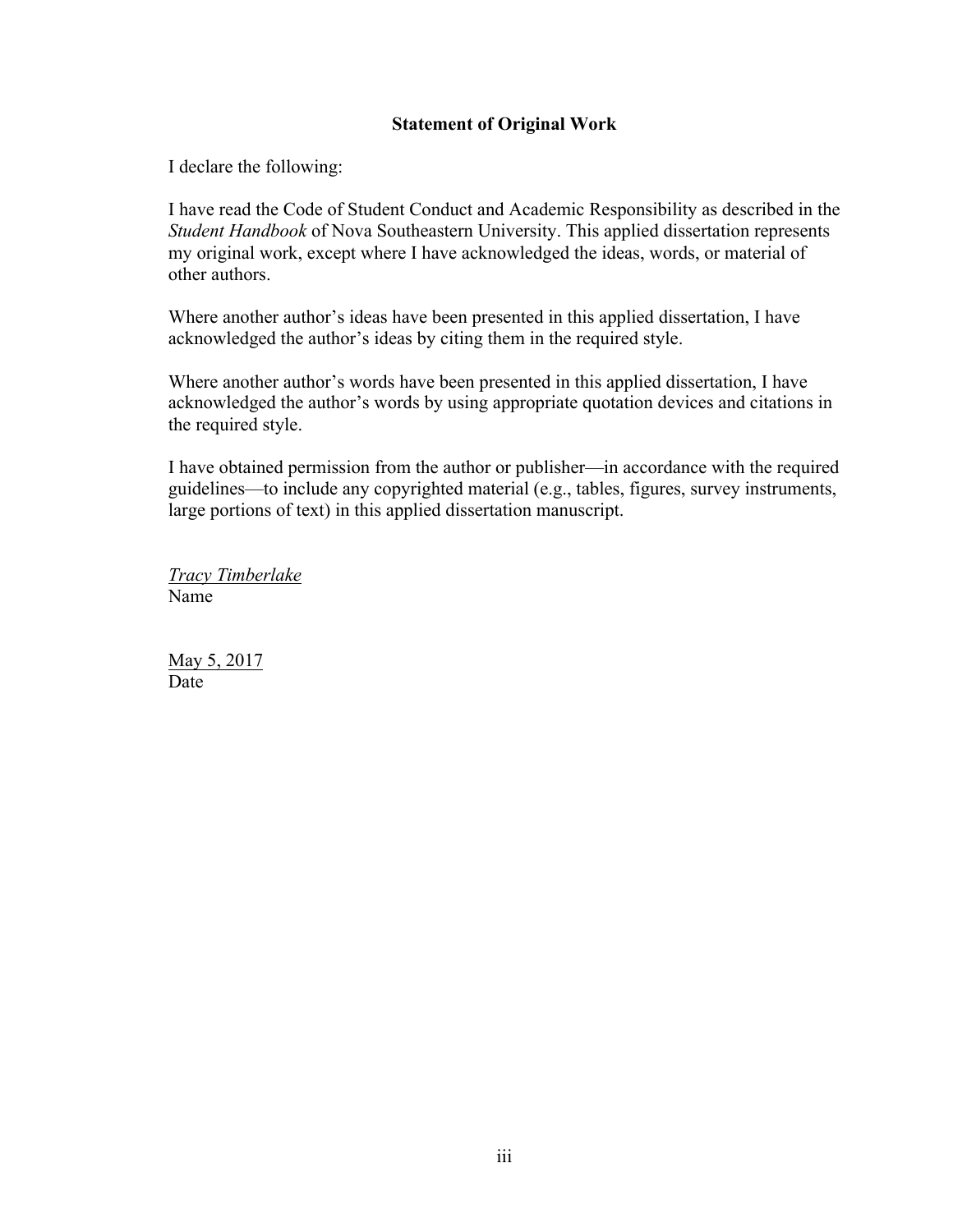#### **Abstract**

Perceptions of Contributions of Business Coaches to Female Entrepreneurial Success. Tracy Timberlake, 2017: Proposal, Nova Southeastern University, Abraham S. Fischler College of Education. Keywords: entrepreneurship, success, coaching, qualitative research

Although coaching has seen tremendous growth and success, it is still regarded as controversial because there is no governing body that oversees coaches or the coaching industry. In this manner, the industry has not achieved uniformity, therefore is under much scrutiny with regards to the validity of the industry as a whole. With female entrepreneurship on the rise, many industry personnel are hiring business coaches to teach them the business building skills they need to start their solo ventures. This study aimed to understand the perceptions of the one-on-one business coaching experience from the perspective of the client. Because there seemed to be no empirical evidence regarding one-on-one coaching and female entrepreneurs, the purpose of this case study was to relate the experiences of women online entrepreneurs who had undergone one-on-one business coaching to build their brands. Quantitative elements were documented during the course of the study when appropriate, but the focus was primarily on perceptions of how one-onone business coaching could contribute to success.

By surveying female online entrepreneurs who had experienced one-on-one business coaching, women considering entering the world of solo ventures and business building could empirically see evidence of the effects of one-on-one coaching. Business coaches who served this population were also be able to use this research as a tool that enabled them to develop useful coaching curricula in their own practices, particularly as it served female entrepreneurs. This research also added to the body of literature regarding both coaching and women entrepreneurs in the online space, because the relationship between the two had been under represented.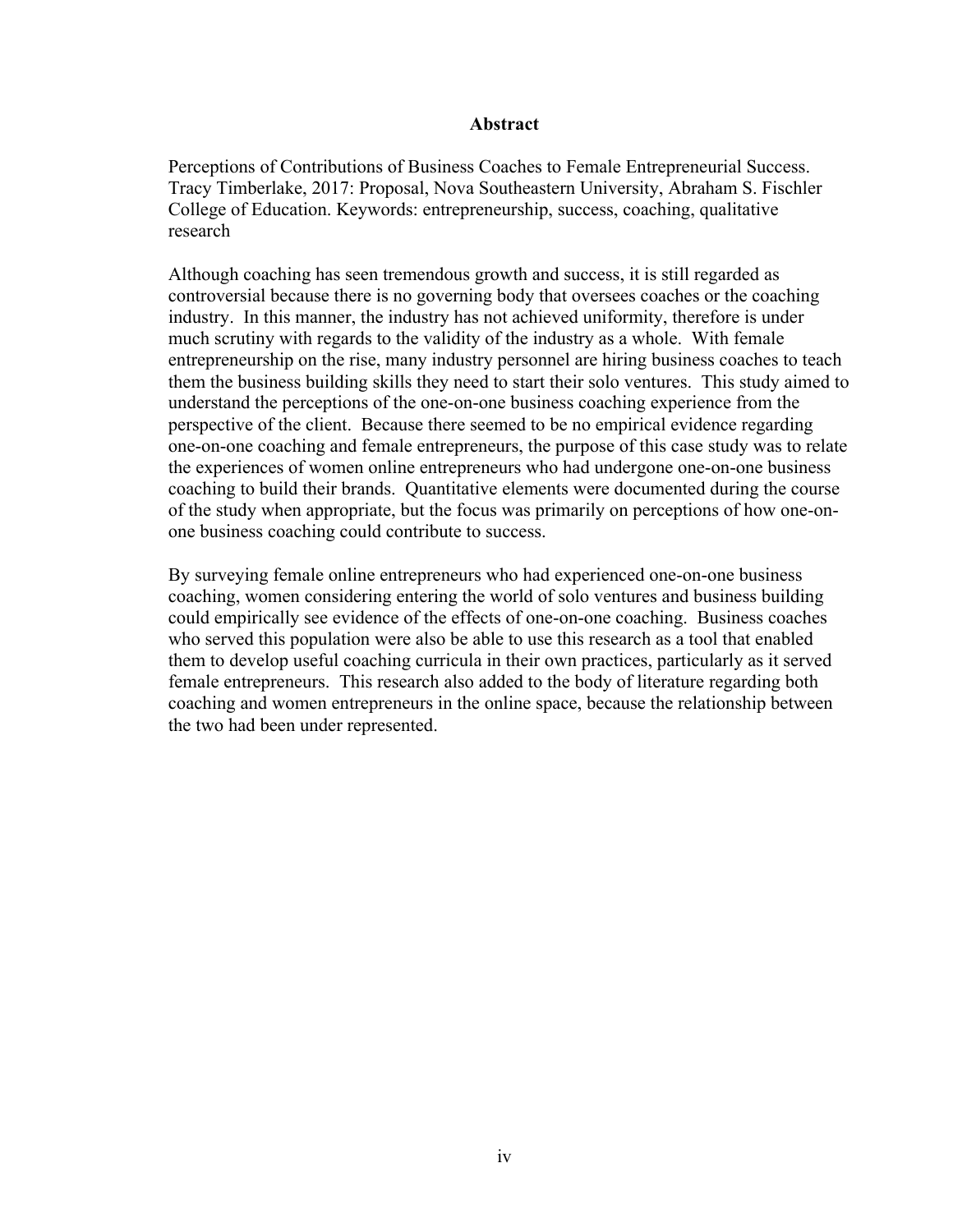#### **Acknowledgments**

You never really travel alone. Life is full of amazing people who sojourn with you along the way. This journey was no different, and I am so thankful God saw fit to put these people in my life. I would like to thank my family for their never-ending support in my seemingly crazy adventures. To my mom and brother who have supported every leap, thank you for your prayers and encouragement. My friends at The Brook who have become like family, I see no distinction. To The Kid, thank you for being you and teaching me more than you will ever know. To my colleagues of Co-hort 30, it would have been nearly impossible to make it this far without you all. The Faculty and Staff at NSU, especially my dissertation chair, Dr. Kimball, my committee member, Dr. Lucille Meisner, and my IRB representative, Dr. Andrew Buckner for finishing strong with me, and in such an expeditious manner.

To my coaches (especially Stephan Lovegrove) who have held space for my success. Thank you for coming into my experience and showing me how to tap into my own greatness. To all of the women who participated in this study, thank you for your time and for being so transparent! And to all of my fellow coaches out there making it happen, thank you for being agents of change in our industry and in the world.

In closing, I would like to dedicate this work to those who believe that they were meant for more. Remember, your dreams are your responsibilty.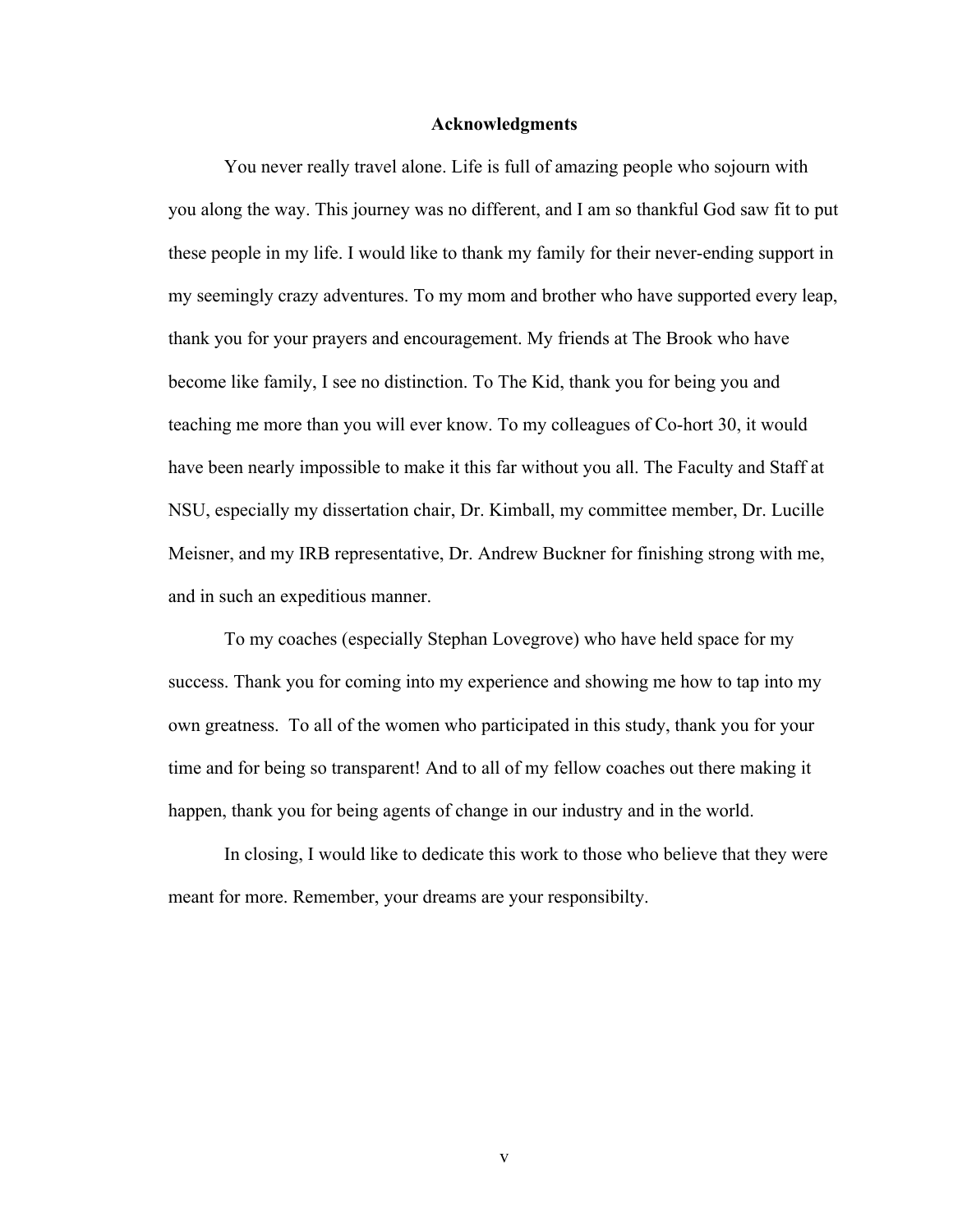## **Table of Contents**

| Page |
|------|
|      |
|      |
|      |
|      |
|      |
|      |
|      |
|      |
|      |
|      |
|      |
|      |
|      |
|      |
|      |
|      |
|      |
|      |
|      |
|      |
|      |
|      |
|      |
|      |
|      |
|      |
|      |
|      |
|      |
|      |
|      |
|      |
|      |
|      |
|      |
|      |
|      |
|      |
|      |
|      |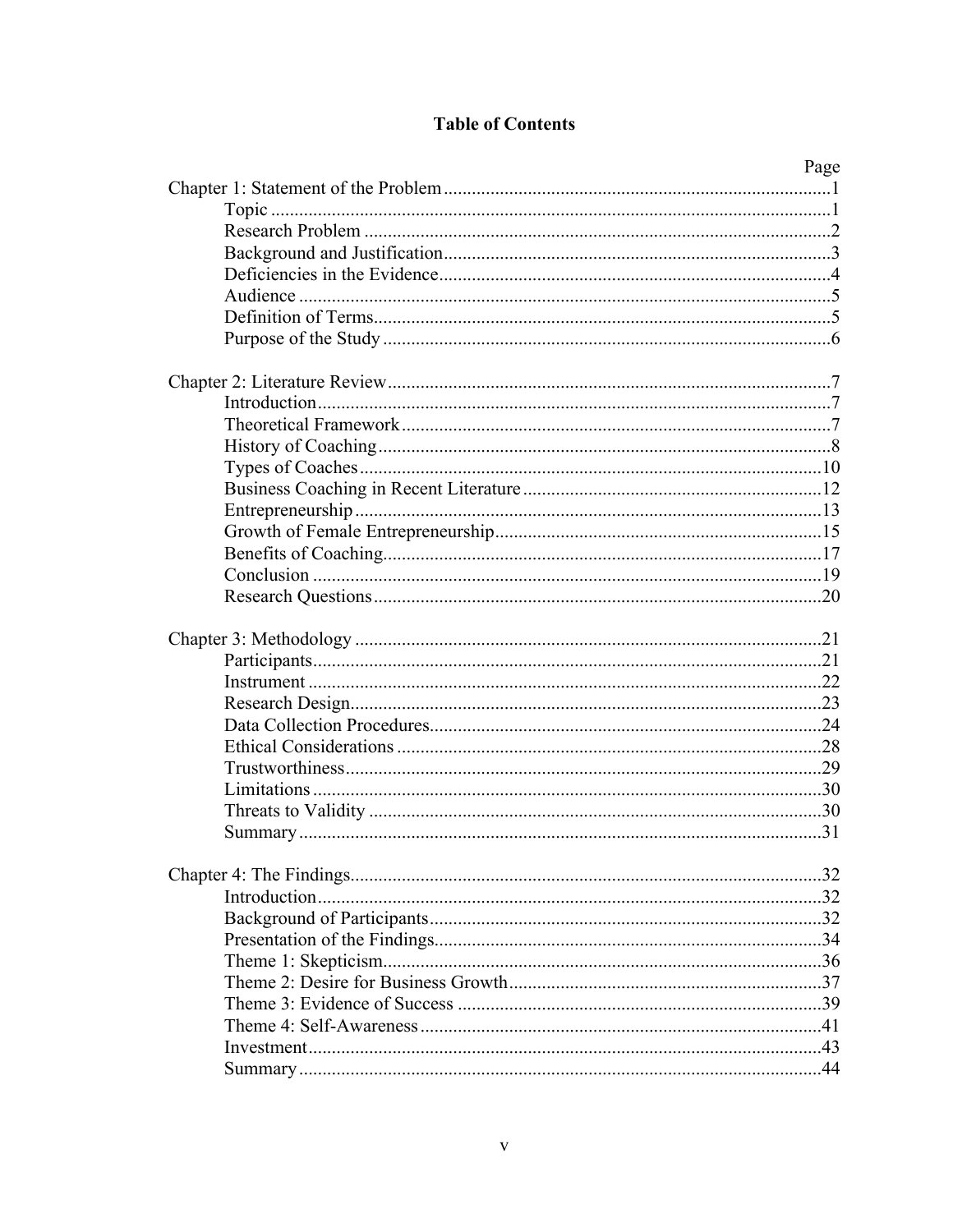| Appendices |    |
|------------|----|
|            |    |
|            |    |
| Table      |    |
|            | 35 |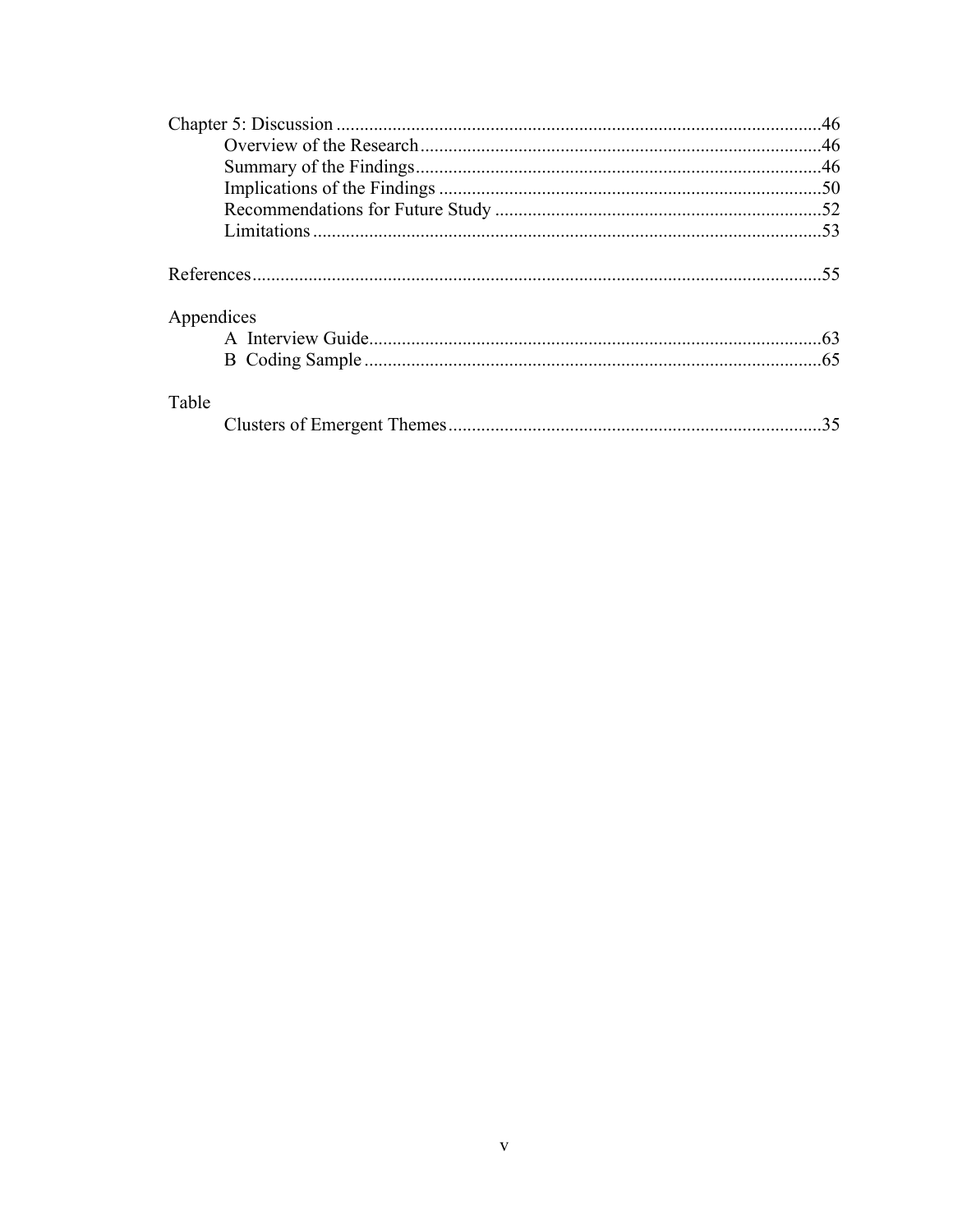#### **Chapter 1: Statement of the Problem**

#### **The Topic**

 When individuals think of a coach, there may be an automatic association to an athletic coach. But there are many different types of coaches, the definition of which can be hard to come by due to this broad landscape of coaching practice (Salter, 2014). For the purposes of this work, a coach was defined as an expert in a particular discipline who offers guidance and mentorship (Conolly, 2016). Thus a coach can assist in any area of specialized interest from athletics to zookeeping. At the time of this writing, coaching was the second fastest growing industry in the United States of America (Bueno, 2010; Gillentine, 2008). As reported in a 2012 International Coaching Federation study, North America boasts the highest concentration of professional coaches across the globe. Roughly 33%, or almost 16,000 coaches, are located in North America alone. These coaches are earning annual revenue of close to three quarters of a billion dollars for their practice. Personal and professional life in the 21st century often require elements that are not taught in traditional education curriculum (Ellsberg, 2011). Navigating through components of self-awareness, personal growth, spirituality, emotional intelligence, and similar characteristics are important aspects of leadership, decision making, and success (Shelon, Dunning, & Ames, 2014; Ugoani, Amu, & Kalu, 2015). In order to better navigate through these areas of need, people are seeking personal coaches to fill in the gaps where they believe schooling has inadequately prepared them (Ellsberg, 2011). There are multiple genres of coaches including health and wellness, life coaching, leadership coaching, and there even exists coaching for coaches (Bueno, 2010). The topic of this study focused specifically on business success coaching, or executive coaching to female entrepreneurs.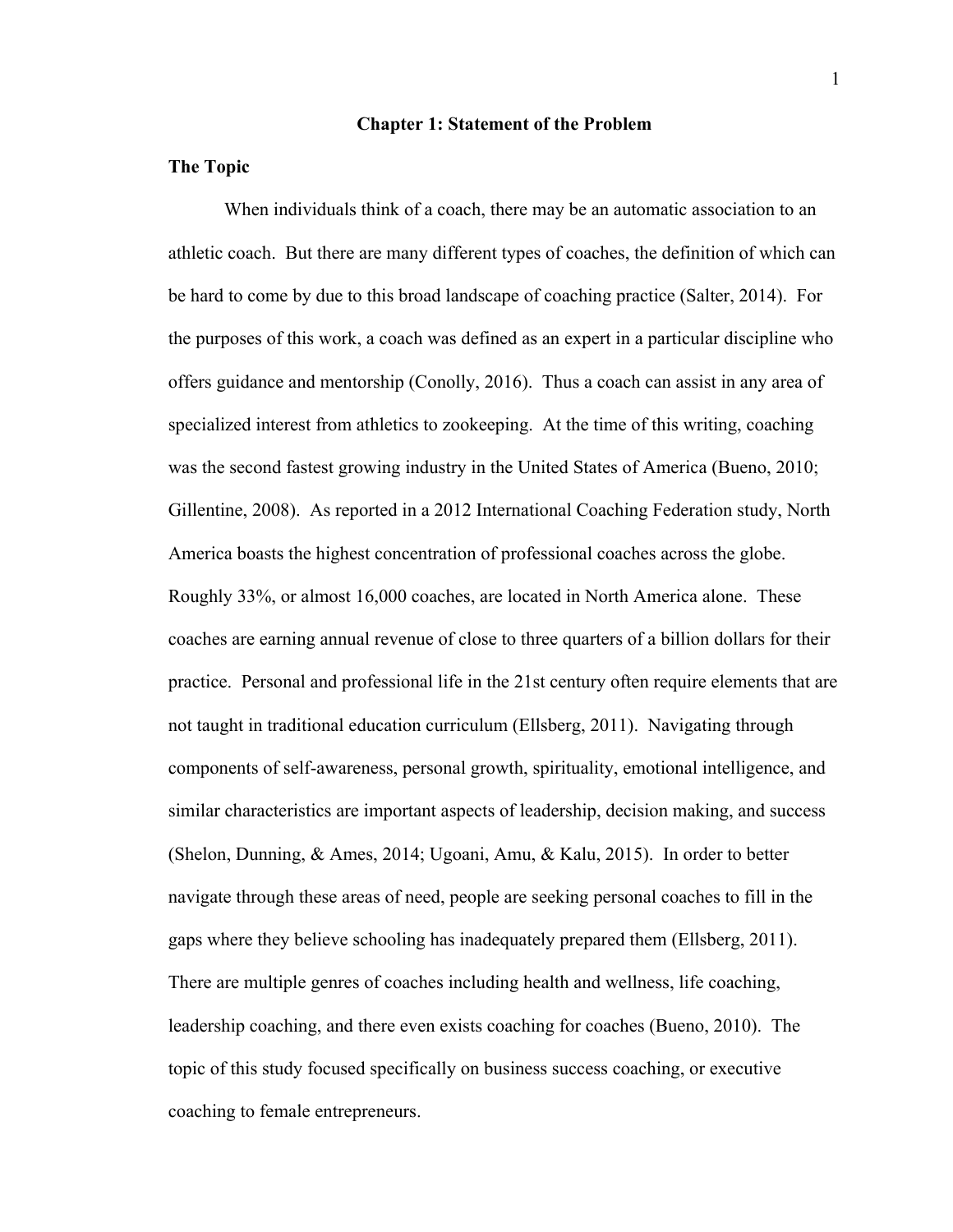#### **Research Problem**

Although coaching has seen tremendous growth and success, it is still regarded as controversial because there is no governing body that oversees coaches or the coaching industry. In this manner, the industry has not achieved uniformity (Charan, 2009). The International Coaching Federation is the oldest and largest coaching association, but even they do not have complete control of the industry (Bueno, 2010). Some of the most successful coaches like Tony Robbins and Gina DeVee have independent certification programs that are not ICF approved. There are a plethora of schools and organizations that offer additional certification programs in the field. Many of these certification programs are presented with a premium price tag and extensive training, but an actual certificate is not technically required to begin a coaching practice, and the number of different certifying bodies also poses an issue (Scoular, 2009). To this extent, anyone can be a self-proclaimed coach. Because there is no universal governance, licensure, or accountability, many have speculated the validity of the profession, and those considering hiring a coach are often offered a caveat emptor (Coutu & Kauffman, 2009).

The second aspect of this study explored female online entrepreneurs who had hired a one-on-one business coach to build their business. Female entrepreneurship is on the rise (Zarya, 2015). The United States Census Bureau's Survey of Business Owners in 2012 reported that the percentage of women business owners increased across ethnicities. Women entrepreneurs have even been credited with being the key to sustained growth of the American economy (Ewing Marion Kauffman Foundation, 2014). Coaching has been around for centuries, however, although evidence of coaching benefits exists, there is a lack of research that connects these two fast growing areas: business coaching and women entrepreneurship. Thus, the problem addressed in this study was the lack of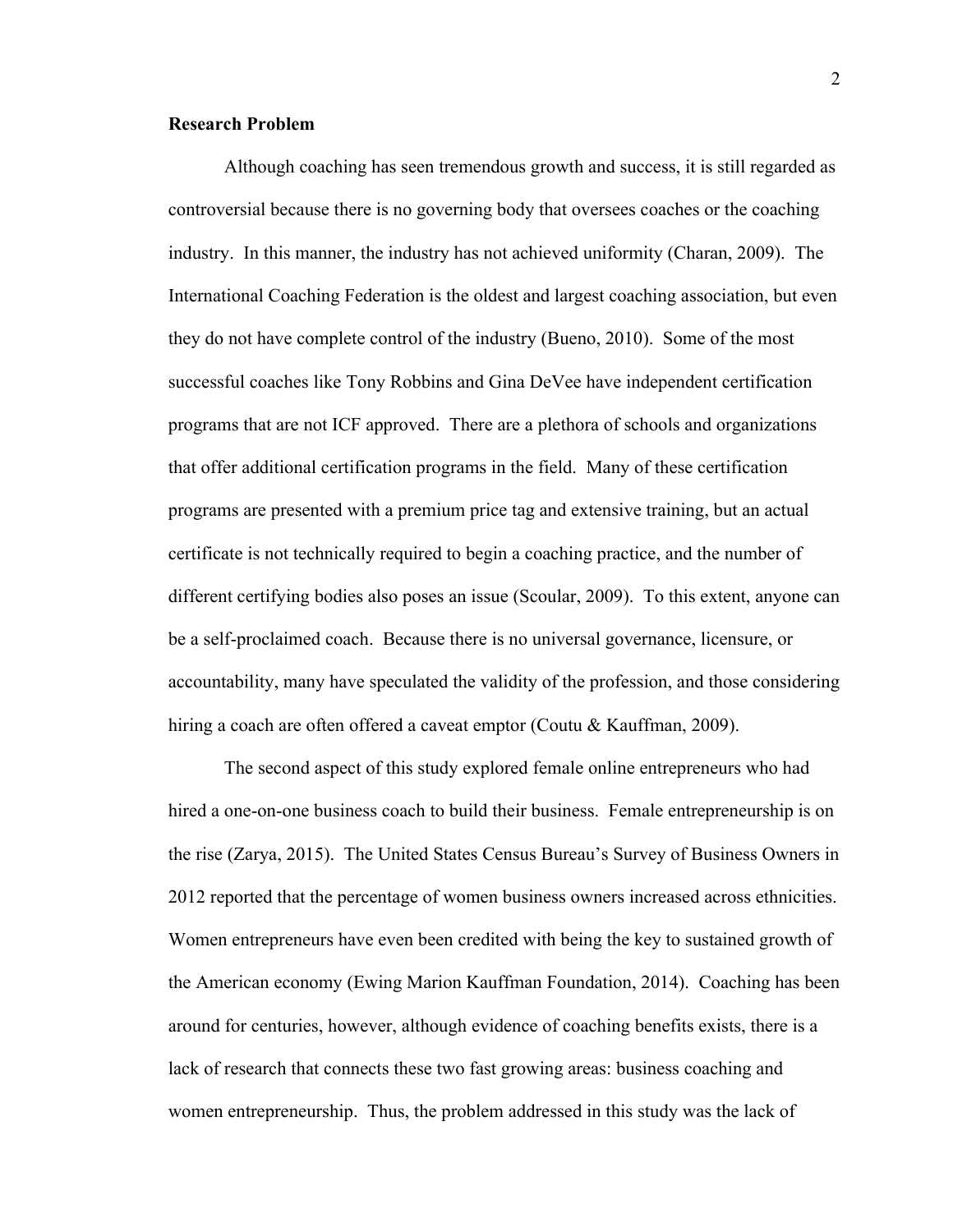empirical evidence of one-on-one business success coaching for the female online entrepreneur.

#### **Background and Justification**

Since the late 1940s, the influx of women in the American workforce has continued to climb (Ewing Marion Kauffman Foundation, 2014). Today, women make up a large portion of the workforce, roughly 47%, according to the US Department of Labor (2012). Further, the increase of women as business owners and entrepreneurs has been steady (US Census Bureau, 2012). However, entrepreneurship is not always an easily navigated road. It requires an element of business savvy that other professionals outside of the business world may not have. Many times those in service-based industries wish to transition from corporate to private practice. Social workers want to become private counselors, teachers wish to open a private tutor center, and healthcare professionals wish to go into business for themselves. The education required to obtain such professions often does not include elements of business that would allow these individuals to confidently pursue solo ventures. They need support and the right tools that provide direction for their business (Audet & Couteret, 2012). This is where individuals seek to hire a business coach. As stated, the coaching industry is rapidly growing, and likely has not seen the zenith of its heights as an industry. Empirical evidence shows the benefit of coaching, the growth of female entrepreneurs, and even the benefit of coaching for women entrepreneurs in general (Laukhuf & Malone, 2015). However, there is no empirical evidence that examines the facets in the online space. Society has not seen yet hit the apex of the digital revolution (Schmidt & Cohen, 2013). This is an issue because as the topic is being studied there will likely be changes that occur simultaneously.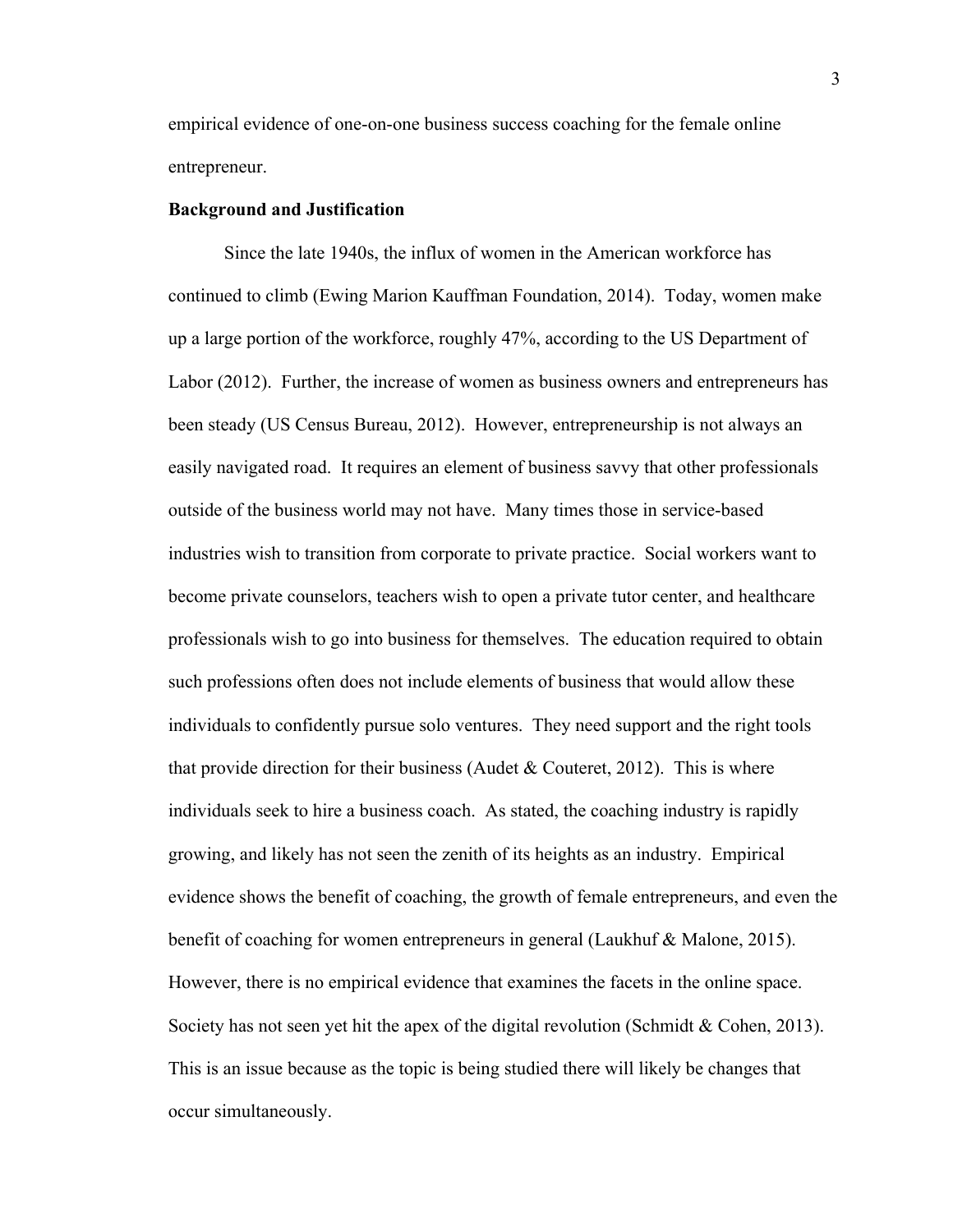#### **Deficiencies in the Evidence**

Audet and Couteret (2012) documented the use of executive coaches among entrepreneurs but further deficiencies exist because there is paucity in empirical evidence that supports the experience of one-on-one coaching, specifically as it relates to the female entrepreneur. For anyone working with a coach, results can be observed both qualitatively and quantitatively. For example, athletes who have great coaches can quantitatively measure their progress in terms of numbers related to such areas as (a) speed increases, and (b) jumping higher. There also exists the qualitative aspect to the coaching experience that measures feelings, confidence levels, perceptions of self, and contributors to success. Previous literature documented outcomes for business coaching, but it appears that this type of coaching is more prevalent with more clout in a large corporate setting. Horn, Elliot, and Forbringer (2010) noted that it is the world's largest corporations that utilize coaching for the benefit of their leaders. Horn et al. mentioned General Electric and Goldman Sachs specifically. Interestingly, literature does not seem to explain why executive coaching is used primarily in large company context. Audet and Couteret (2012) suggested that further research be conducted regarding coaching and novice entrepreneurs, the main focus of this study. As a Life and Business Success Coach, the researcher experienced many of the issues pertaining to women entrepreneurs addressed. Women want to start a business and have no idea where to begin because their previous education did not prepare them for such a task. Even high-ranking university business programs do not typically include components of self-awareness and intuition, two aspects that have been documented to be critical in leadership (One Hundred One Coaching, 2010). In addition, many believe that in order to start a business they would either need to obtain another degree or bring on a business-savvy partner who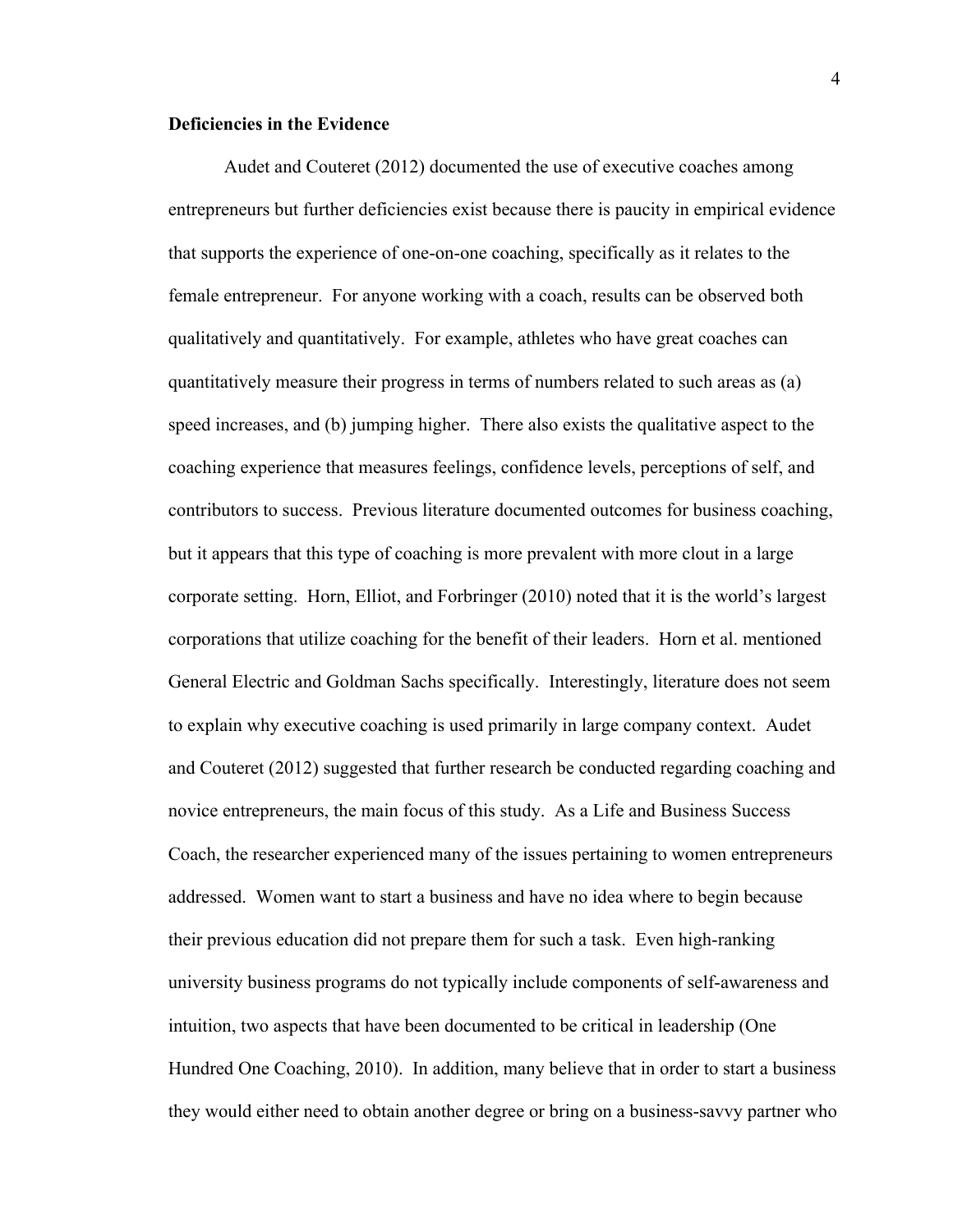is familiar with such dealings. Often, women have never even thought of hiring a coach. While testimonials and referrals from credible clients can certainly help boost confidence in hiring a high-powered coach for assistance, concrete data and empirical evidence would likely serve this population well. Therefore, extending research in the area of coaching to this particular group of entrepreneurs seems highly relevant.

#### **Audience**

By surveying female online entrepreneurs who have experienced one-on-one business coaching, women considering entering the world of solo ventures and business building in the digital space can empirically see evidence of the effects of one-on-one coaching. Business coaches who serve this population might be able to use this research as a tool that hopefully enables them to develop useful coaching curricula in their own practices, particularly as it serves female entrepreneurs. This research added to the body of literature regarding both online coaching and women entrepreneurs online because the relationship between the two has been under represented.

#### **Definition of Terms**

As per Creswell (2015), certain terms within research may be unfamiliar to the reader. For the purpose of this study, the following terms are defined.

**Coach.** The term refers to a person who serves as a mentor in a particular area of specialization. The role of the coach is to help accelerate the client's progress towards their ultimate goal (Conolly, 2016).

**Business Coach.** The term refers to a business coach as one who works with a client to achieve specific goals with regards to business and enterprise.

**Client.** For this study, the term refers to a client as the person who solicits the services of a coach to achieve a particular goal.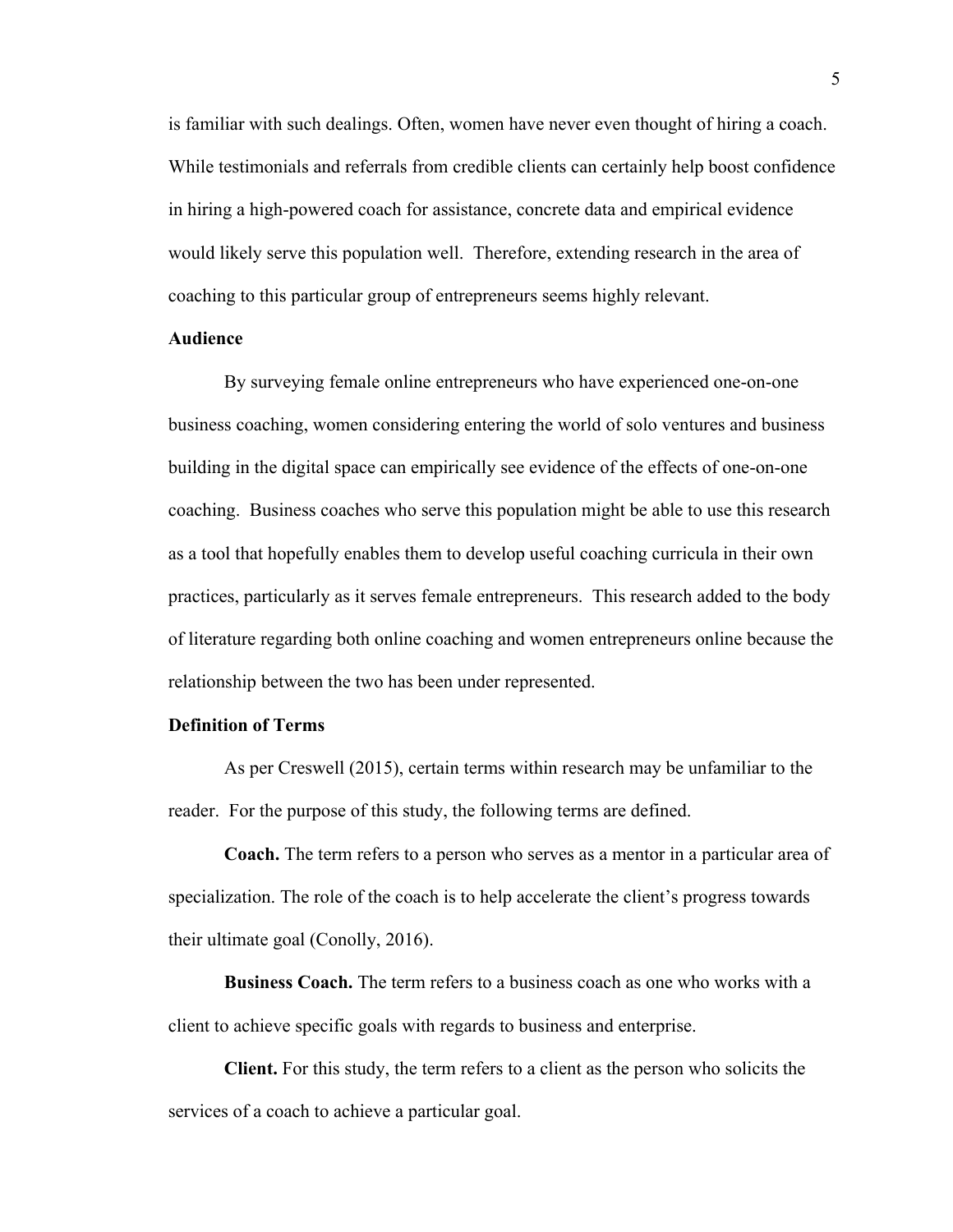**Entrepreneur**. The term refers to individuals who start their own company and practice niche marketing strategy to satisfy a need in the current market who are considered entrepreneurs (Garfield, 1989).

**Online Entrepreneur.** The term refers to an entrepreneur who conducts their business primarily on the Internet using digital mediums.

**Intentional Change Theory.** The term refers to a theory founded by Boyatzis (2006) which posits that people learn only what they wish to learn.

**Qualitative Research.** The term refers to a research technique whereby data are collected and analyzed in an effort to explore and gain an understanding of social trends, problems, opinions, or experiences occurring in the world (Creswell, 2016).

**Phenomenological Research.** The term refers to a qualitative research process where the subjects' lived experiences are explored and then described (Edmonds  $\&$ Kennedy, 2013).

#### **Purpose of the Study**

Because there seemed to be no empirical evidence regarding one-on-one coaching and female entrepreneurs, the purpose of this study was to understand the experiences of women entrepreneurs who had undergone one-on-one business coaching to build individual brands. Quantitative elements were documented during the course of the study when appropriate, but the focus was primarily on perceptions of how one-on-one business coaching can contribute to success.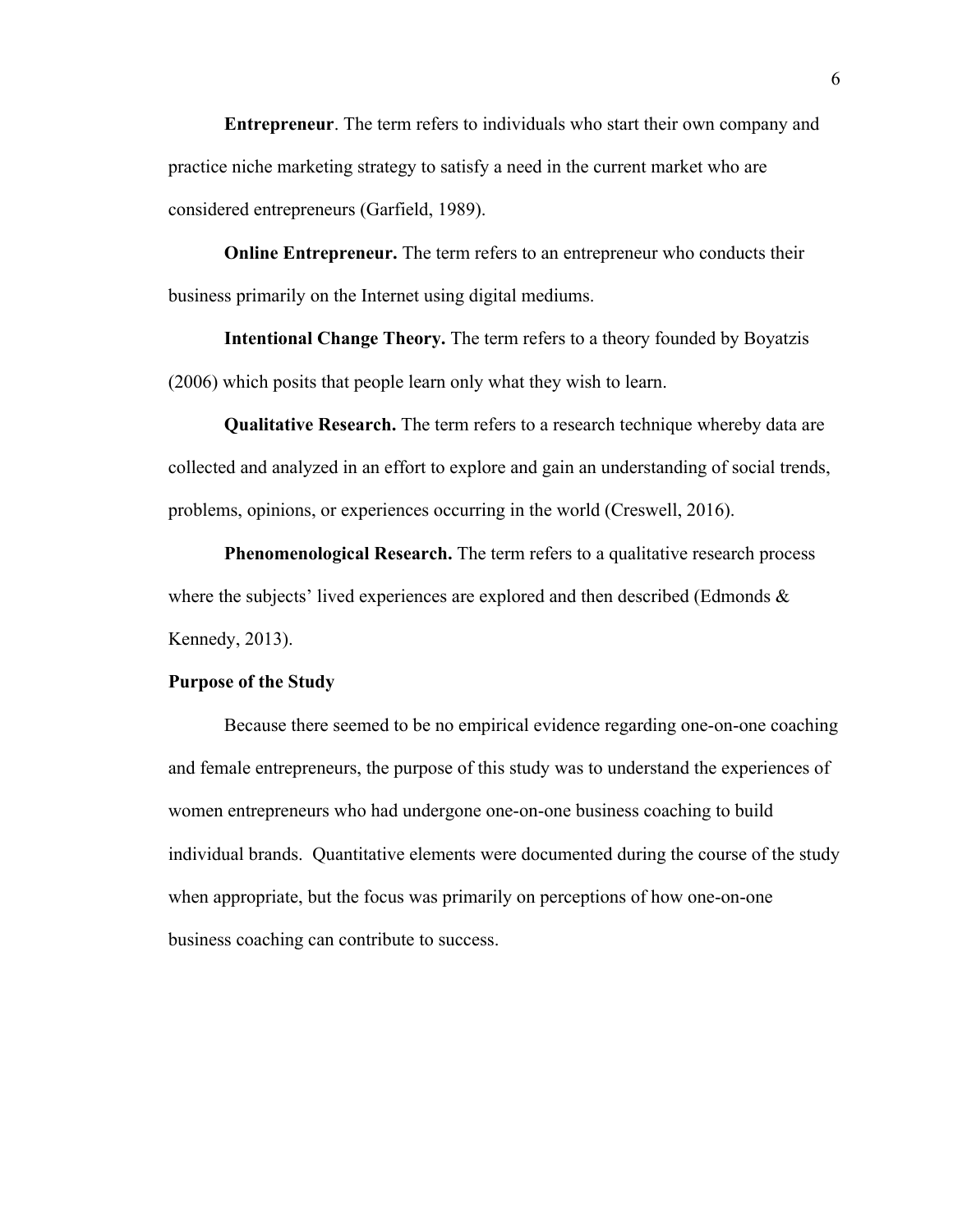#### **Chapter 2: Literature Review**

#### **Introduction**

Chapter 1 described the nature of the problem and the lack of data that support one-on-one coaching among female entrepreneurs. The review of the literature provided in this chapter is a compilation of research stemming from online and virtual libraries made available through the local university Library, Research, and Information Technology Center. It served to introduce the theoretical framework for this research and explore a history of coaching and female entrepreneurship.

#### **Theoretical Framework**

Although many theories can apply to coaching, coaching is an area where theory is superseded by actual practice in the field (Joo, 2005). Further, the theories being applied generally depend on the purpose of the coaching sessions. For example, health and wellness coaching may employ the social cognitive theory to initiate change in the client's eating habits. Relationship coaches who find a niche in conflict resolution may borrow applications from emotional intelligence theory to serve their population. For the purpose of this research study, the Boyatzis (2006) Intentional Change Theory was used. Boyatzis (2006) developed this theory out of scarcity. While theories existed regarding cognitive behavior, self-awareness, and education, there was paucity of framework that could produce actual results on separate levels, especially with regards to training and coaching. Boyatzis explained that individuals learn only what they wish to learn. Meaning, a person can go through the process of learning a particular something, but undergoing the process itself is not enough for actual learning to take place. Learning only occurs when the individual has a vested personal interest in learning the material. Therefore, according to Boyatzis (2006), as it applies to coaching, any habituation must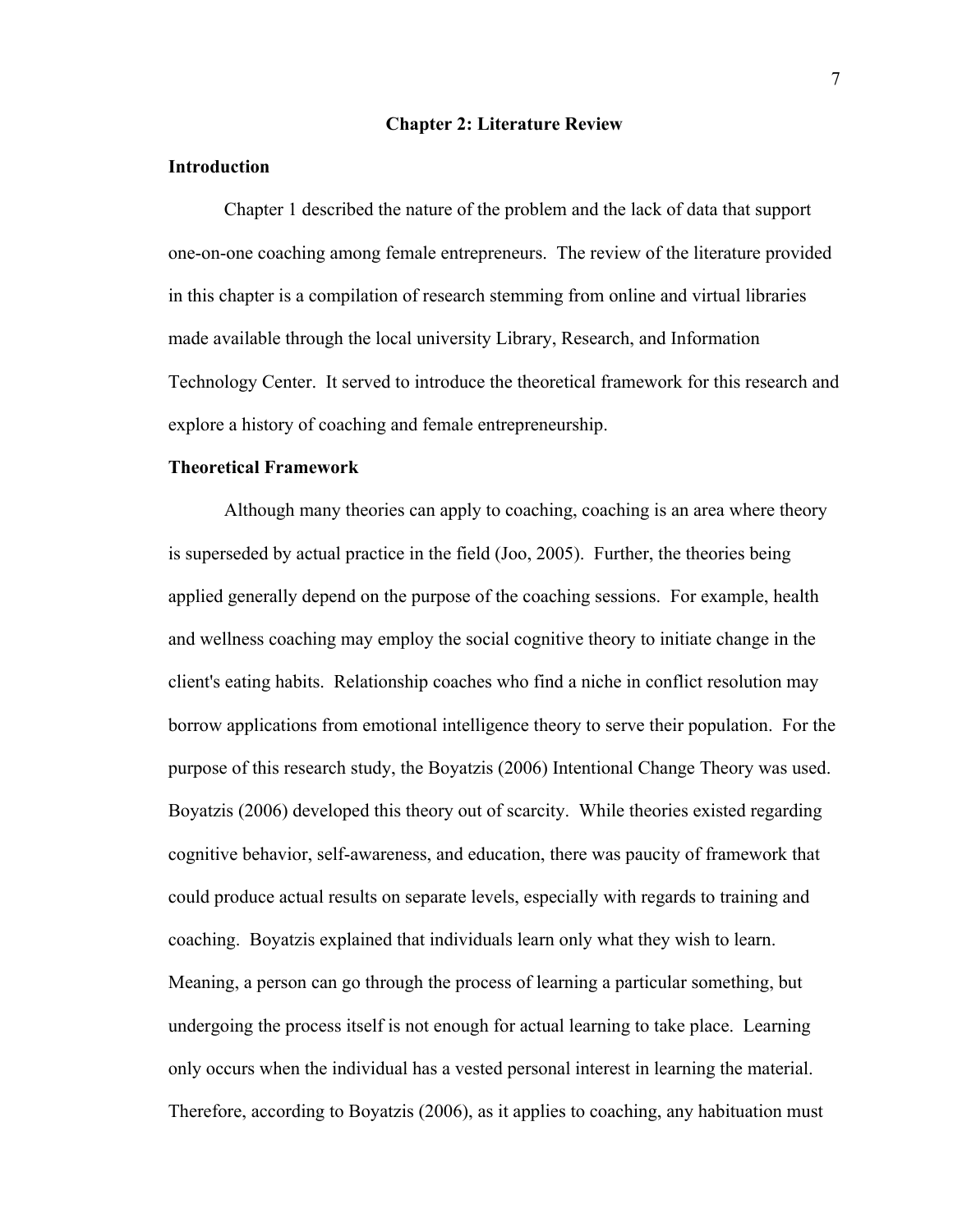begin with the person's desire to make the change. It is interesting to note that this desire for change may not be evident on the conscious level. Some people do not become aware of their desire to make changes until certain life events serve as triggers (Boyatzis, 2006). The Intentional Change Theory uses 5 Processes that must be followed in order to create lasting change. First, Boyatzis (2006) stated that there must be the discovery of the ideal self and a personal vision. This step begins with gaining clarity of who the person desires to be in the future. This step will include goals and desired achievements. The second process requires gaining clarity about where the person is today, this is his or her real self. This is often challenging for the individual because it requires much introspection and honesty about individuals' strengths and weaknesses. Difficult as it may be, this element of self-awareness is critical to bridging the gap between the real self of today and the ideal self of tomorrow. Third, individuals would need to create an action plan or an agenda of how they plan on going from point A, that is the real self, to point B, the ideal future self. The individuals must determine what steps are needed to take in order to initiate movement from the real self to the ideal self. The Step 4, as explained by Boyatzis (2006), requires putting the action plan into motion and experimenting with new habits and behaviors. An individual in this phase would learn and then put action steps into use to see how it works. This can include all aspects of the person including mental, physical, and emotional changes. The Step 5 in the Intentional Change Theory requires getting help and developing relationships that will serve as a support during the process of change. This theory, and the steps outlined, served as the foundation exploring the outcomes of one-on-one business coaching in this study.

#### **History of Coaching**

The emerging field of coaching is a potpourri of multiple disciplines, but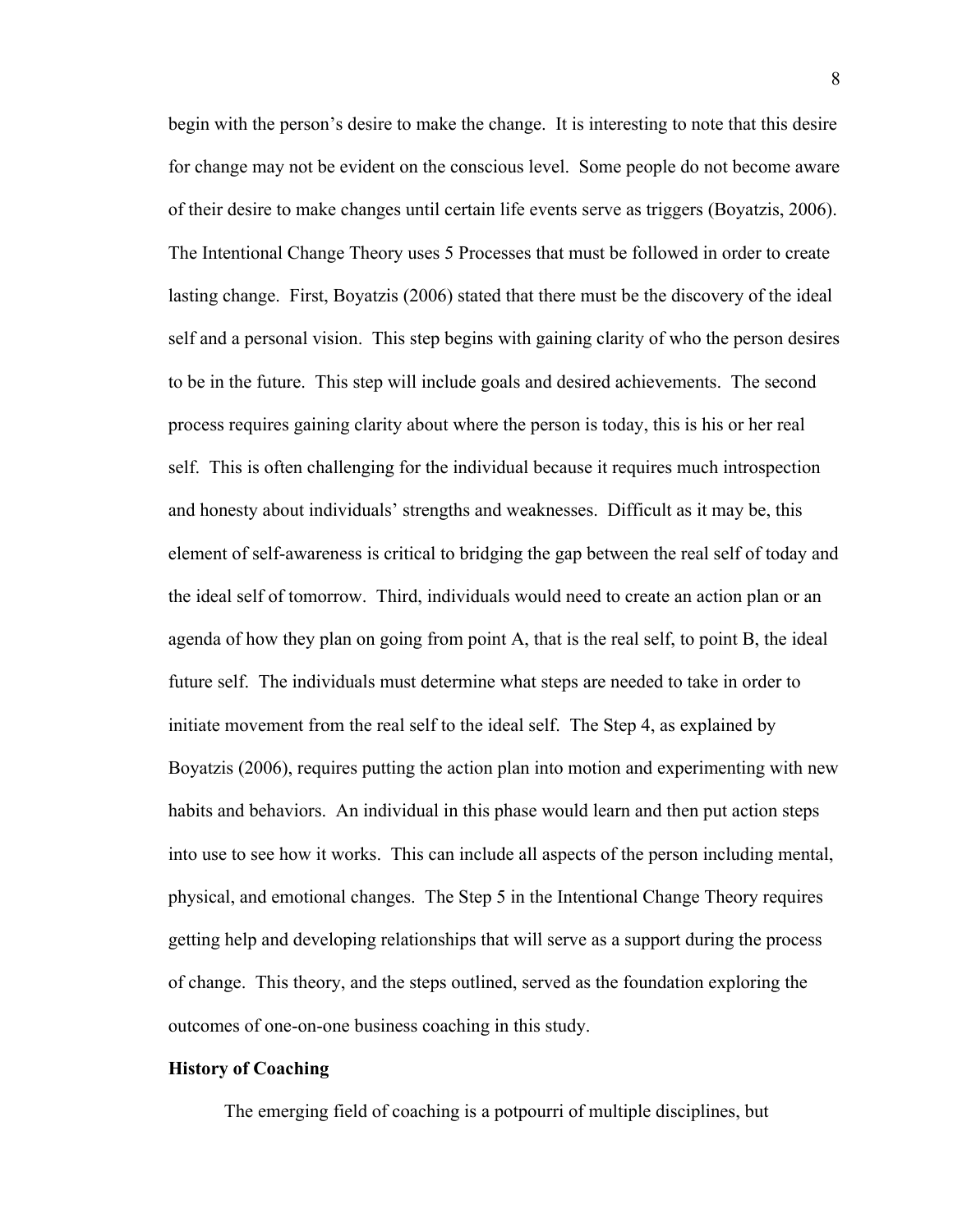naturally, the word coach is most likely associated it with athletics. Those particular types of trainers date back to the very first Olympic Games in Ancient Greece where specialists were paid to train competitors in an specific athletic event (Carpenter, 2004). The actual term coach can be traced back as far as the 1500s when, according to Witherspoon and White (1996), the word referred to a horse drawn carriage used for transportation. Thus, the origin of the action word, to coach, essentially means carrying a person from a point of origin to a desired destination (Witherspoon & White, 1996). Coaching can be seen throughout history in the form of apprenticeships and mentorships, but with regards to organizational and executive type coaching, these types of coaches emerged in the mid1900s and were originally referred to developmental counselors (Audet & Couteret, 2012; Kampa-Kokesch & Anderson, 2001). Interestingly, these developmental counselors, or coaches were individuals with psychology backgrounds who found their niche in the business world by helping executives (Kampa-Kokesch & Anderson, 2001). According to Sherman and Freas (2004), this may have been a reaction to a need for high-level executives to effectively exhibit more people skills in their leadership. Later, in the 1980s, coaching grew even more and began to take on many different forms to include all aspects of life, not merely athletics and executives (American Management Association, 2008). Since then, the coaching industry has only increased with the International Coach Federation estimating nearly 50,000 worldwide coaches in existence in 2012.

#### **Types of Coaches**

Being an effective coach requires more than just lesson plans. It is a profession that demands expertise and specialized knowledge that supports a client from going from one place to another (Conolly, 2016). Because of this, a coach can come in many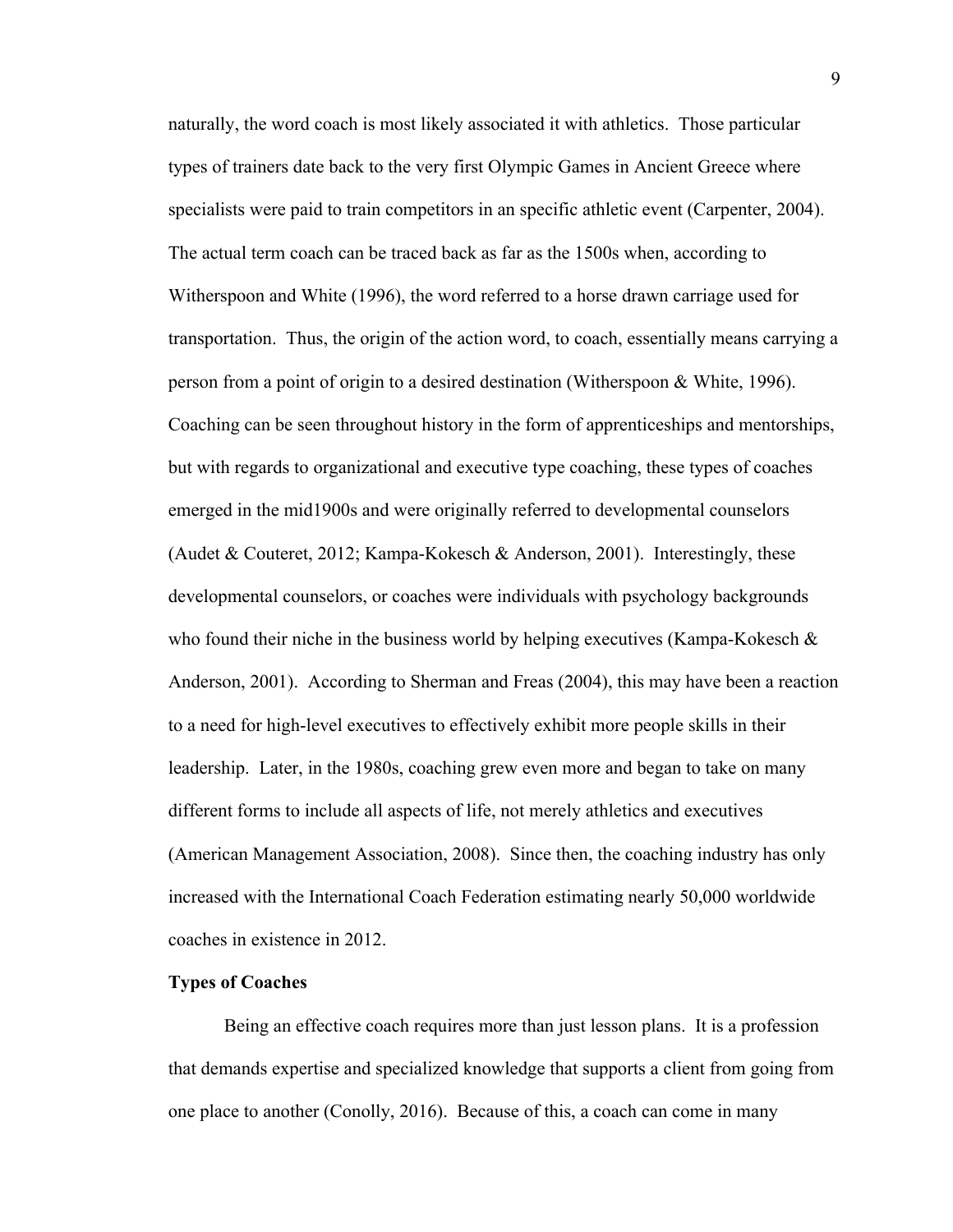different forms and offer support in many different disciplines. It is important to note that the term coach is not transferable. An individual may be a very skilled leadership development coach, but not a very good entrepreneurial one. Coaches typically have one area of specialization that they offer to support their clients. Although coaches can be found who specialize in almost any practice, they will generally fall under four categories: athletic coaching, life coaching, health coaching, or business coaching.

**Athletic Coach.** Sport is a fairly common part of American life, thus athletics coaches may be the most commonly known coaches (Misasi, 2016). Alongside elite athletes, it is not uncommon to find a coach who has helped guide them to greatness, and the coach plays a very important role in the athlete's success (Heller, Gilson, & Paule-Koba, 2016; Noble, Vermillion, & Foster, 2016). These types of coaches are charged with having keen knowledge and expertise in the field of athletics, particularly one sport, or one area of discipline within a sport (Salter, 2014). According to Misasi (2016), athletic coaches have to navigate the process of leading the athlete to perform as the coach sees fit, while also allowing the athlete to have personal satisfaction in his or her achievements.

Life Coach. Life coaches are a relatively new genre of coaches that made its full introduction into the world in the 1990s (Jarosz, 2016). It has since gained popularity and has grown into a \$2 billion dollar industry, at the time of this writing, and, according to the Global Coaching Study conducted by the International Coaching Federation (2012), it generates over \$700 million dollars of revenue in North America alone. Life coaching separates itself from traditional therapeutic type disciplines in that the goal is not necessarily to offer advice, but rather offers methods whereby the clients discover their own answers and their own solutions (ICF, 2015). Life coaching is more geared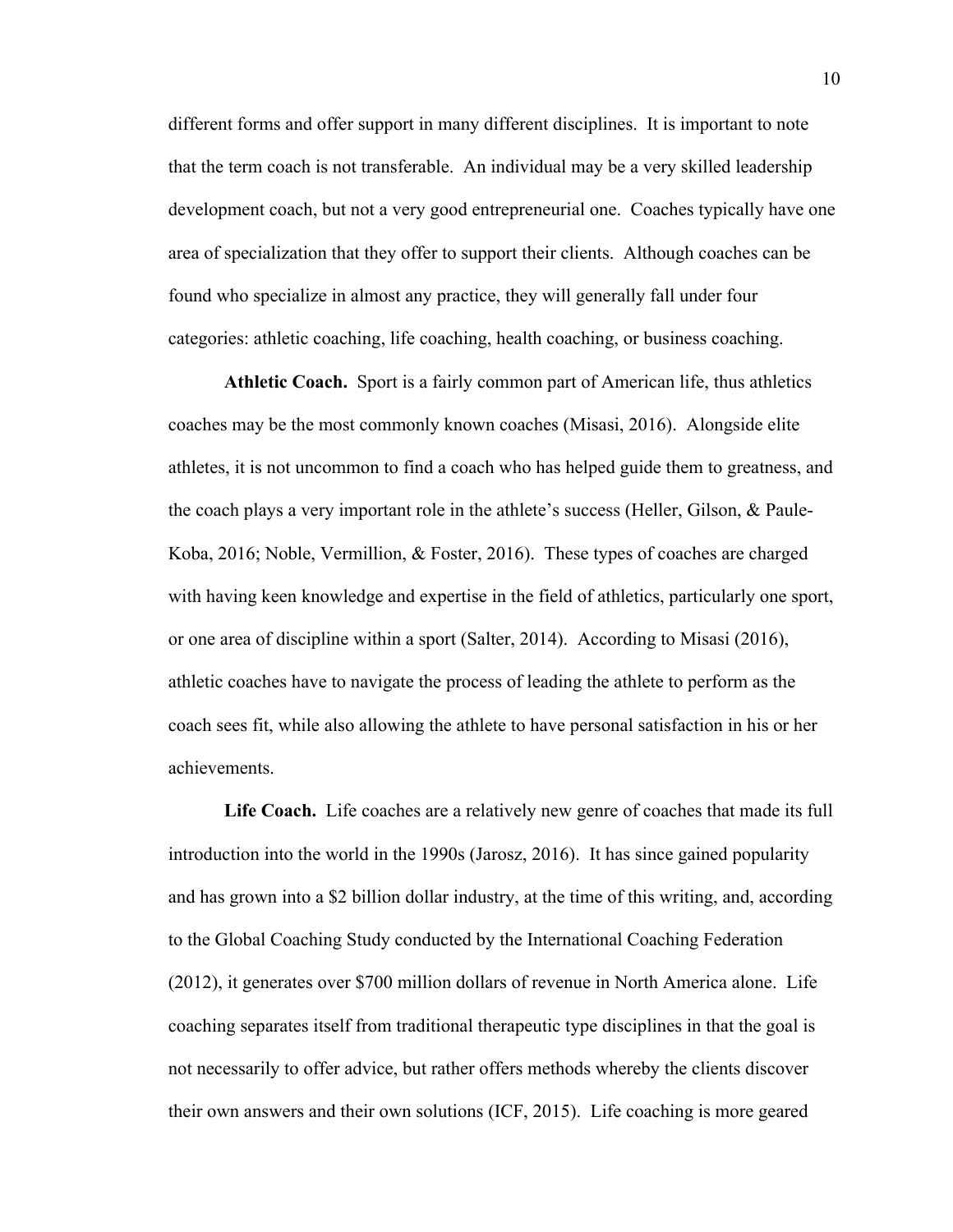towards motivational change and behavioral modifications that will allow the clients to set and achieve personal goals (Jarosz, 2016). These goals are usually that of a personal nature such as finding love, releasing fear, or achieving career goals. The International Coaching Federation (2015) offered a more concrete definition stating that a life coach works alongside clients to inspire maximizing potential through analysis using critical and creative thinking.

**Health Coaching.** These types of coaches specialize in the areas of health and wellness. According to Gerencher (2012), they are generally healthcare practitioners such as nurses, social workers, and dieticians. The goal of this type of coach is to address specific health needs of their patients and clients.

**Business Coaching.** This is the type of coaching this study explored further as it related to female entrepreneurs. Business coaching can also be referred to as Executive Coaching, and has been defined in many ways. One of the earliest journal articles to discuss executive coaching specifically was Kilburg (1996) who stated that coaches are sought out by clients to enhance managerial skills within their organization. Much of the early literature also places emphasis on coaching practices and techniques used during the course of the consultancy, not necessarily coaching outcomes or how effective the coaching sessions are (Kilburg, 1996). The articles published between 2001 and 2007 tended to place weight in their definition on the process of coaching. For example both Joo (2005) and Blackman (2006) made specific mention of the process that a coach and client must undergo in order to achieve desired results that came in the form of behavioral change and increased performance. Along with relationships, researchers also highlighted the importance of a collaborative effort between coach and client to produce results (Baron, Morin, & Morin, 2011; Joo, 2005; Motsoaledi & Cilliers, 2012; Stelter,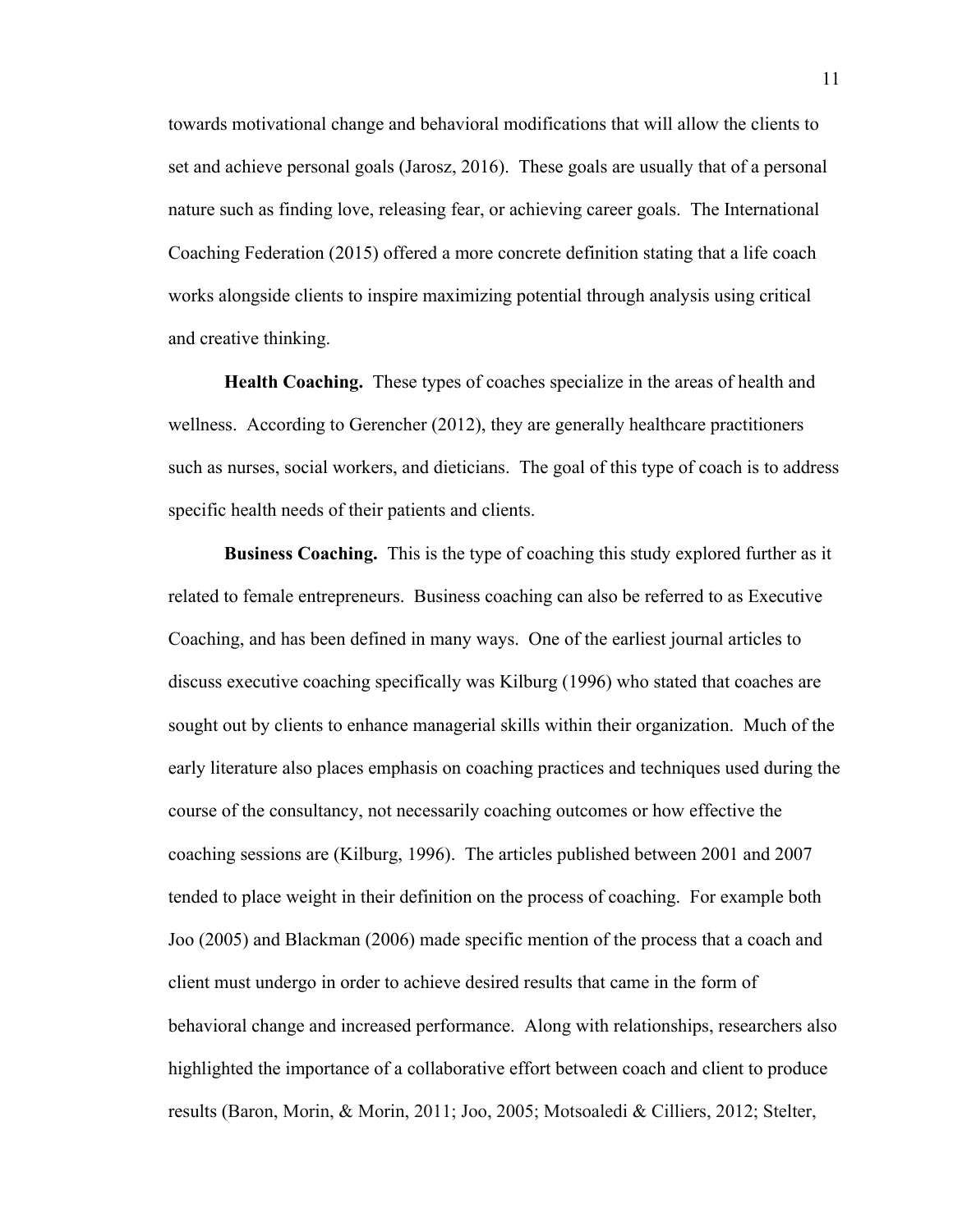2007). Recurring elements to the definitions provided by Kilburg (1996); Cilliers (2005); Joo (2005); and Baron, Morin, and Morin (2011) all use the word relationship between coach and client in their definitions. Some other words found in literature used to define coaching included leader and leadership, self-awareness, change, learning, goal setting, and effectiveness (Schutte  $\&$  Steyne, 2015). Therefore, drawing from already existing literature, business coaching is defined as a one-on-one, collaborative effort between coach and client with the intent to instill behavioral change that improves the overall effectiveness of a leader within the organization by learning techniques that include selfawareness and goal setting. It is important to note that the definitions of business coaching found in literature lean very heavily towards executive coaching in large organizations. This definition may or may not hold for smaller start-ups and solo ventures. Further, none of the research insinuates gender specificity.

#### **Business Coaching in Literature**

While it is difficult to pinpoint the precise point in time when business and executive coaching began, the concept of coaching has been around for centuries (Kampa-Kokesch & Anderson, 2001). In the academic research world, professionals agreed that business coaching is still new and needs time for further research and development (Schutte & Steyn, 2015). Over a decade ago, Sherman and Freas (2004) explained coaching as "the Wild West of yesteryear, the frontier [executive coaching] is chaotic, largely unexplored, and fraught with risk, yet immensely promising," and not much has changed since then (p. 82). Although there were not large amounts of empirical research on the topic, the benefit of what did exist lies in that much of the research available was still applicable for this particular research study. The problem, however, was such that the research still remained dearth. Joo (2005) revealed that of the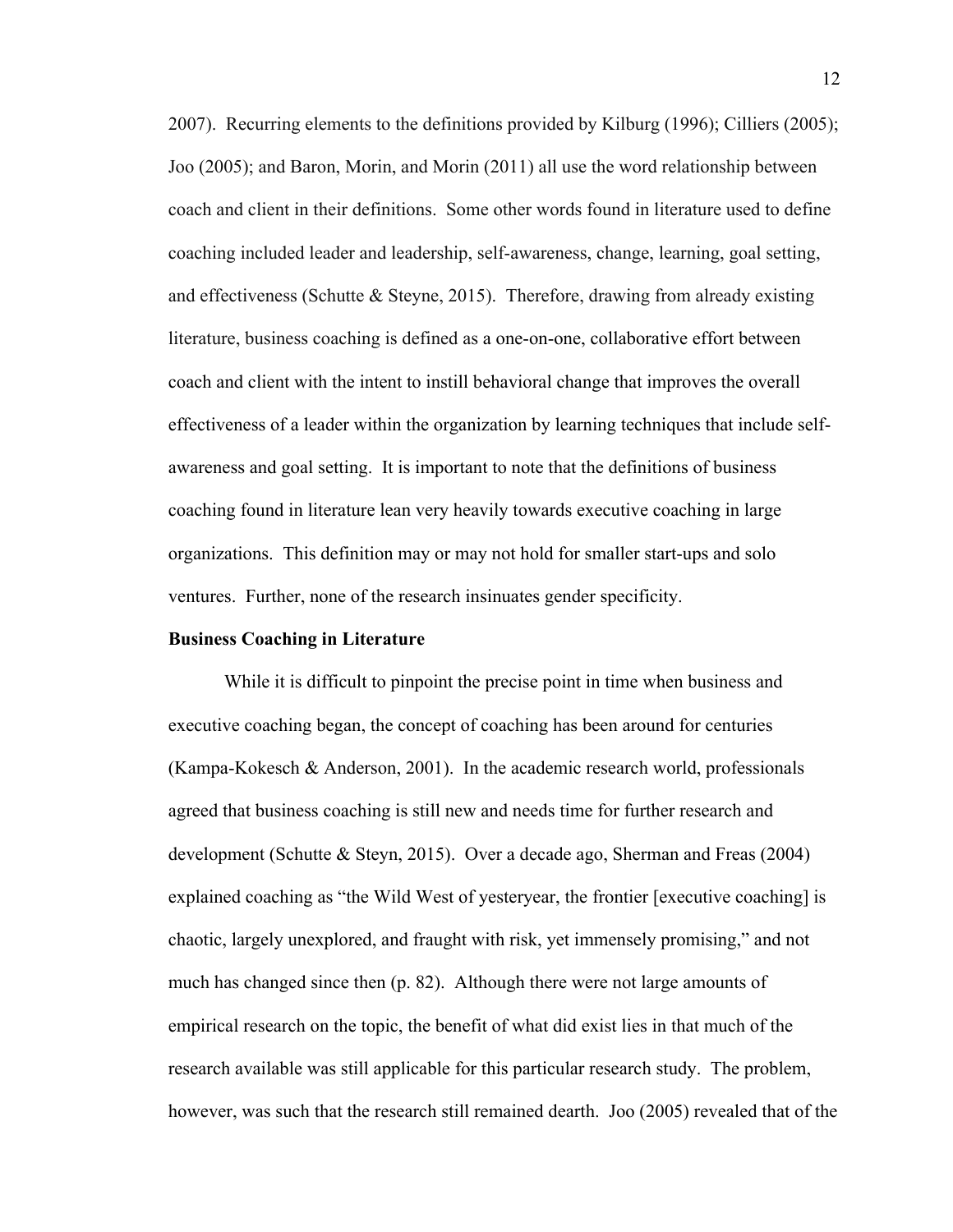78 articles published about executive coaching until 2005, only 11 of those were published in peer reviewed, scholarly journals. Ten years later, Schutte and Steyn (2015) revealed that in 2014 the number jumped to 42 academically published articles regarding the subject of executive coaching since the first one emerged in 1996. The list of articles provided by Schutte and Steyn (2015) did not indicate that any of the articles published between 1996 and 2014 were female entrepreneur specific. Although the gap in existing literature had been significantly filled since the previous comprehensive literature review conducted by Passmore and Gibbes (2007), there was still a shortage in the amount of active researchers in the field of executive coaching (Schutte & Steyn, 2015). Further, it was only in the last 10 years or so that researchers had begun to delve into actual coaching efficacy versus coaching technique, which seemed to be the emphasis of earlier studies (Bowles, Cunningham, De La Rosa, & Picano, 2007).

#### **Entrepreneurship**

Entrepreneurship is not merely a recent trend. Prior to the industrial revolution, the majority of working men and women were entrepreneurs of some sort (Carlen, 2016). Individuals learned a trade, a skill, or a craft, usually from their parents, and then made a living exchanging the goods and services of said craft in their community (Carlen, 2016). With the industrial revolution came incorporation and salaried positions. People abandoned their family businesses in favor of this lifestyle (Carlen, 2016). But entrepreneurship never went away completely. There were, and still are, many who would prefer to take the risk of innovation and forsake the traditional workweek and the security of a steady paycheck to start their own business (Goffee & Scase, 1987). The word entrepreneur is of French origin and Herbert and Link (2011) believed French economist Richard Catillion to be the first to provide a definition. Herbert and Link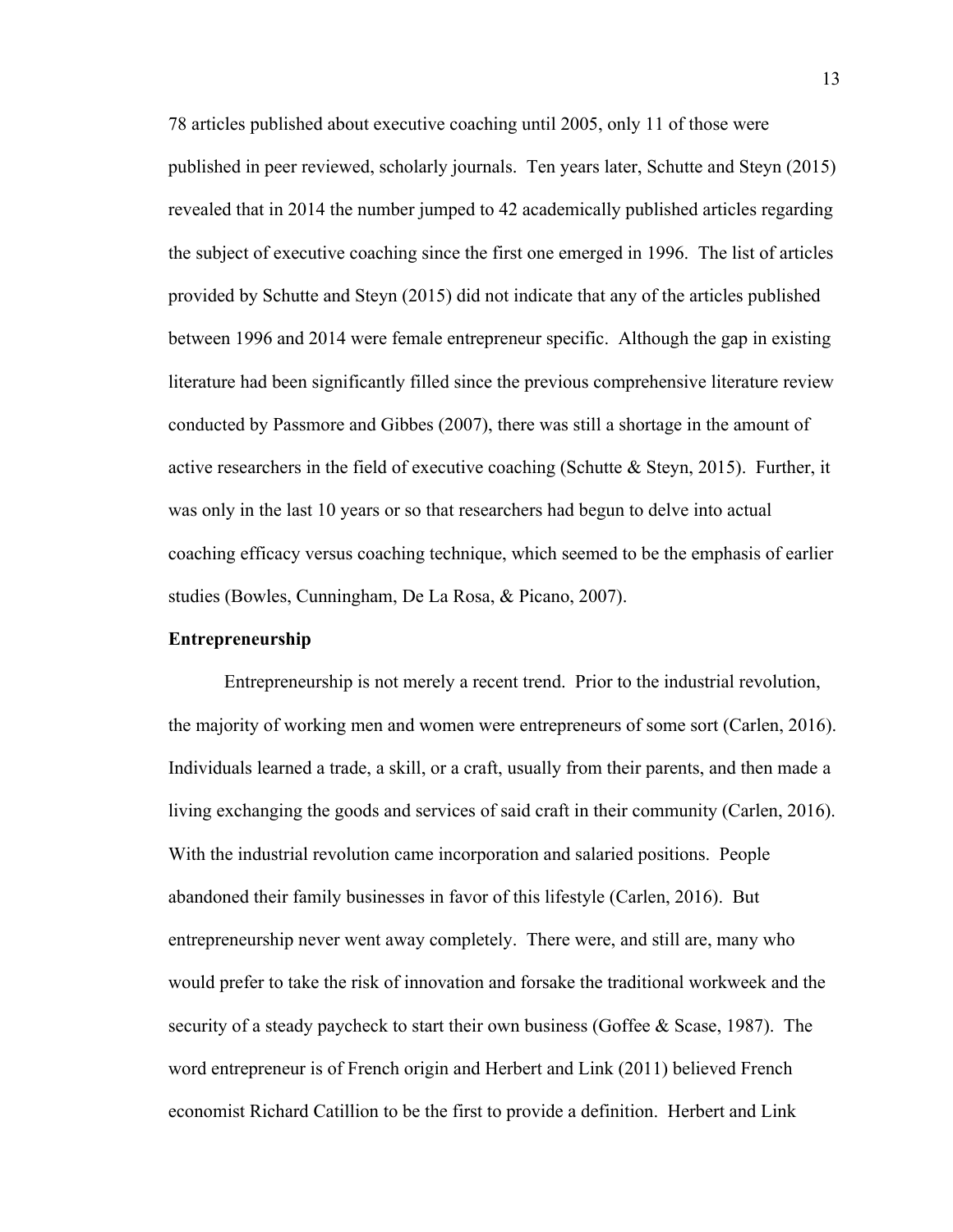(2011) noted that Catillion suggested entrepreneurs were those who participated in the exchange of goods and services for profit. In more modern times, exploration of entrepreneurship began in the late 1940s when Schumpeter and Chandler founded a Harvard Business School journal titled Explorations in Entrepreneurial History. To Schumpeter (1947), exploring entrepreneurship in history would lead to better understanding of subsequent times in economics, and contemporary scholars would agree (Herbert & Link, 2011). The 1960s moved away from exploratory endeavors into entrepreneurship with regards to the economy and seemed to focus primarily on the Chandler (1962) organizational theories and the evolution of solo entrepreneurship into collaborative ventures. This organizational model continued on into the 1970s with the Galambo (1970) works into the same subject matter.

Researchers in their literature showed many definitions of entrepreneurship. Cunningham and Lischeron (1991) explained that there may be a bit of a debate between what constitutes as an entrepreneur versus a small business owner, which makes research on the subject of entrepreneurship challenging. What academics do agree on is that a person who acquires a company, or works for one, is by definition not an entrepreneur (Cunningham & Lischeron, 1991). Perhaps the simplest of these definitions would be the Blanchflower and Oswald (1998) definition that stated, "The simplest kind of entrepreneurship is self-employment" (p. 26). Because one solid definition of entrepreneurship is difficult to ascertain based on literature, some have attempted to define entrepreneurs based on characteristics entrepreneurs tended to display. Brachert, Hyll, and Titze (2017) believed that the characteristic of being an open risk-taker was a critical quality amongst entrepreneurs. Brachert et al. (2017) noted in their study that this risk-taking factor often increases with the self-employed status of entrepreneurship. This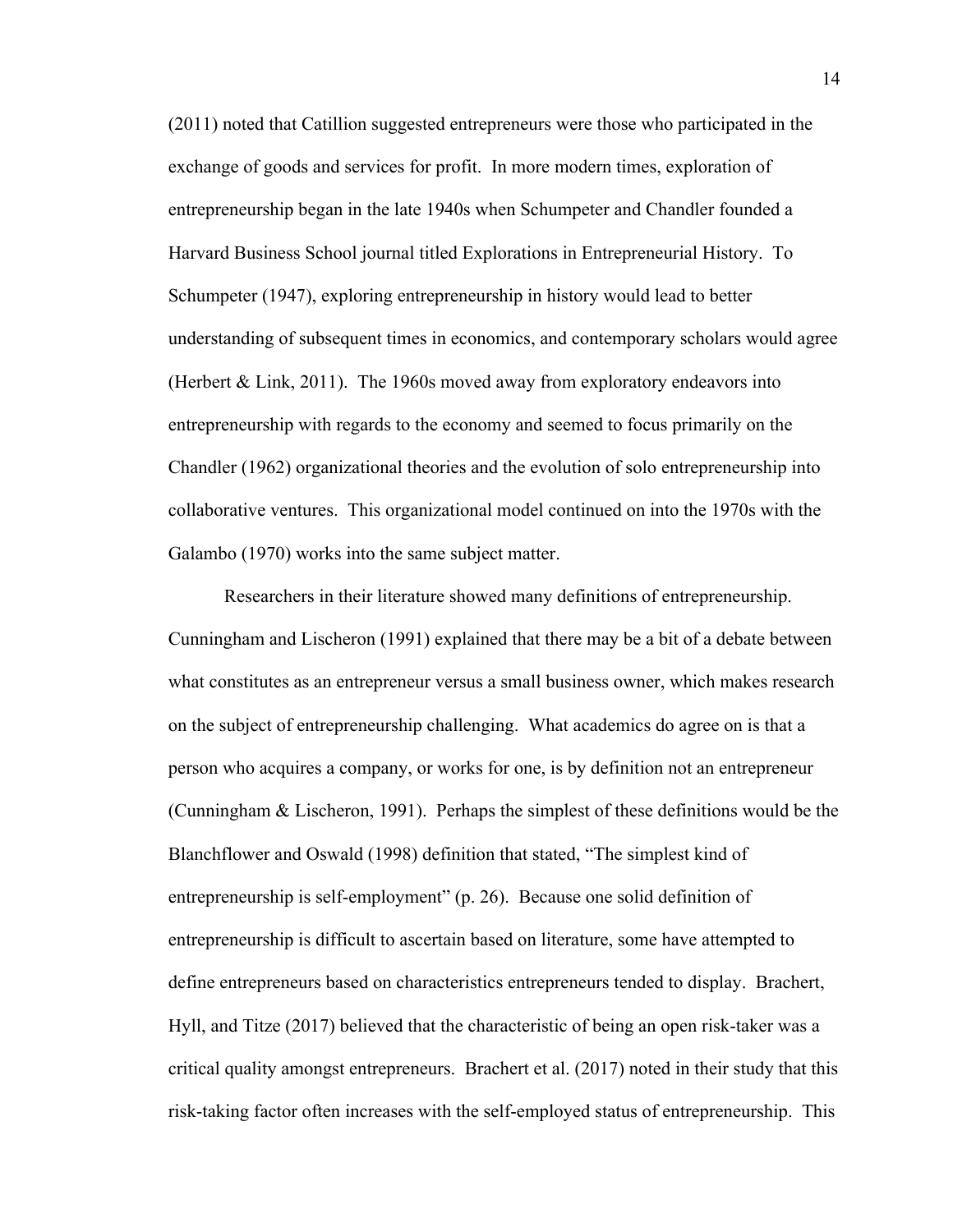concept of risk taking agrees with Cantillion's explanation of entrepreneurship, because he believed that entrepreneurs needed to operate in areas of many uncertainties (Herbert & Link, 2011). Vuleta (2017) pointed out two more very interesting traits of entrepreneurs that included endless hopefulness and unfailing stubbornness. Vuleta explained that these two characteristics work in tandem and are necessary to handle the ebb and flow of entering solo ventures. This concept matched Picken (2017) who stated that the qualities of a successful entrepreneur are often different than that of a successful CEO who works in the traditional sense. For the purposes of this study, the Garfield (1989) simple definition was most appropriate. Garfield stated that individuals who start their own company and practice niche marketing strategy to satisfy a need in the current market are considered entrepreneurs.

#### **Growth of Female Entrepreneurship**

Although there was historical evidence to support centuries of working women, it was not until the 1950s and 1960s that women began entering the workforce in the United States in droves (Harris, 2003). Further, women entrepreneurs were not recognized until decades later. According to Jennings and Brush (2013), although female entrepreneurship had been studied for over 30 years, the first scholarly article published on women's entrepreneurship was not published until 1976. Oddly, the amount of published scholarly research highlighting women's careers in entrepreneurships has been declining since the 1990s even though the growth of women entrepreneurs has continued to increase (Jennings & Brush, 2013). Although scholarly research has declined, the statistics have not gone completely unnoticed. News outlets from Forbes to Fox to Fortune have all published online content regarding the rise of female entrepreneurs. According to the 2014 State of Women-Owned Businesses Report, commissioned by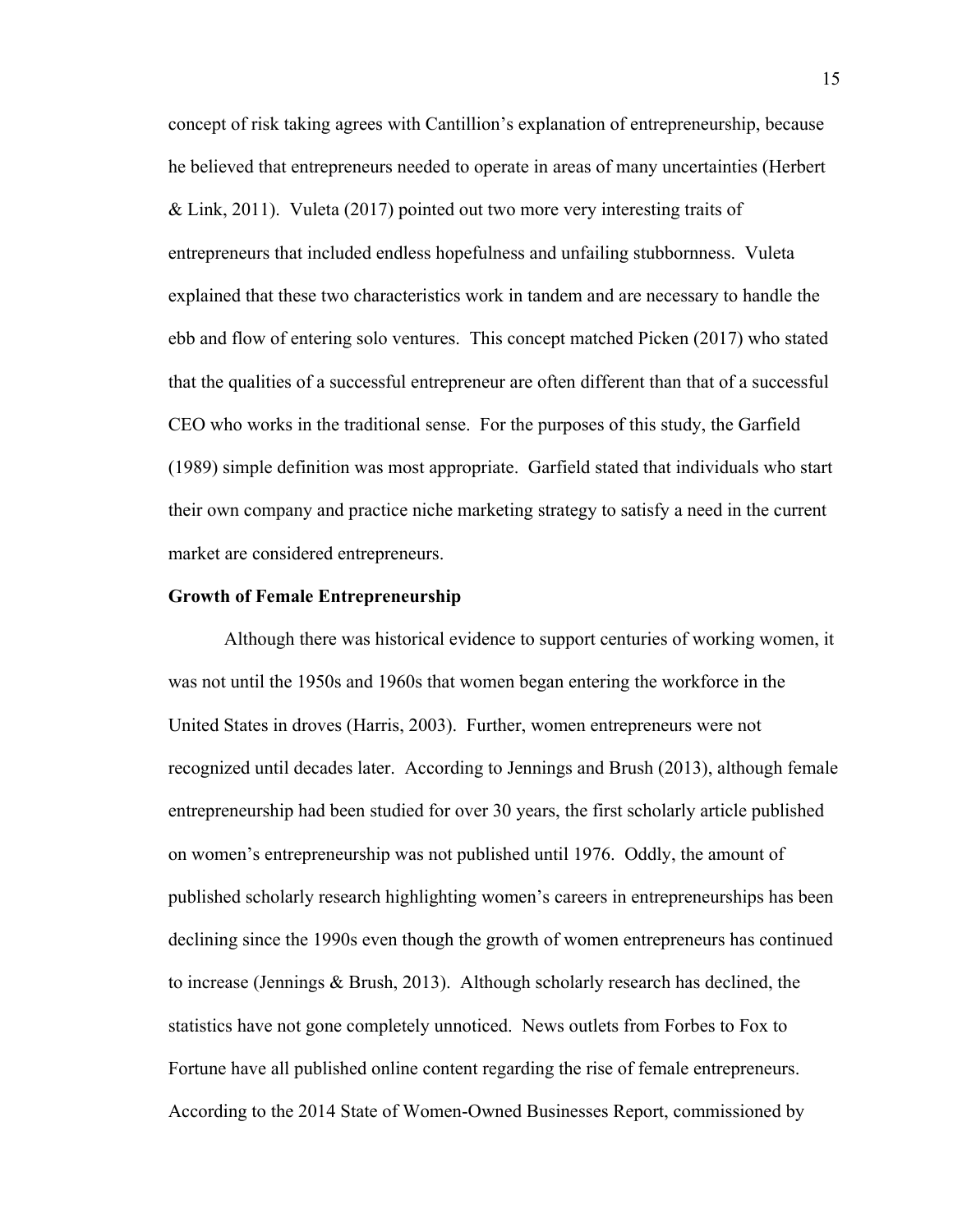American Express OPEN, women-owned businesses have grown by 68% from 1997- 2014. American Express's 2015 Report showed a 74% increase from 1997-2015. This was an average of just under 900 new women-owned business ventures commencing everyday, and the statistics indicated that the numbers may continue to climb in the near future.

Women have traditionally struggled with receiving equal pay for equal work. At the inaugural debut of the Equal Rights Amendment in 1923, Alice Paul stated, "We shall not be safe until the principle of equal rights is written into the framework of our government" (p. 34). Progress has been made, however areas of inequality still exist. Pay inequality and gender pay bias are widespread issues that are evident in many sectors of the workforce (Lovewell, 2013). Generally, women receive about 80 cents to the dollar when compared to that of their male colleagues (Siniscalco, Damrell, & Nabity, 2014). Although there have been efforts made to diminish the gap, there still exist disparities in this area. Hence, some researchers have attributed the inequality in the workforce as a reason for the major growth in female entrepreneurship in recent years (McBride, 2015). For women, this freedom has been praised and some have cited its benefit to the United States economy. The Ewing Marion Kauffman Foundation (2014) indicated that women entrepreneurs could be a key factor in sustaining economic growth in this country, with over 9.1 million women-owned businesses in existence in 2014, making it the largest growing sector in the business world (Laukuff & Malone, 2014). However, some are not convinced of its benefits. Founder of Women Online, Aarons-Mele (2014) stated that women entering entrepreneurship and leaving corporate America can be alarming because solo ventures are murky and the majority of those who tread the waters fail. I nstead, Aarons-Mele (2014) indicated that organizations should begin to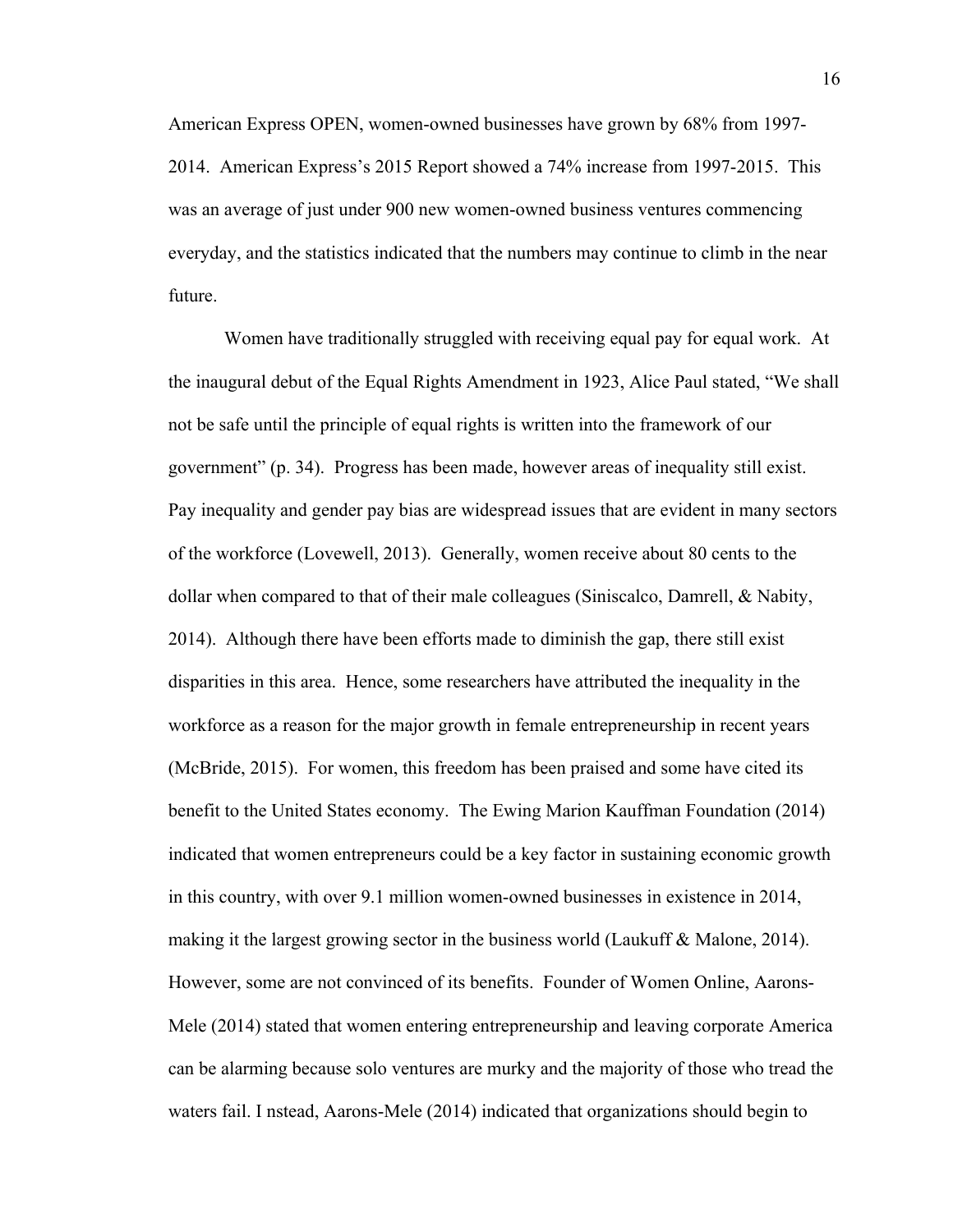analyze reasons why women are leaving and create strategies to encourage them to stay.

#### **Benefits of Coaching**

This consistent exit of women from the corporate world to the entrepreneurial one shows a great need for more coaches and mentors, the lack of which serves as a barrier to entry for women who desire to pursue entrepreneurship (EMKF, 2014; Laukhuf & Malone, 2015). This notion is also supported by the literature where it is evident that although executive coaching has been cited as popular and valid, its popularity exists mostly in larger organizations and not directed at small solo ventures. With female entrepreneurship consistently rising, it would be of high benefit to explore the existence of empirical evidence that offers any conclusion, positive or negative, regarding coaching of women entrepreneurs. In general, the benefits of coaching, in other capacities, have been documented for decades, but not with regard to this particular subject matter, hence, the purpose of this study. Generally, literature supported causation between executive coaching and desired outcome within an organizational context. A survey report released in 2008 by the American Management Association Institute for corporate productivity suggested that companies who utilize the skill of a coach within their organizations are more apt to reveal the use of coaches in their strategy, and they report growth in areas like revenue and customer satisfaction as a result of a coach. Vidal-Salazar, Vilchez, Cordon-Pozo (2012) stated that coaching proves to be a very effective tool in business. One reason being, much of what happens on the job is not taught in traditional education avenues. This on-the-job type training is better achieved with the use of a coach that demonstrates knowledge in that particular field (Vidal-Salaza et al., 2012). The Vidal-Salaza et al. study measured the outcomes of 40 small enterprises that were divided into two groups. One group received coaching and the other did not. The coached group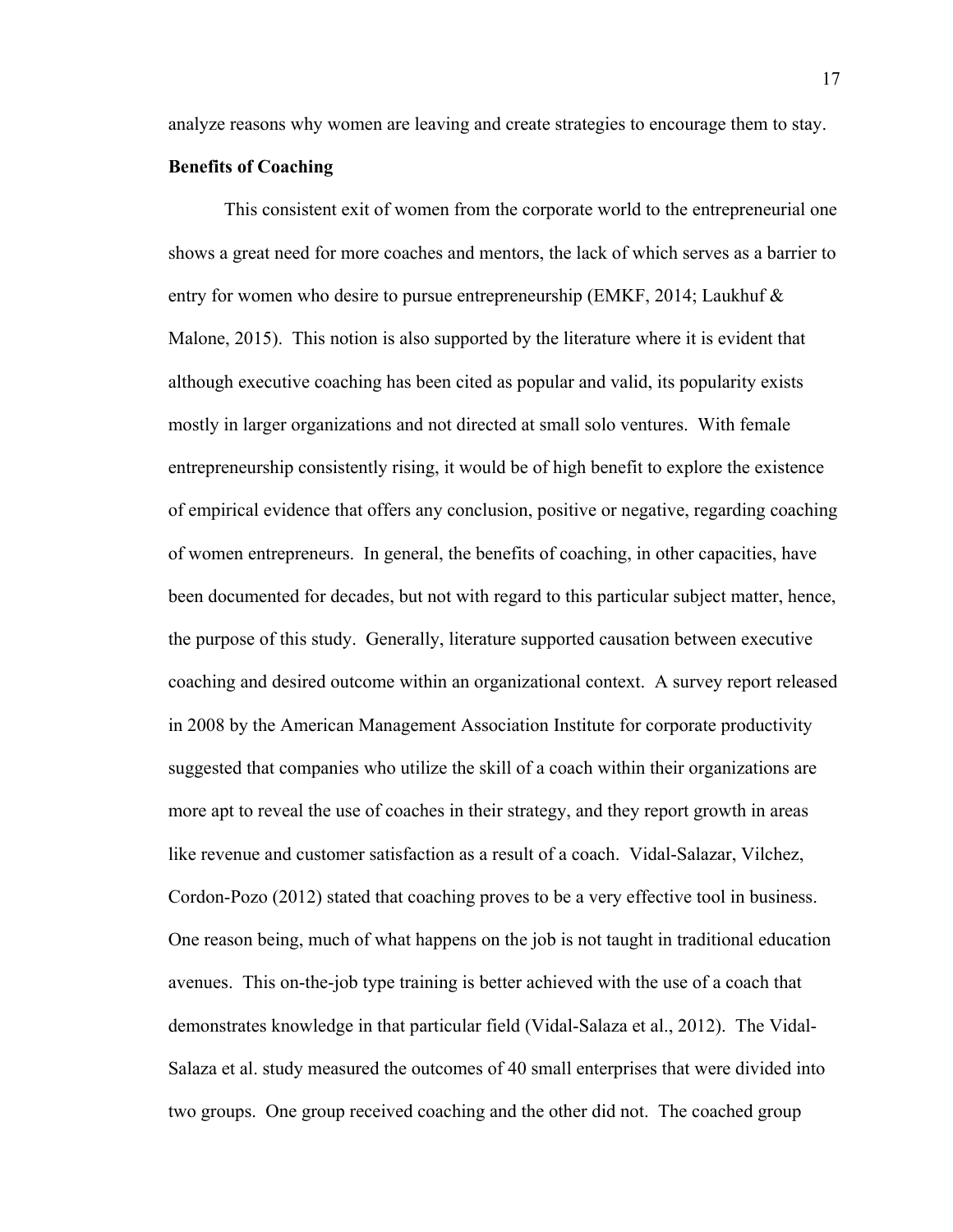revealed a definite increase in productivity of the organization, and cited that business coaching was integral in that outcome (Vidal-Salazar et al., 2012).

According to Green (2014), only about 10% of startups will succeed. The high failure rate could be attributed to many factors. It was suggested, however, that employing a business coach could mitigate several, if not all, of those factors. There were multiple reasons for a business beginner to benefit from coaching, but Boss (2015) outlined four. The first two go hand-in-hand. Coaches can be used to brainstorm and serve as a soundboard. A high-powered executive coach can ask the right questions and help steer the client in the right direction (Bank, 2015). A coach can also hold the client accountable for goals and actions (Bank, 2015). It is one thing to have strategies in place, a whole other thing to actually put them to work. One of the most sought after reasons for bringing a coach on board is the ability for the business coach to offer training and guidance in that area of specialized interest (Bank, 2015).

It is important to note that online entrepreneurs have the ability to seek out online coaches. Virtual mentorship is a popular method of coaching in the digital age (Laukhuf & Malone, 2015). The goal of the coach and client relationship remains the same; it is merely the medium by which the relationship is carried out that differs. Instead of faceto-face interaction, these coaches and clients choose to meet in the virtual space using platforms such as Skype, Zoom or the like, which allow for conversation in real time, even with video capabilities. Some of the advantages of e-learning and e-mentoring, as noted in literature, would include flexibility (Kyrgidou & Petridou, 2013). According to the Kyrgidou and Petridou (2013) study, using the online space to facilitate coaching still allows the client to receive the necessary mentorship required in order to enhance knowledge and develop skills that would increase entrepreneurial success. Through the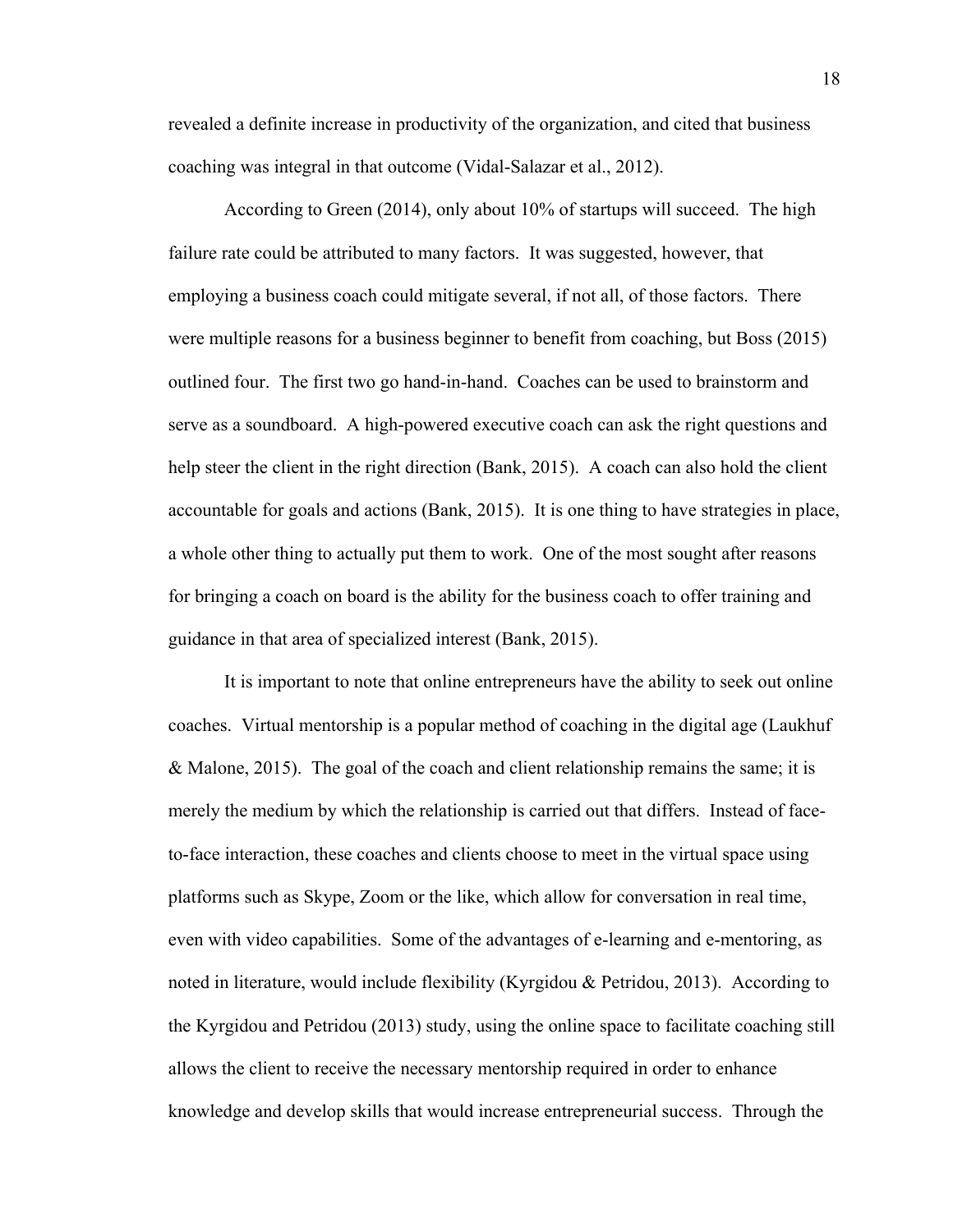online learning platform, women can now learn from their desired coach without the hindrance of distance (Laukhuf & Malone, 2015).

#### **Conclusion**

 One of the main characteristics negatively ascribed to coaching is that it is just a fad and will soon pass. There have certainly been times where coaching was not as effective. Human Resource Management International Digest (2013) noted one such case. An United Kingdom financial-services organization understood the benefit of coaching; therefore, instead of doing away with the coaching practice altogether, they simply revamped the coaching methods with a few tweaks. They reduced the number of coaches from 50 to 12 within the organization. Having too many coaches was too widespread for the size of their company. Narrowing it down to only 12 allowed the 12 coaches to be better matched with the employees and the organizational desired outcome. Much of coaching occurs in that sense. Ashley-Timms (2012) noted that the continuous process of coaching should be met with clarity of direction for both the coach and the client, and the benefit of executive coaching can only be realized if and when the purpose and goal of the coaching is specified on the front end. Despite failed coaching attempts and the criticisms regarding lack of centralization and standard, the outcomes have been documented and reveal that coaching has its benefits across disciplines. From life coaching, to health and wellness, to business, it is a practice that can provide measurable and substantial results that are undeniable. The American Management Association (2008) suggested that coaching will continue to grow. They forecast that as the baby boomer generation in the workforce is replaced with Gen X and Gen Y, the leaders would need to be trained accordingly. According to the American Management Association (2008), the rapidity of that need, in addition to the change in the global business climate,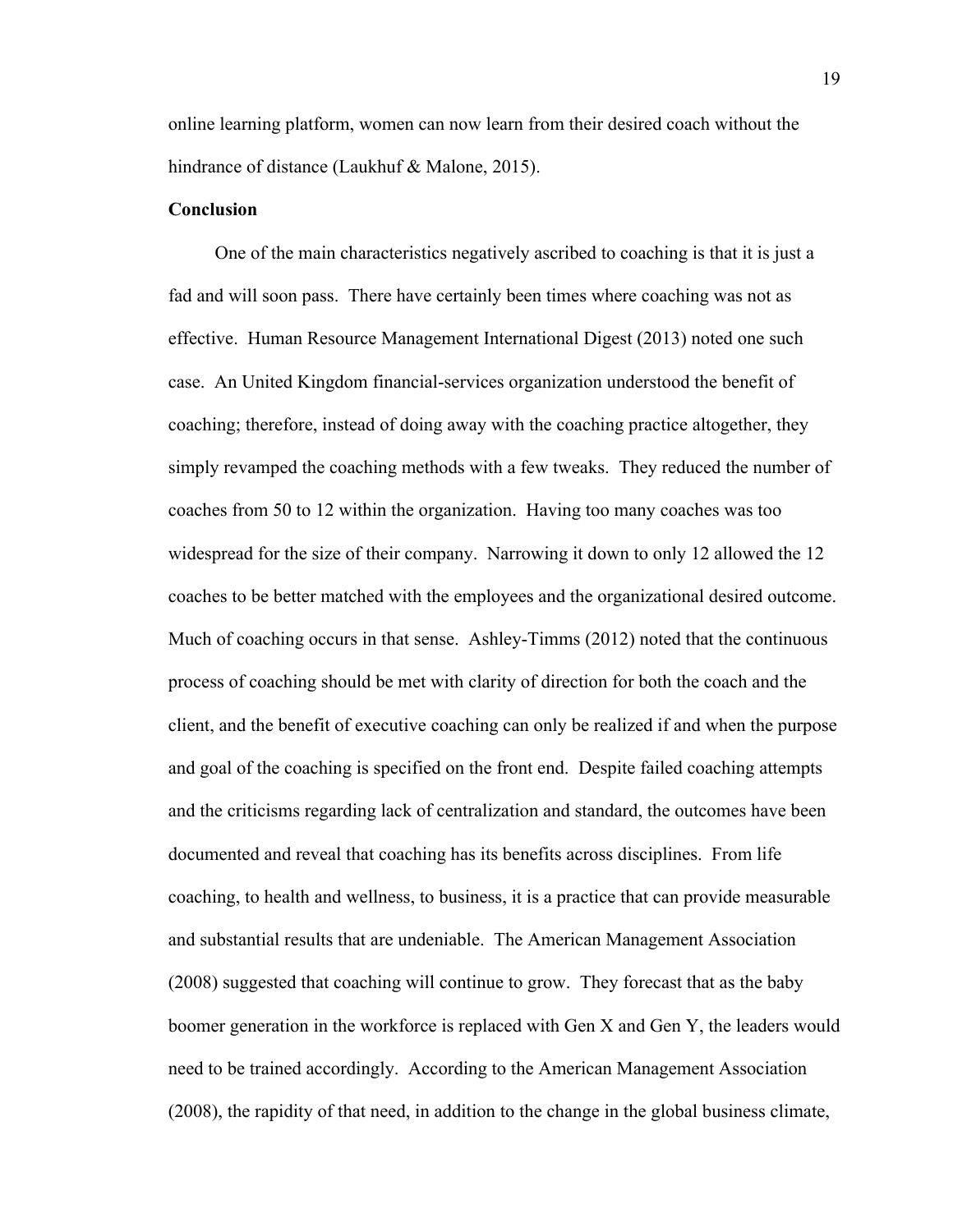are better met with coaching than traditional education, hence the necessity for executive and business type coaching. The literature reviewed focused mainly on observing executive coaching within a large organizational context, but coaching can cover a vast amount of topics and thus should continue to be researched (Schutte  $\&$  Steyn, 2015). Women-owned businesses are being launched at a rate faster than ever, almost 900 business every single day (EMKF, 2015). Many of these women are leaving corporate America, and have no experience in solo-preneurship (Aarons-Mele, 2014). This would be a prime reason why coaching female entrepreneurs would make sense. Further, there lacks empirical evidence to explain the outcomes of such a specific type of coaching. In order to shed light on this topic, this research sought to apply a more narrowed focus to business coaching and observe outcomes of female entrepreneurs who had experienced coaching.

#### **Research Questions**

The research questions guiding this study are:

1. What are the experiences of female online entrepreneurs who have undergone one-on-one business coaching to build their brand?

2. What are the clients' perceptions of their virtual one-on-one coaching experience?

3. In what ways did the experience contribute to or support their efforts towards full-time entrepreneurship?

Thusly, the approach more appropriate in this instance was a qualitative research method.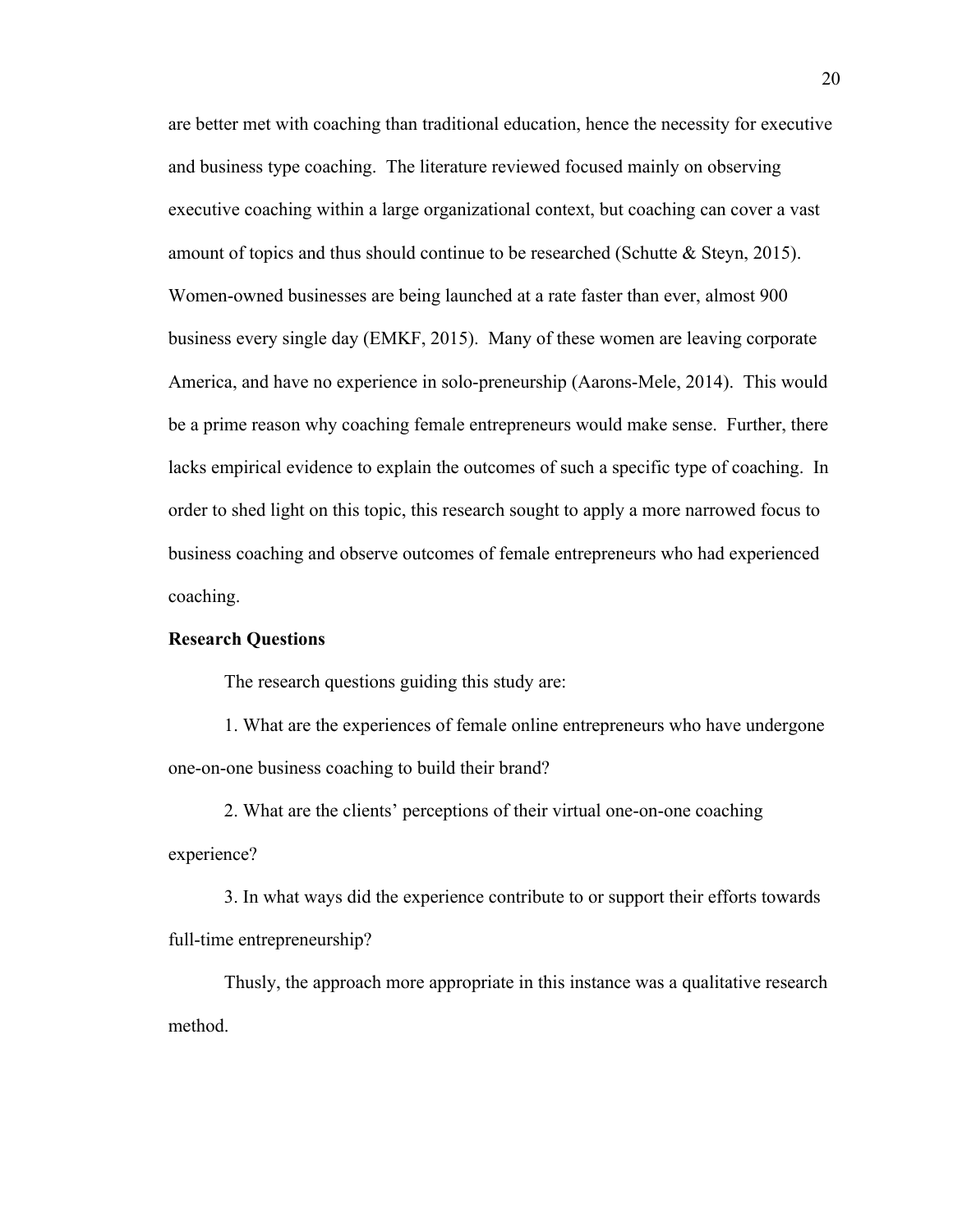#### **Chapter 3: Methodology**

#### **Introduction**

With female entrepreneurship on the rise, and coaching being the fastest growing industry in the United States, it is interesting that here exists paucity of empirical evidence studying the relationship between the two. This study aimed to understand if there was a symbiotic relationship between the two phenomena. This study sought to explore the perceptions of success and achievement as a result of experiencing one-onone business coaching. The purpose of this exploration was not only to do a deep dive into the nonquantifiable aspects of entrepreneurial success, but also to explore how the coaching process allowed clients to experience the process through the theoretical framework of Boyatzis (2006) Intentional Change Theory. There were quantifiable results achieved as a result of their mentorship, such as income enough to leave their corporate careers in lieu of full-time entrepreneurship, but this study sought to explore beyond the mathematically significant data. This research was designed to determine how clients perceived the experiencing coaching in this area of specialized interest allowed them to go from one place to another in their business.

#### **Participants**

According to Creswell (2015), the intention of qualitative research is to investigate central phenomena. In order to do a compendious exploration, the researcher should opt for a purposeful sampling of individuals who can best represent the central phenomenon being explored. Each qualitative study differs in number of participants (Creswell, 2015). With case studies, the number of individuals beings reported on can range from 1-40 (Creswell, 2015). Larger samplings are not always best because, as per Creswell (2015), collection of qualitative data is very time consuming and additional data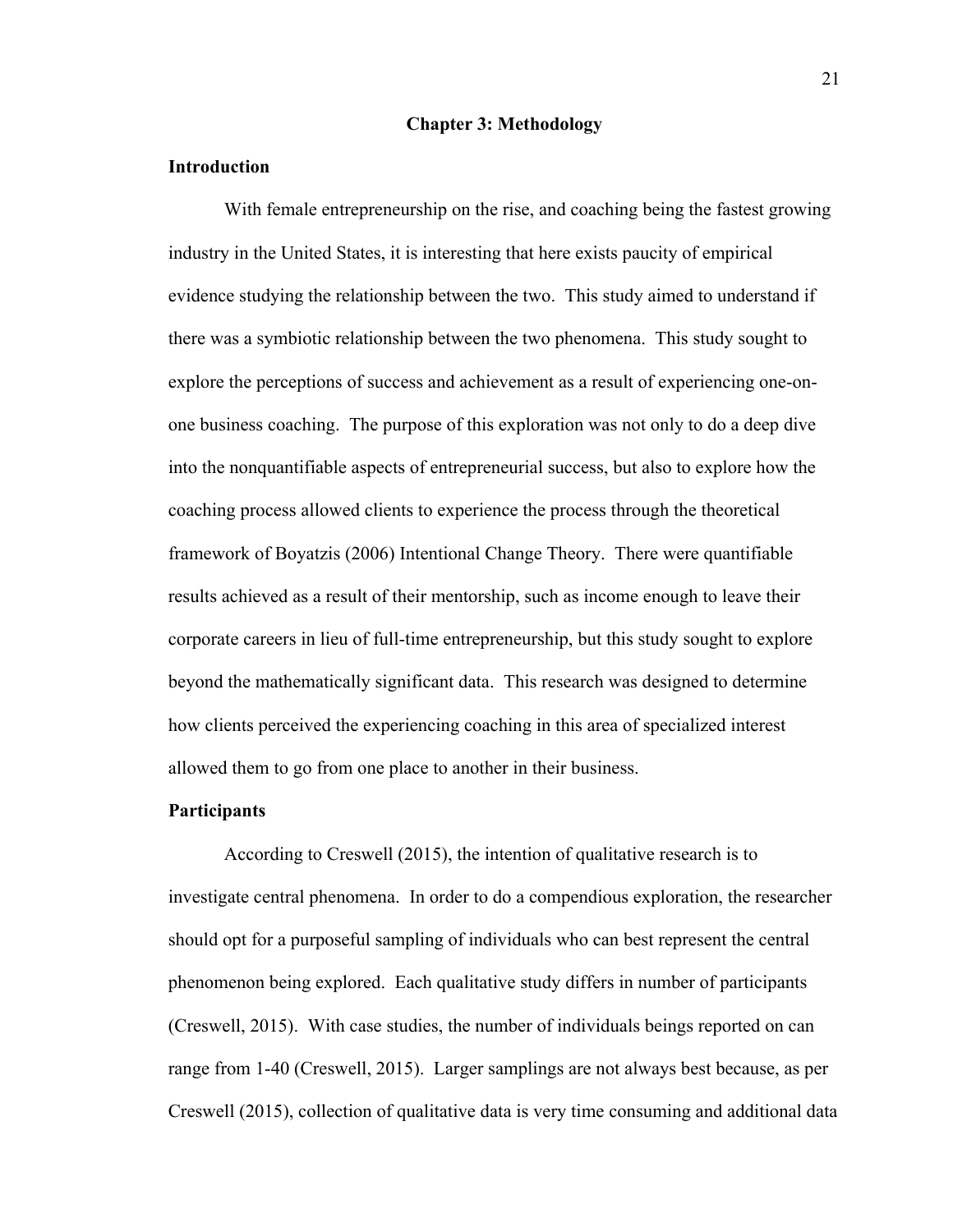on additional participants can prove to be unmanageable while also not necessarily providing any additional insight into the central phenomenon. Thus, the researcher believed that collecting a sample of five individuals for this study would allow for adequate responses to the research questions.

Because the study was used to understand a particular phenomenon, it was important that the researcher carefully selected candidates who exhibited the same overall characteristics, or purposeful sampling (Creswell, 2015). In this case, the criteria for inclusion for the participants in this study were that they were full-time female online entrepreneurs. Meaning, they were online entrepreneurs and online business owners outright, without a traditional nine to five, 40-hour workweek job that provided supplemental income. The women chosen for this study were those who had received one-on-one coaching from a business coach, and resigned from their places of full-time employment within the last 5 years. The purposeful sample of participants were recruits from Facebook Groups dedicated to female entrepreneurs. There were no restrictions on industry or type of online entrepreneur other than being female.

#### **Instrument**

The instrument used in this study consisted of six, open-ended interview questions adapted from the White (2013) dissertation in which she investigated the health-coaching phenomenon. The White original study was geared towards exploring perceptions of health coaches and weight loss, a different topic than this study. Thus, because this question focused on business coaches, the terms health coaching and health coach were changed to business coaching and business coaching, respectively. Any questions addressing the health coaching industry specifically were not included because they are not appropriate for this study (see Appendix A Interview Guide).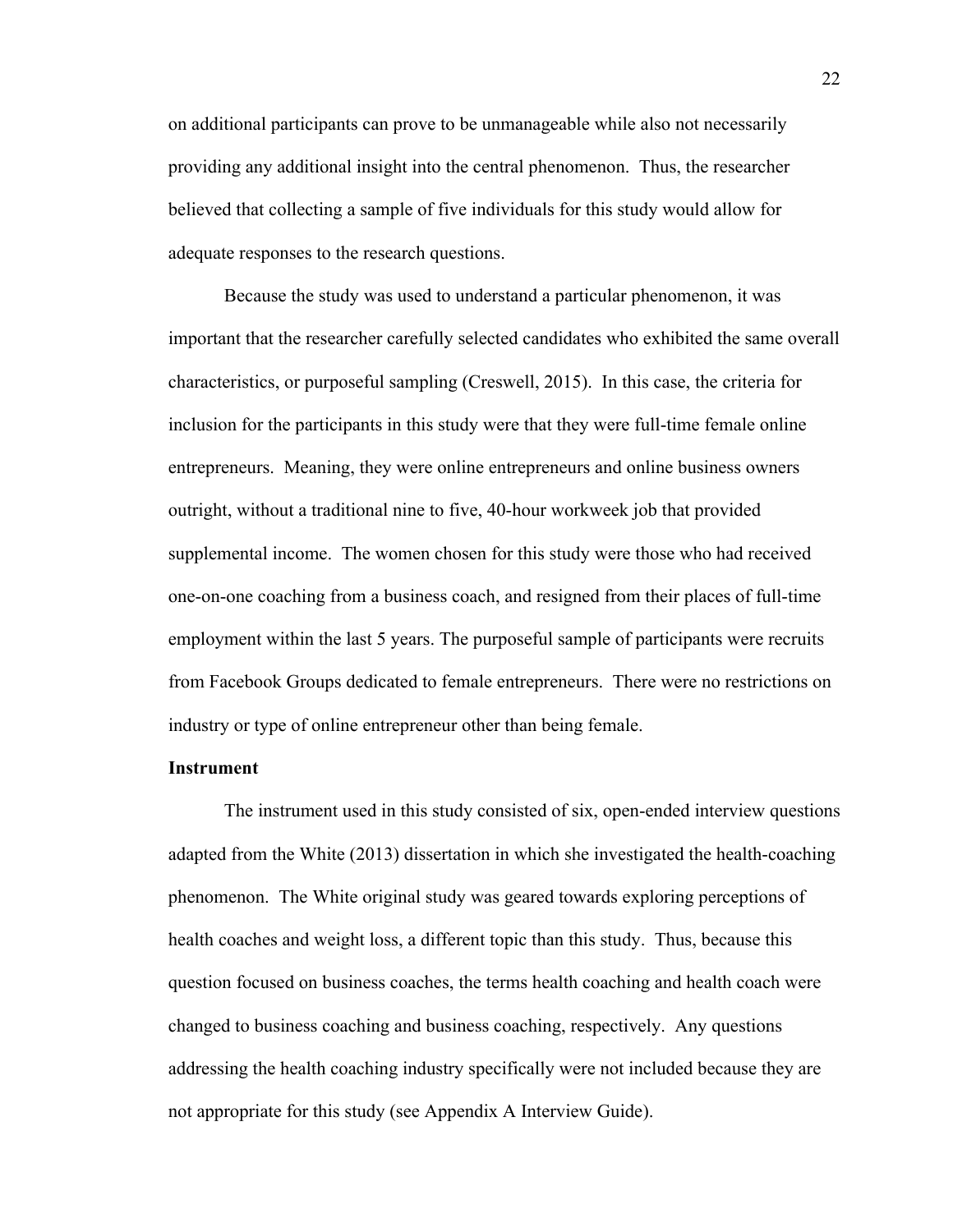Prior to conducting formal interviews with participants, the interview questions were piloted to determine gaps and weaknesses within the interview design (Glesne, 2016). This was necessary because accurate insight into the lived experiences of the participants could only be obtained by the researcher's ability to successfully ask the right interview questions (Colaizzi, 1978). The pilot study was not to gather data for the research study. Instead it was used to identify if the information being collected with the interview questions was enough to answer the research questions posited in this study. Candidates for the pilot study were solicited in the same manner as formal interviewees for this study, through Facebook Groups. Pilot study participants were not allowed to participate in the formal study, nor were their answers included in the final data.

#### **Research Design**

**Qualitative Methodology.** Qualitative research methods are used when the study is nonexperimental (Creswell, 2015; Edmonds & Kennedy, 2013). Quantitative methods allow the researcher to explore beliefs and experiences of the individuals that are not procurable through conventional quantitative methods of inquiry (Hill, 2012). Because this research sought to understand perceptions of a particular experience, a qualitative design was more appropriate.

**Phenomenology Approach.** According to Edmonds and Kennedy (2013), there are five forms of qualitative research: ethnography, grounded theory, narrative approaches, phenomenological approaches, and case study. A phenomenology approach was most appropriate for this study because the philosophy of phenomenological research allowed an open investigative approach of a people who had undergone a particular experience, or phenomenon (Glesne, 2016). As per Marshall and Rossman (2011), phenomenologies assumed that the participants of the study were able to narrate the story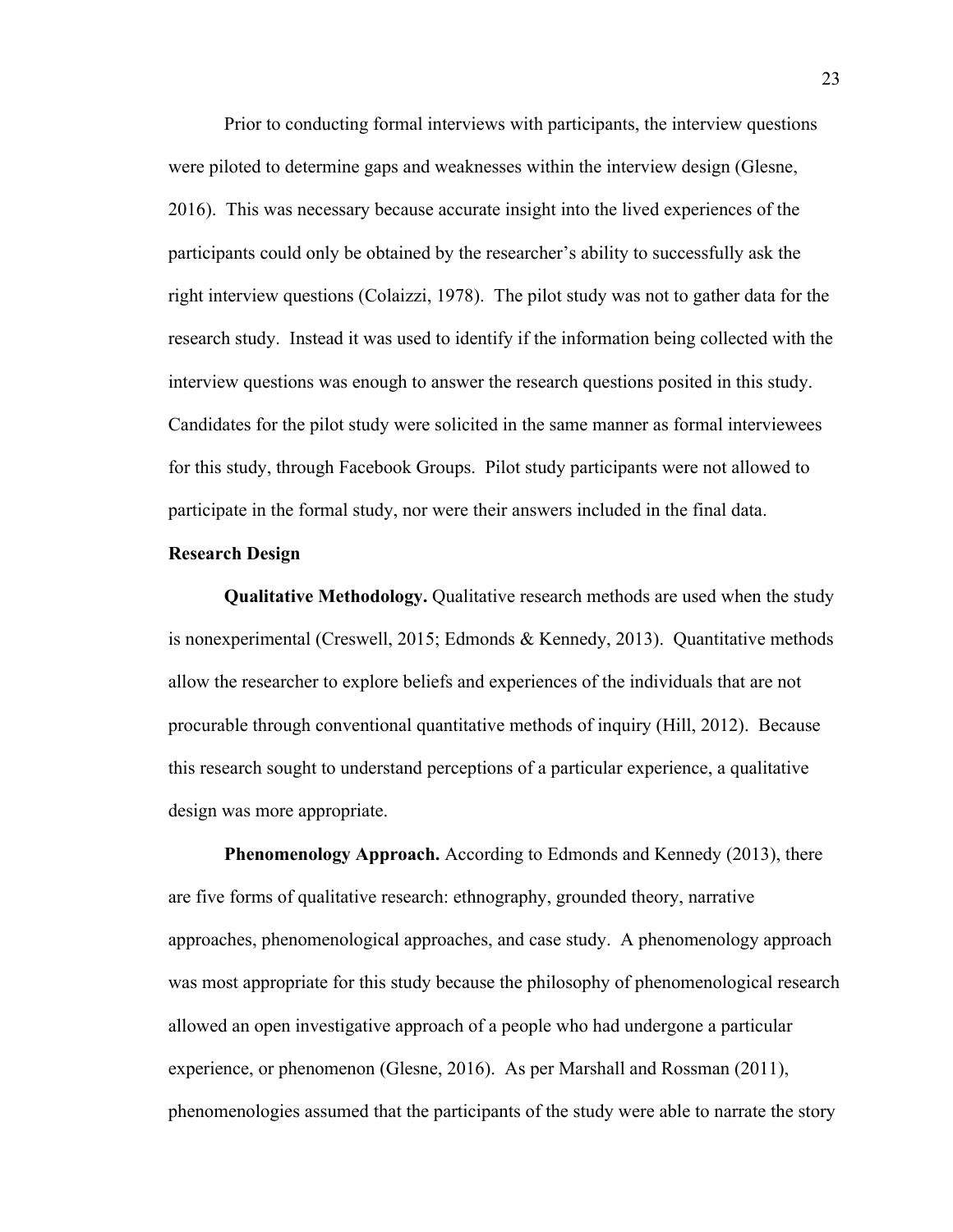of their shared experiences. Creswell (2016) also noted that phenomenologies work best with a small number of participants from a homogenous population. The researcher was then tasked with exploring this small population through interviews and other observation methods in order that the researcher might understand their lived experience and report on any similarities and differences (Glesne, 2016). The research questions in this study focuses specifically on the lived experiences of female entrepreneurs who worked with business coaches.

#### **Data Collection Procedures**

**Institutional Review Board (IRB).** The researcher began this study by seeking approval from the university's IRB. The researcher completed and submitted all required documentation and sought approval prior to beginning the research process. The researcher also provided the IRB with a copy of the informed consent document that was sent to each participant in the study. Once IRB approval was procured, the researcher informed the dissertation chair and awaited permission to proceed with the study.

**Prescreening.** It was important to the research of the study that the participants be individuals who had undergone and experienced the phenomenon of one-on-one coaching. In order to ensure this, the researcher contacted each potentially viable candidate via Facebook Messenger for a prescreen. This allowed the researcher to ask initial questions and served only as a filter, making sure the individuals met criteria for inclusion.

**Invitation, informed consent, and data collection processes.** Once candidates for the study were selected and agreed to participate through Facebook Messenger, the participants were also emailed an informed consent form. This form was an important part of the research process because it was imperative. This form explained to the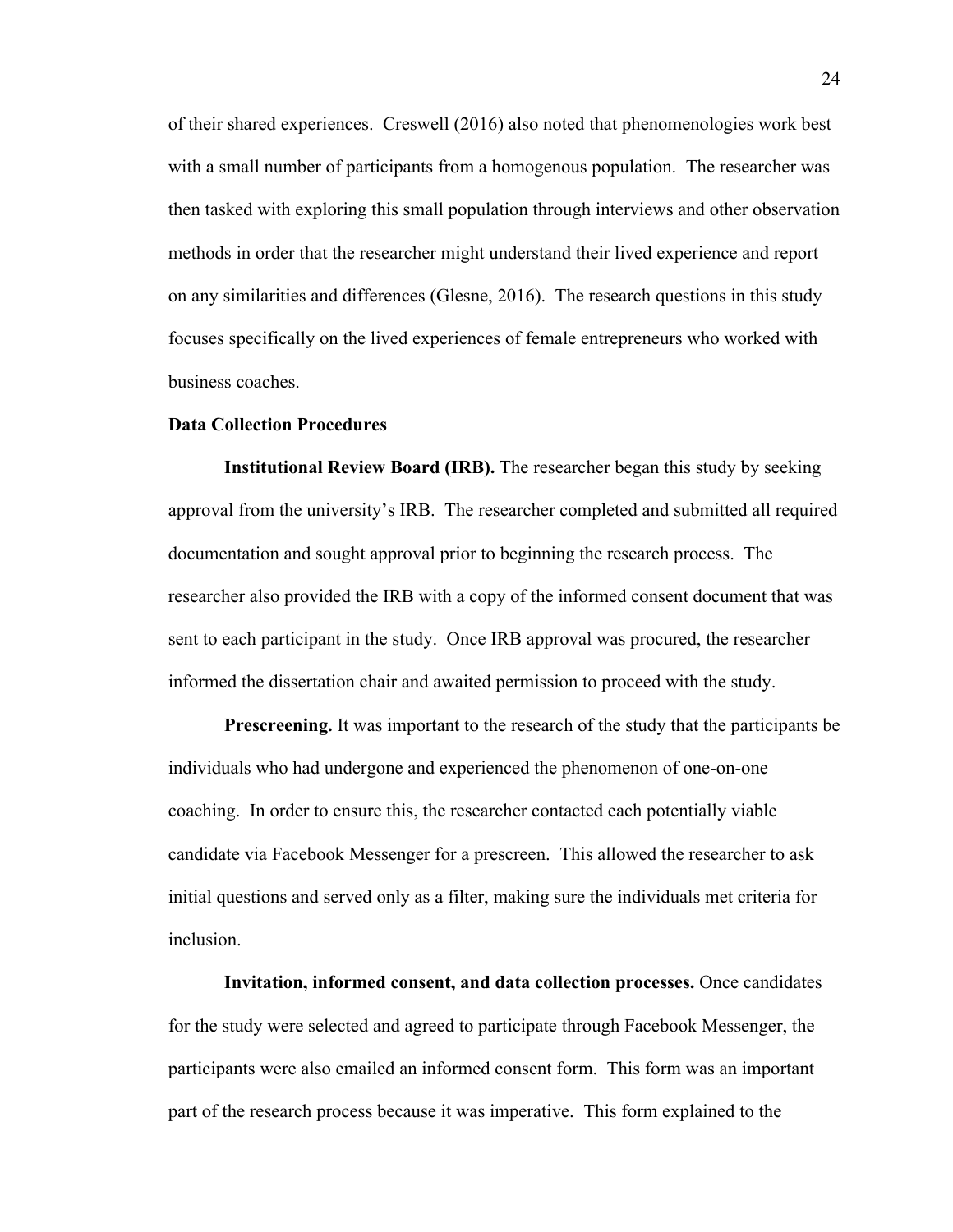participant the process and purpose of the study, terms and conditions of participation, and it also informed them of their protected confidentiality (Creswell, 2015). The form was emailed out to each participant using hellosign.com allowing for a digital signature. The participants also received a downloadable copy of their signed consent form through hellosign.com.

Once a form had been received, the researcher contacted each participant to schedule a 20-minute interview. Participants were allowed to choose a time convenient to them using calendly.com, an online scheduler, or any other method of choice that worked for both researcher and participant. Some opted to schedule their times directly inside of Facebook Messenger. When online scheduler was used, it sent out calendar links and reminder emails notifying the participants that their interview was forthcoming. The interviews themselves were conducted via Zoom. Zoom is a web-based conferencing system that allows for audio and video meetings. This platform was available on all operating systems and mobile devices making it easy for the researcher and each participant to meet at a designated time using a unique join link. The Zoom meetings were also recorded.

**Interview approach.** As stated, Zoom, an Internet-based conferencing software was used to conduct the semistructured interviews at the previously agreed upon time. The researcher used adapted interview questions from previous research. Each interview was recorded using audio and video software when applicable. To ensure anonymity of the participants, they each were assigned pseudonyms for themselves and their business names when appropriate. Their pseudonyms were Participants One-Five.

It was important that the researcher asked open-ended research questions during the interviews. This followed the protocol for qualitative research, and allowed the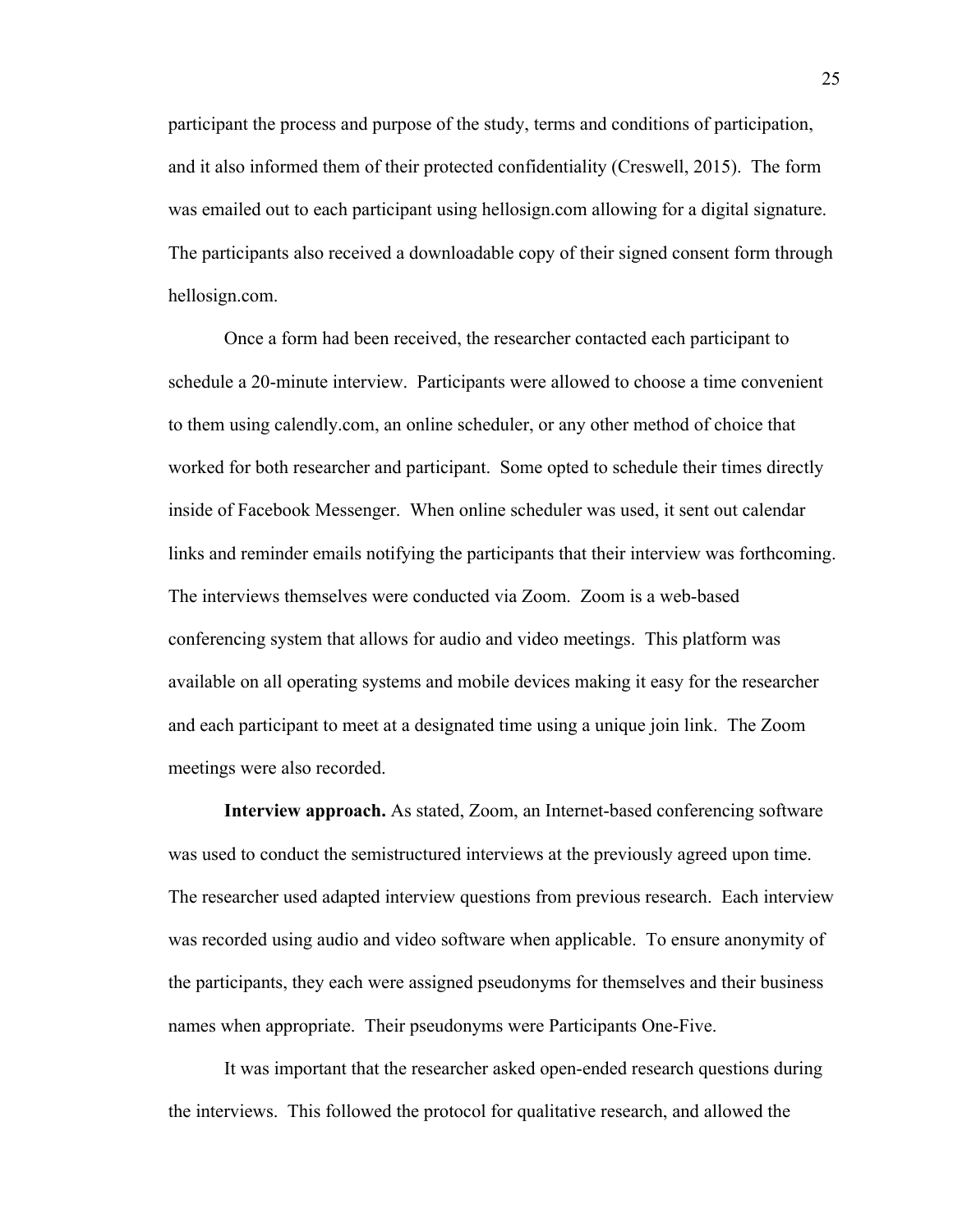participants to give answers from an authentic place (Creswell, 2008). While the Interview Questions were structured, and each participant was asked the same set of questions, the researcher intended to use follow-up questions and probes as needed in order to seek clarity when it was called for.

**Data analysis procedures.** Each audio and/or video interview was recorded using Zoom's internal software, audio recorded, and transcribed verbatim using Rev.com, a paid transcription service. Each participant was given a password protected file on cloud based Google Drive. Participants were granted access to their interviews and they were asked to confirm their accuracy within 7 days of the date received. Participants were also allowed to add to or clarify any statements made in their interview that may have seemed ambiguous or ill representions of their true thoughts and opinions. The researcher asked that any additions or retractions be made within 7 days of receipt of transcript. As stated, the Research Questions for this stud were as follows:

Research Question 1. What are the experiences of women entrepreneurs who have undergone one-on-one business coaching to build their brand?

Research Question 2. What are the clients' perceptions of their one-on-one coaching experience?

Research Question 3. In what ways did the experience contribute to or support their efforts towards full-time entrepreneurship?

**Qualitative methods of inquiry to collect data**. Upon receipt of data, the researcher analyzed the data using a color-coding process to reveal emergent themes and relationships between the participants' responses. In qualitative research, coding refers to categorization of any emergent themes, ideas, patterns, and processes that may result from the data collected (Glesne, 2016). These themes, ideas, patterns, and processes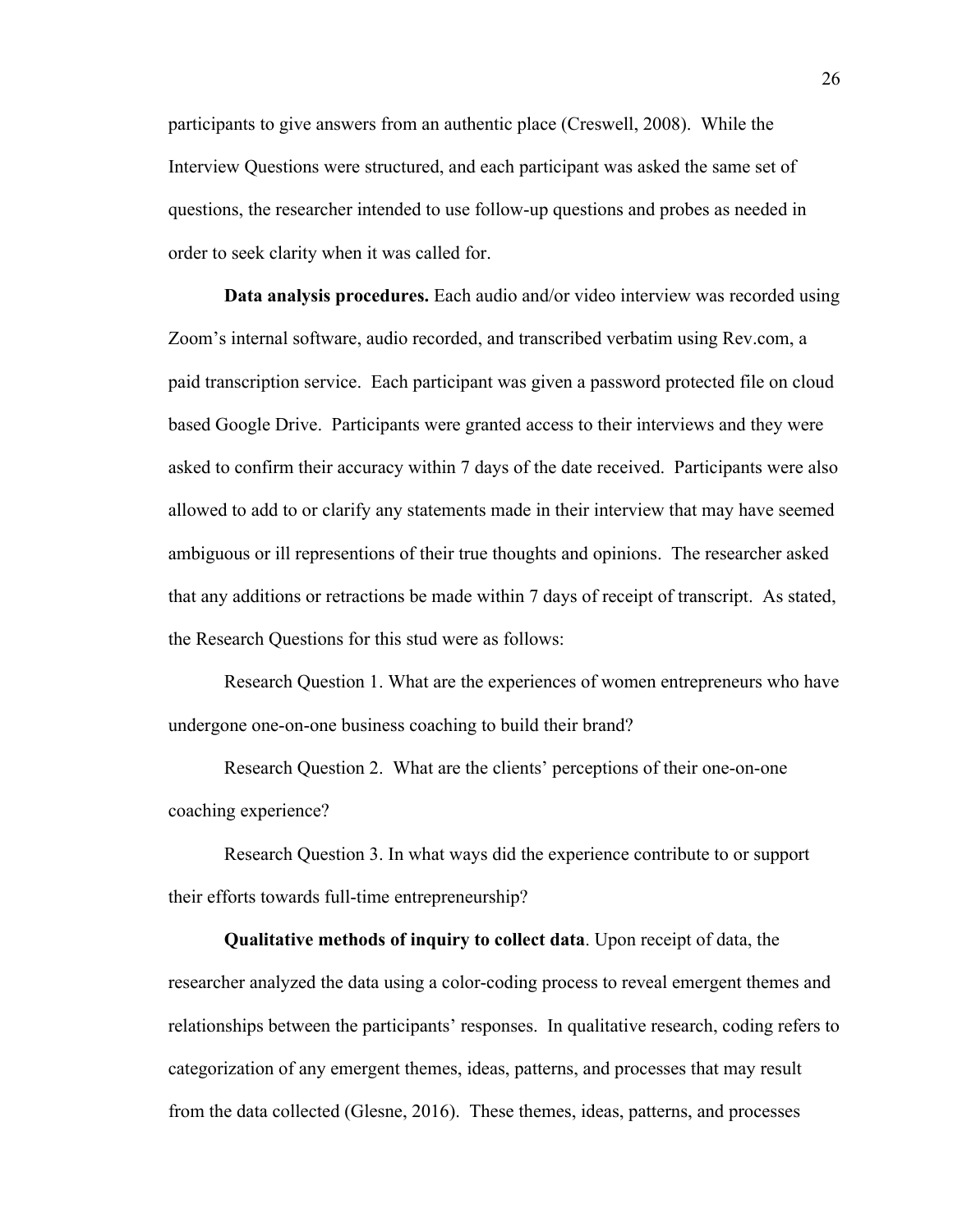were then used to make inferences regarding similarities and differences of the lived experiences of the participants (Glesne, 2016). The analysis was expected to reveal similar trends and recurring patterns among the female entrepreneurs selected to participate. Samples of coding process were included in the Appendices of this study (see Appendix B). The specific method of coding used was Colaizzi's (1971) method. Colaizzi's method was chosen because it was believed that it is the researcher's duty to release preconceptions and personal desire to control the narrative of the research (Colaizzi, 1978). As a coach herself, the researcher must absolutely adhere to this philosophical perspective. By bracketing these assumptions, beliefs, and attitudes, the researcher can proceed with the study without bias that may influence the outcome (Colaizzi, 1978). Colaizzi's (1978) seven-step process is as follows:

1. The researcher is first to read and reread each individual participant's transcript in order to get an overarching idea about the entirety of the content.

2. The researcher will then identify and extract statements of significance with regards to the phenomenon being researched and the research questions.

3. The meanings of each statement should be constructed. This will require much intuitive insight from the researcher.

While video was not a requirement to participate in this study, video of each interview was taken when allowed by participant. This way, the researcher had the ability to view footage and evaluate any significant body language. According to Mehrabian's seminal work of 1971, 93% of communication is nonverbal. Therefore, video was able to play a heavy role in the data analysis because it was the researcher's goal to not only listen to or read the words, but also to observe the participant's nonverbal signs as well.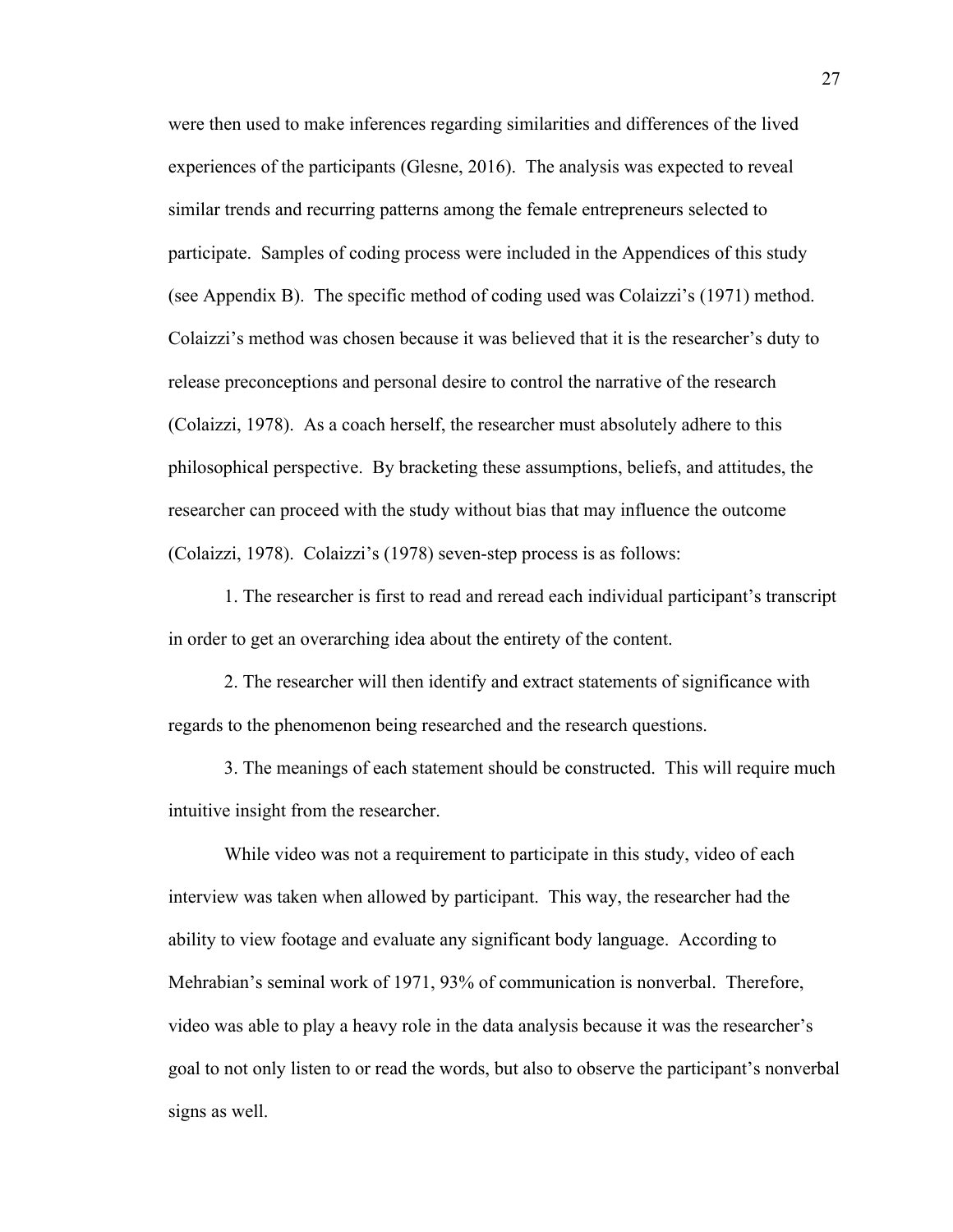4. Examine data again and assign each constructed meaning into a categories or clusters of emerging themes. It was important to note that the researcher must constantly refer back to the original answers to ensure no data were left out and the themes were authentic and within context of the participants' original responses. Contradicting themes still needed to be included because they were representative of the lived experience.

5. The final findings of the study should be unified into a comprehensive description of the phenomenon. Colaizzi (1978) noted that this exhaustive description should culminate from the previous 4 Steps of the analysis process.

6. The exhaustive description is then to be broken down even further into a more concise, more concrete statement of the fundamental structure of the phenomenon being researched.

7. The final step is to validate the findings by returning back to the participants to confirm that the analysis of the data accurately represents their experience.

#### **Ethical Considerations**

**IRB Guidelines.** In research, there are often ethical risks. According to Creswell (2013), qualitative research can have greater ethical risks because of the direct involvement required to conduct the study. Researchers and participants have an almost shared responsibility in the outcome of the research. To alleviate risks, the researcher maintained guidelines as set forth by the Institutional Review Board, which aimed to protect human subjects.

**Informed Consent and disclosure.** All participants were notified of the objective of the study prior to the study through the Informed Consent document. This document explained the purpose of the study, how it would be used, and that participation would not be solicited under coercion and that the interview was 100% voluntary. Participants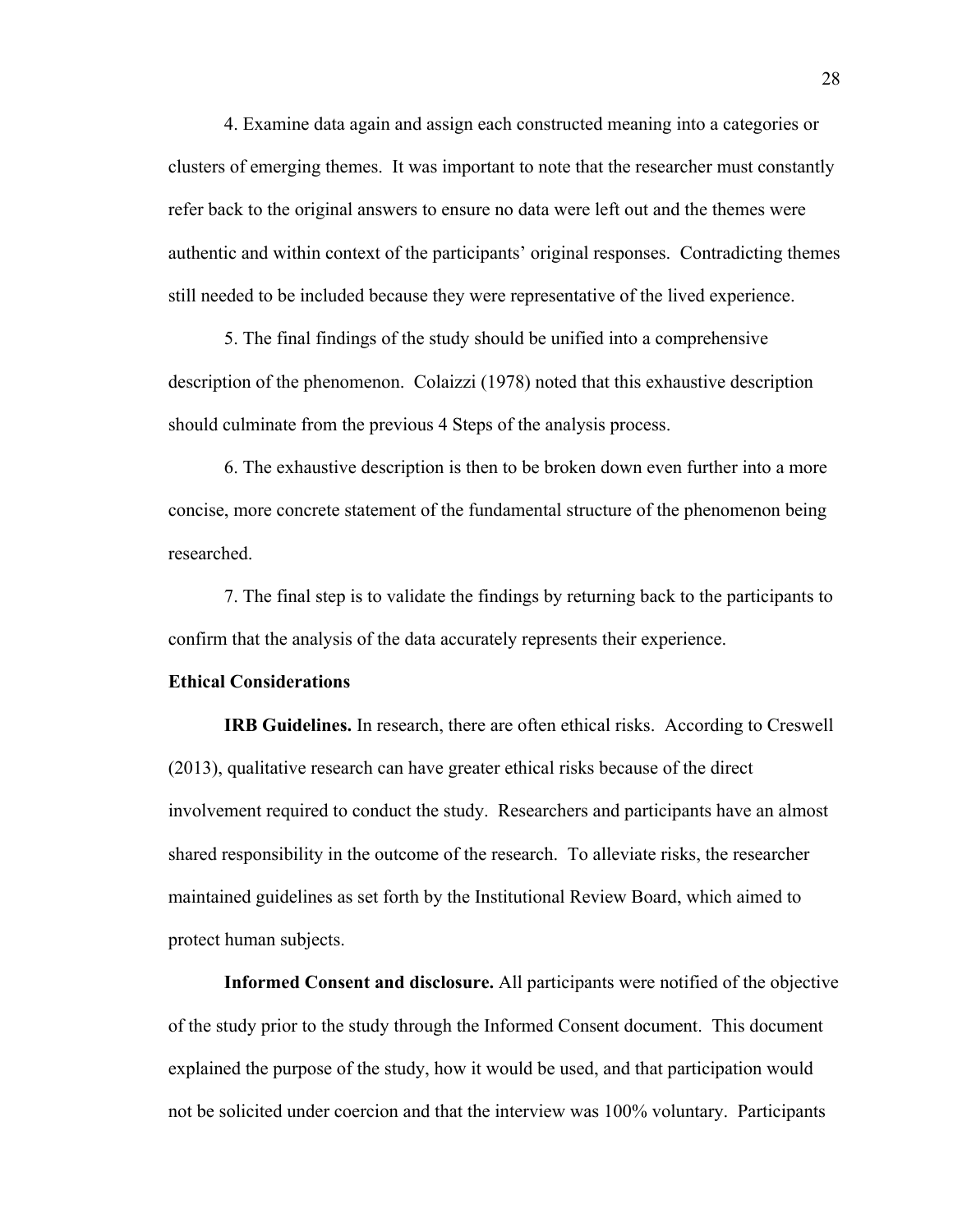were also given free will to opt out of the study at any time. Participants received a copy of the consent form via email, and a copy was also uploaded into their private, password protected Google Drive folder for their review at any time.

**Confidentiality**. The participants' identities were protected and confidentiality and anonymity of participants ensured by assigning pseudonyms to the individuals as well as their businesses. All data were coded and analyzed during the data analysis portion of the research study. The data were analyzed for emergent themes against each other and those themes were reported on as a whole, instead of by individual to create a more comprehensive overview, thus no one participant should be easily identified using these methods (Creswell, 2013).

# **Trustworthiness**

**Member checking.** It is important that the researcher ensure data collected during the study and the analysis of said data represented true findings. Creswell (2015) noted that credibility of research findings can be established by checking the accuracy of data collected with the participants. T he researcher intended to utilize member checking to do this by giving participants' access to the video file, audio file, and transcription their interview to ensure accuracy. As stated, during the data collection process participants were asked to confirm their accuracy within 7 days of the date received. Participants were also allowed to add to or clarify any statements made in their interview that may seem ambiguous and they were allowed to offer further clarity of their questions in writing within 7 days of receipt of the aforementioned files.

**Triangulation.** The researcher also used triangulation to corroborate the data collected. Triangulation occurs when all data are analyzed and used as evidence to support overarching themes (Creswell, 2015). By doing this, the researcher used the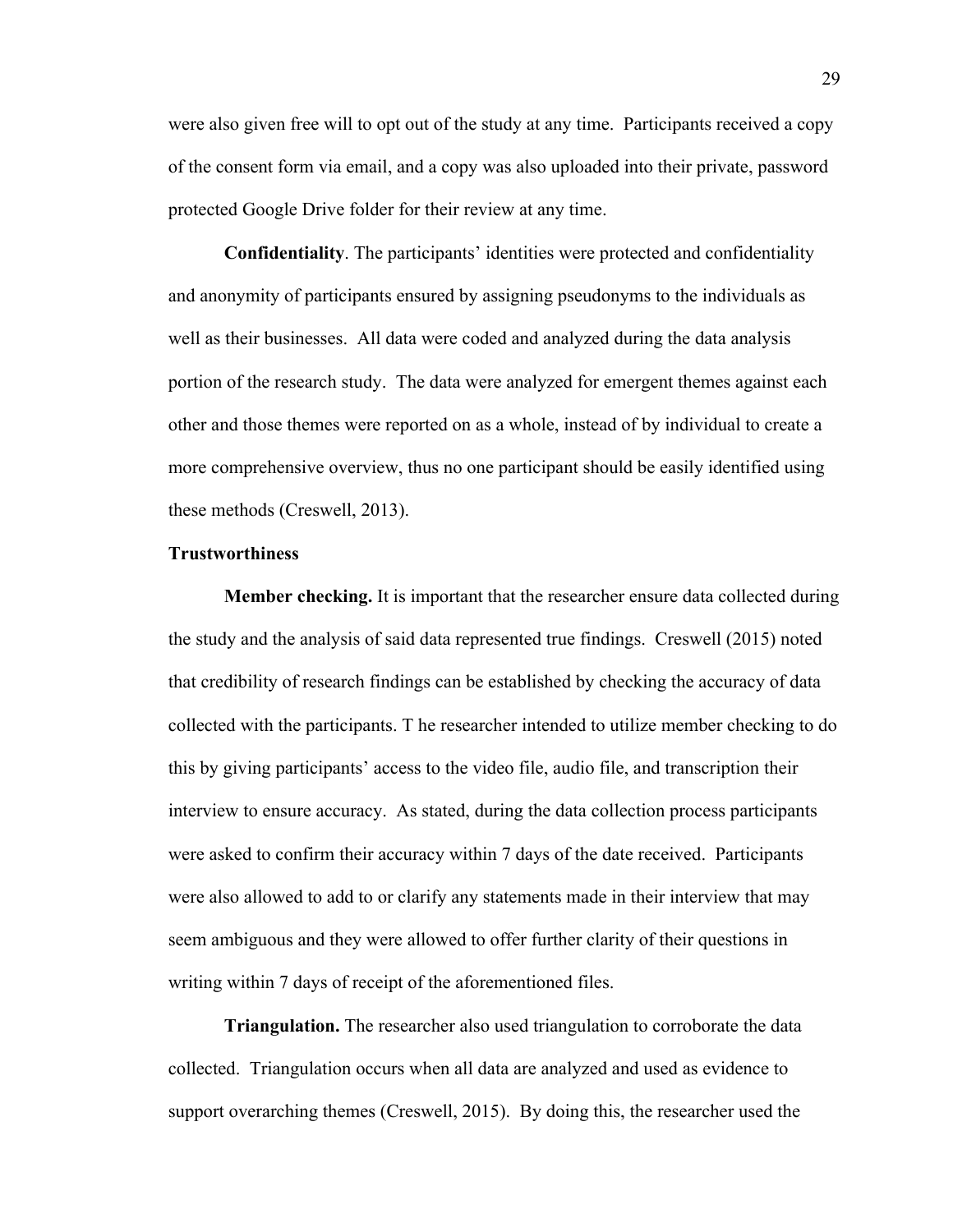participants' answers as multiple sources to reinforce emergent ideas.

# **Limitations**

Creswell (2013) stated that case studies involving interviews can present limitations. This study only reported on the experience from the clients' perspectives, without direct input from the coaches themselves. This study also did not include the exact coaching processes, which contributed to the clients' experience. It did not account for or include the details of the coaching calls, just an overall experience based on the clients' perceptions.

The size of the sample could be another limitation, because five participants would not likely reach the point of true saturation. These five experiences might not be transferable to all online entrepreneurial experiences. The participants on this study were found on Facebook. Thus, it did not allow for inclusion of the experiences of other entrepreneurs who perhaps did not use this platform.

#### **Threats to Validity**

There may also have been threats to validity in this research design. While Maxwell (2004) identified five major threats: descriptive validity, interpretation validity, researcher bias, theory validity, and reactivity, in this particular study, the most prevalent threat was researcher bias. The researcher had been on both sides of the equation with regards to this particular phenomenon and experience. The researcher was a business coach, and worked with a business coach when starting her own business. Thus, the researcher's experience could be deemed as a potential bias. However, the researcher understood that everyone's experiences and perceptions can be different and therefore did not allow her own experiences to guide this study. Therefore to manage any potential, subconscious bias, the researcher used a structured interview system and asked the same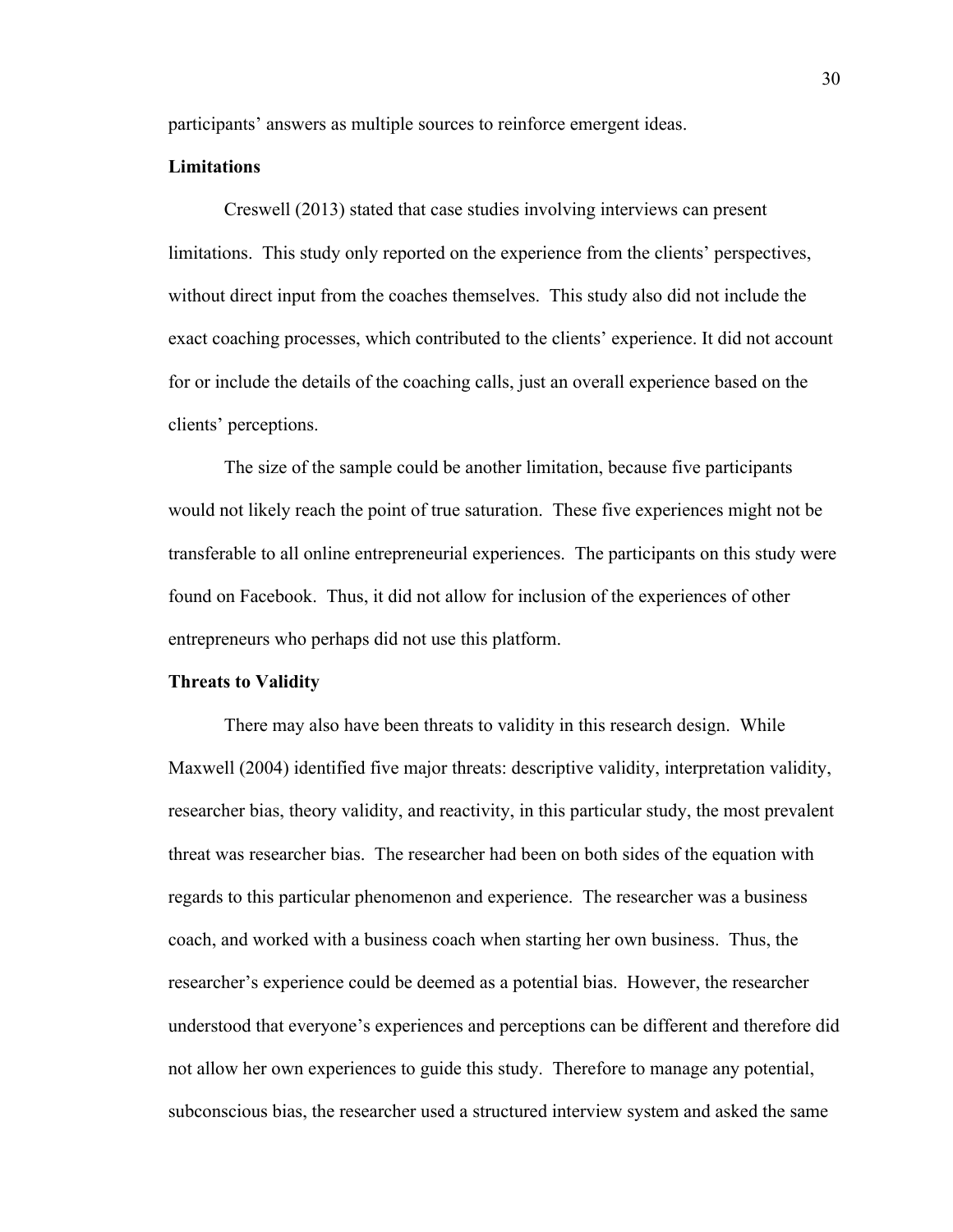research questions to each participant using Colliazi's (1978) bracketing technique to identify personal feelings regarding the phenomenon prior to conducting interviews. **Summary**

This chapter discussed the rationale for choosing this research design and qualitative methodology. Chapter 3 also described the researcher's chosen sampling and criteria for inclusion regarding the participants of this study. As evidenced, appropriate data collection approaches were taken and ethical considerations were used in order to protect the anonymity of the participants of this research. This chapter outlined the ways in which the researcher chose to analyze the data collected.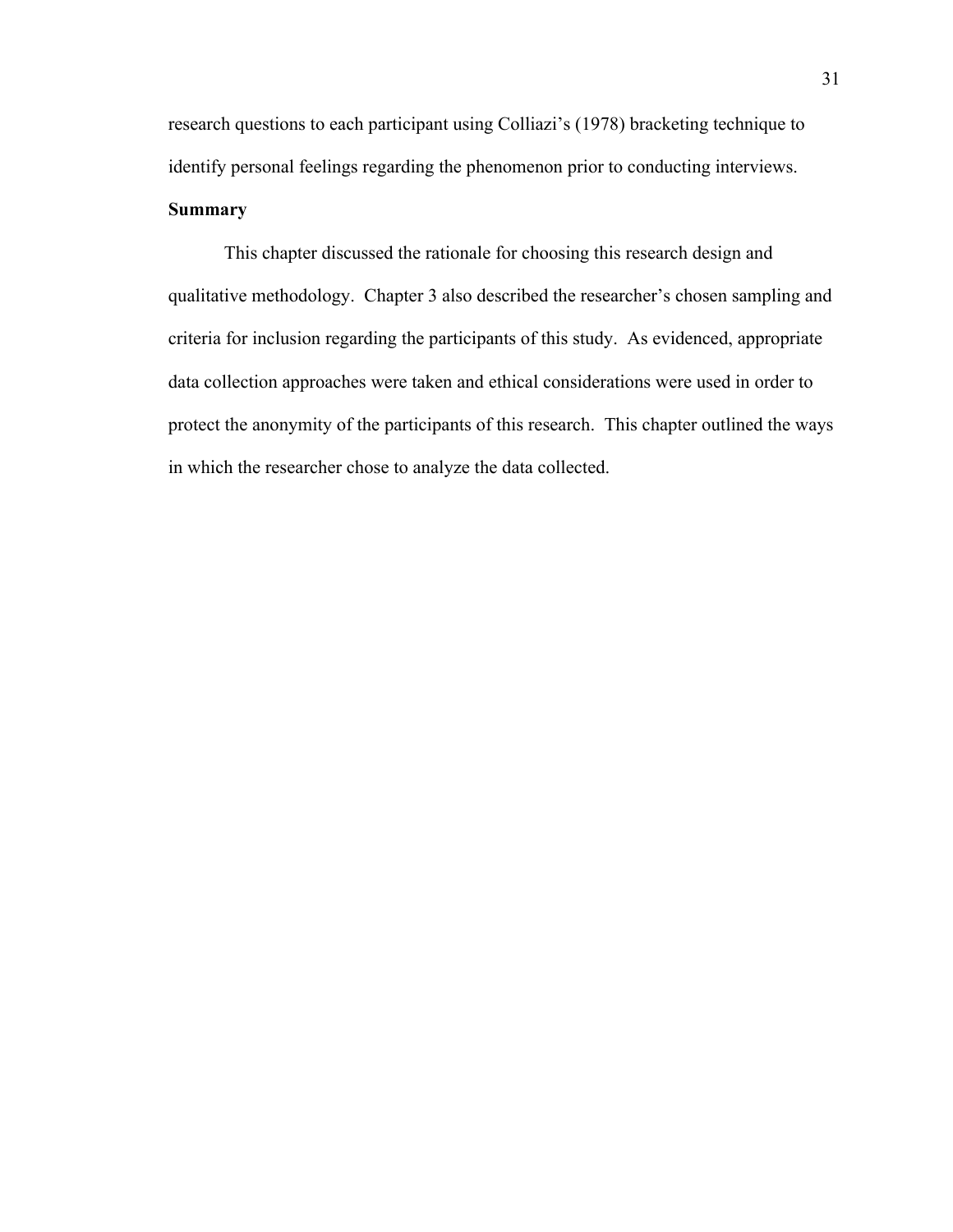# **Chapter 4: Findings**

# **Introduction**

This study used qualitative inquiry to understand the experiences of women entrepreneurs who had undergone one-on-one business coaching to build their brand. Further, the purpose of this exploration was to do a deep dive into the nonquantifiable aspects of online entrepreneurial success as well as to explore how the coaching process allowed clients to experience the process through the theoretical framework of the Boyatzis (2006) Intentional Change Theory.

The researcher chose a qualitative phenomenology approach because it allowed the researcher to objectively dive deep into a people who have undergone a particular experience, or phenomenon (Glesne, 2016). The participants of this study were able to narrate their shared experience of receiving one-on-one business coaching. Creswell (2016) also noted that phenomenologies work best with a small number of participants from a homogenous population. For this study, the researcher selected five participants who met the following criteria: full-time online entrepreneur, female, and who had undergone a one-on-one business-coaching program. The interview consisted of six structured questions. Participants' responses were recorded and transcribed for analysis.

The researcher conducted a pilot study prior to recruitment. This allowed the researcher to gauge whether or not there were gaps and weaknesses in the interview design. Based on the pilot interviews, it was anticipated that the original questions were sufficient in gleaning answers to Research Questions of this study. Participants were solicited and Participation Consent documents were obtained.

# **Background of Participants**

The five women selected for this study where those who had received one-on-one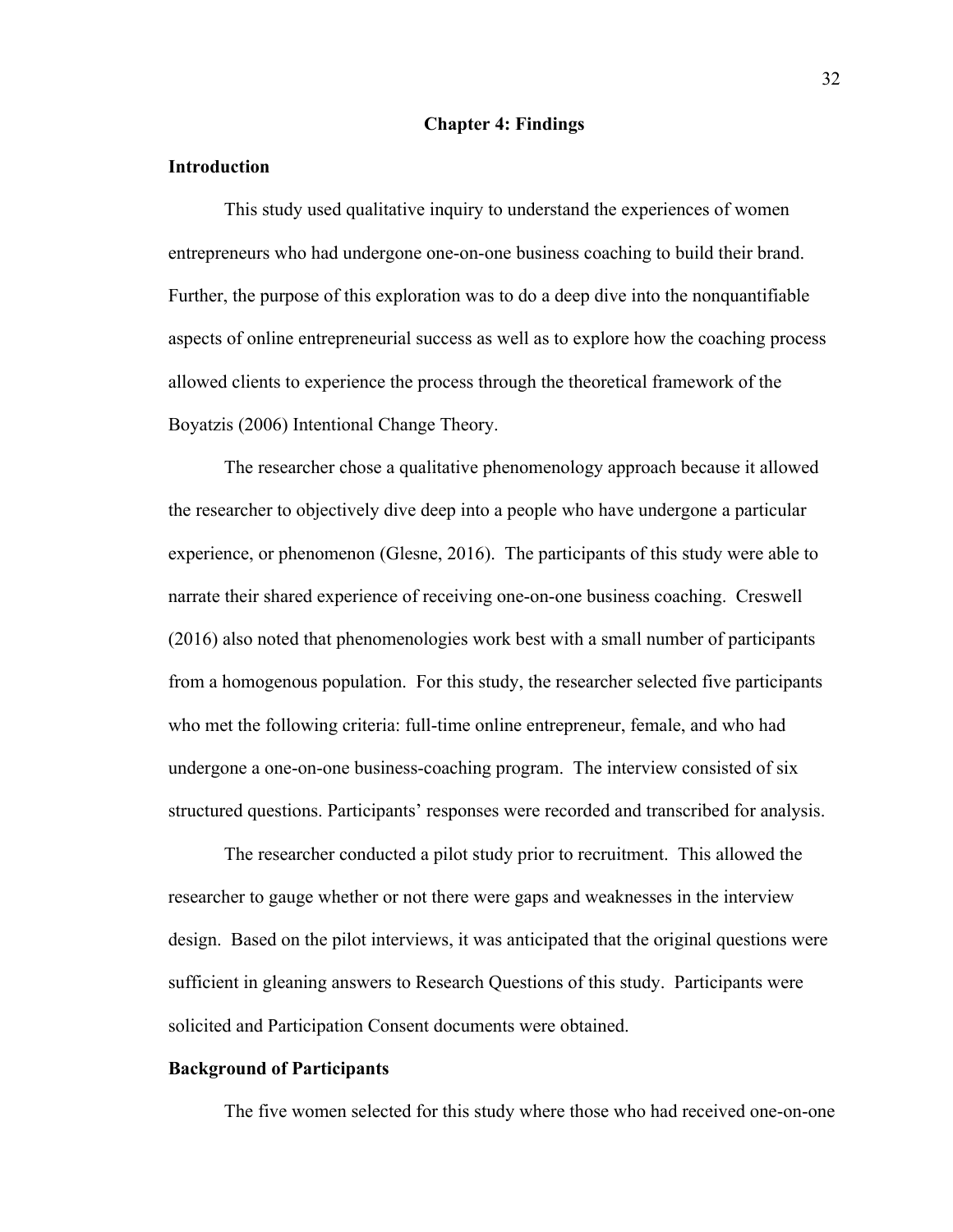coaching from a business coach, and who resigned from their places of full-time employment within the last 5 years. This was a purposeful sample; all participants recruited were from Facebook Groups dedicated specifically to female entrepreneurs. In selecting the participants, there was no restriction on the type of online entrepreneur, meaning, the participants came from a variety of industries, as noted. The participants also varied in race. Two participants were Caucasian, two were African American, and one Asian. Privacy and confidentiality were maintained throughout the entire process. Names were not used, and each participant was assigned a number according to the order in which each individual was interviewed. This section highlighted their backgrounds and provided additional insight into their industries.

**Participant 1.** Participant 1 was an online Psychic Medium. She provided clarity and healing to those who sought guidance from their spirit guides and loved ones. She originally had no intention of becoming a full-time online entrepreneur, but her business grew in such a way that it made financial sense to explore that possibility.

**Participant 2.** Participant 2 was a Digital Marketing Strategist. She herself was a coach of sorts because she helped business owners build an online presence so that they could use the online space to gain clients. She built her business out of necessity because she could not find a full-time job after graduating from college with two degrees.

**Participant 3.** Participant 3 used the title Abundance Coach. She helped women learn the power of investing in themselves in order to be spiritually, emotionally, and financially successful. She was also a motivational speaker, and hosted annual events that empowered women.

**Participant 4.** Participant 4 was a Certified Life Coach who transitioned into somewhat of a Business Coach herself. She supported females and helped them curate a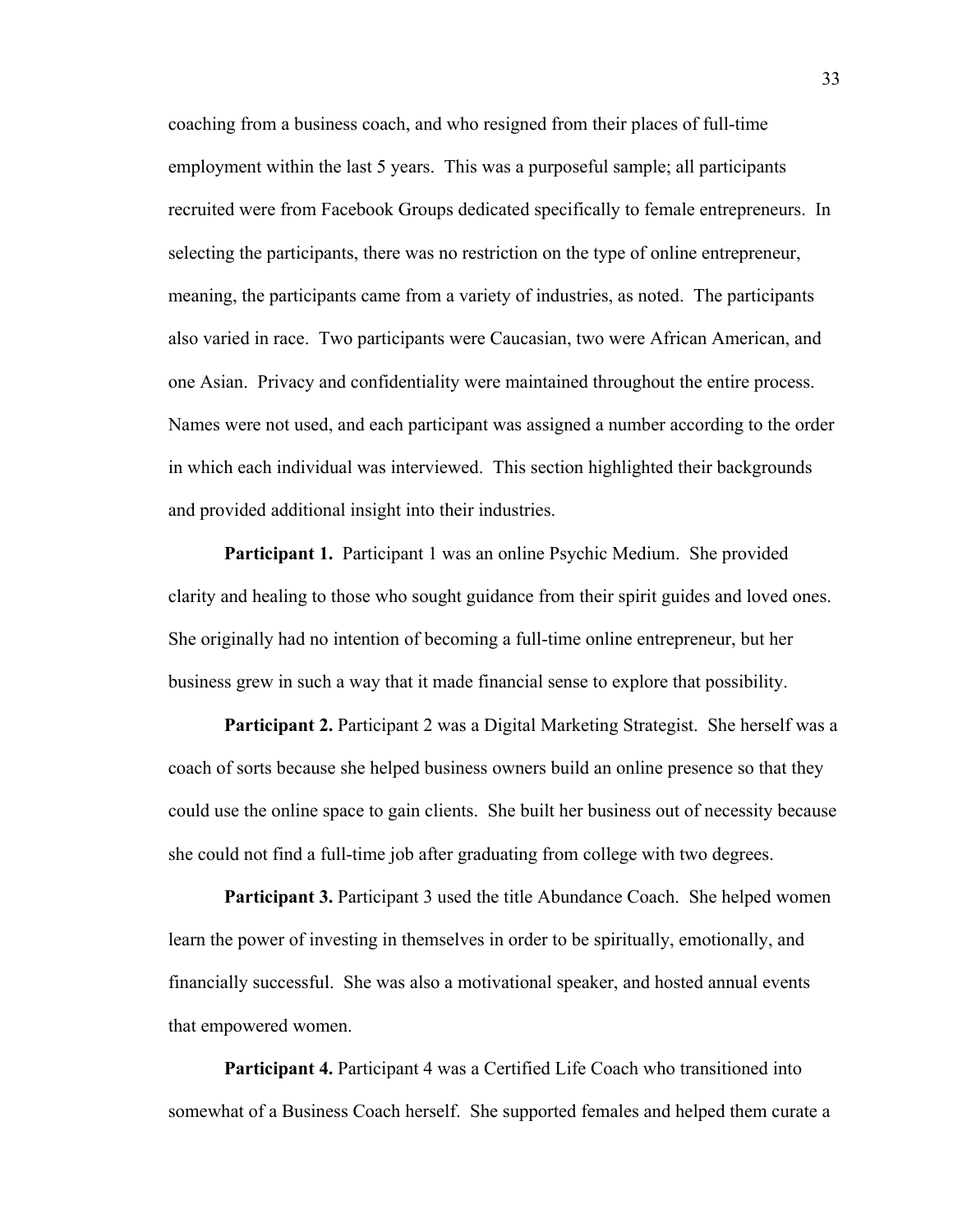business that was successful and also personal. Recently, however, she had chosen to take a break from her coaching practice to open up an online toiletries shop for men.

**Participant 5.** Participant 5 considered herself a Brand Therapist. She supported transformational leaders in their efforts to become well known and recognized as experts in their industry by creating personal brand profiles that were in alignment with each individual's strengths and beliefs.

#### **Presentation of Findings**

The Research Questions guiding this study are:

**Research Question 1**. What are the experiences of female online entrepreneurs who have undergone one-on-one business coaching to build their brand?

**Research Question 2**. What are the clients' perceptions of their virtual one-onone coaching experience?

**Research Question 3**. In what ways did the experience contribute to or support their efforts towards full-time entrepreneurship?

Guided by phenomenological research inquiry, structured interviews of participants provided answers to the aforementioned Research Questions regarding (a) experience of online business coaching, (b) clients' perception of the coaching process, and (c) also supported the phenomenon of business coaching and contributions of success into full-time entrepreneurship. The findings of this study indicated that participants' perceptions of coaching were quite different from beginning to end. In the onset, many of them revealed their doubt and unfamiliarity with online business coaching. All of the five participants hired coaches for very similar reasons and gained quite a bit of knowledge after the coaching process was over. Further, they also revealed that there were elements to the business coaching experience that had nothing to do with actual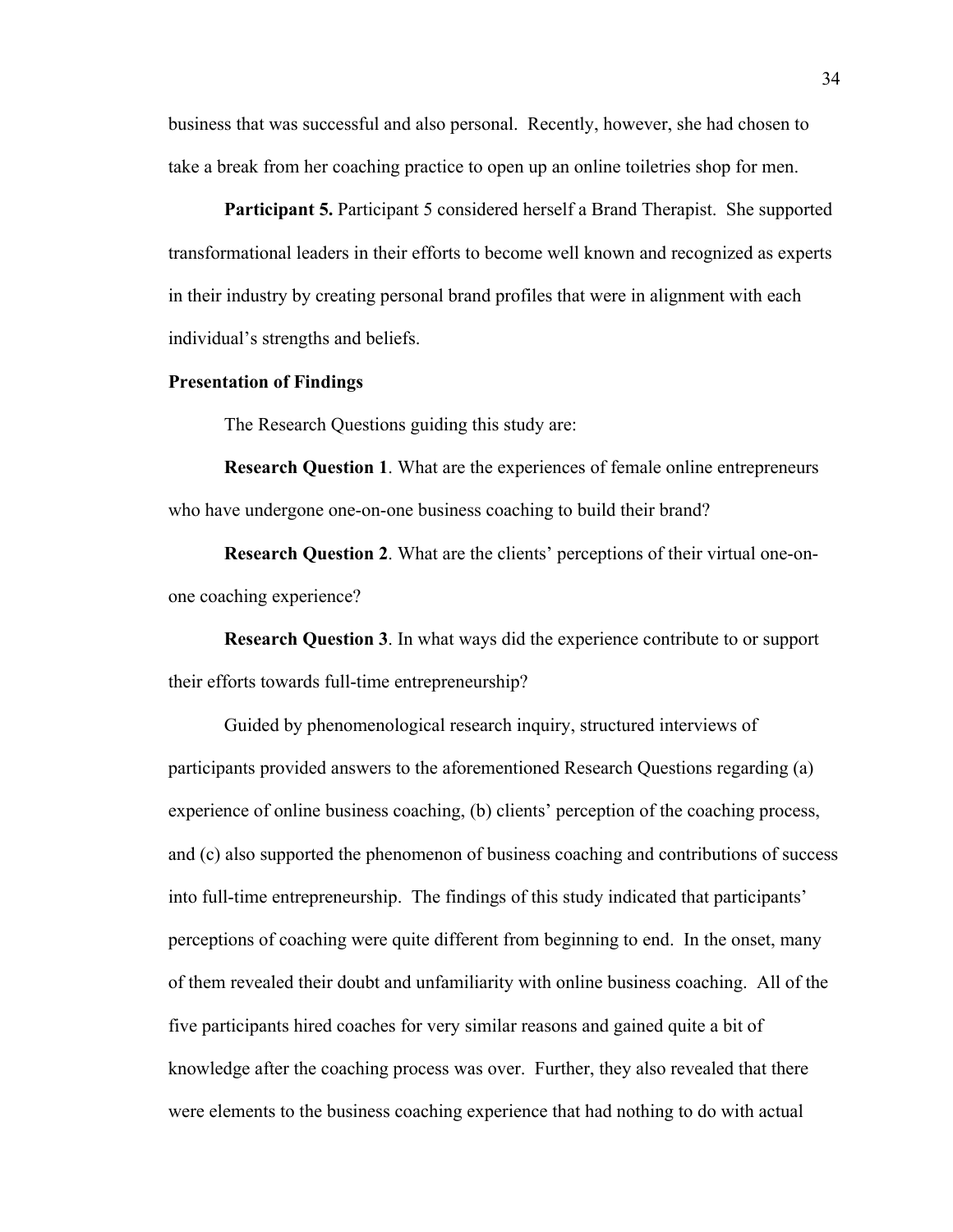business tactics and strategies. Data analysis of interviews regarding the experience of online entrepreneurs who had worked one-on-one with business coaches revealed four emergent themes: skepticism, desire for business growth, need for proof of success, selfawareness, and investment. These emergent themes were clustered together from subcategories gleaned from the participants' interviews and consisted of shared experiences from their previous business coaching experiences. In addition to the main emergent themes, there were several subcategories, as outlined in the Table.

Table

| Emergent theme             | Subcategories                                                |
|----------------------------|--------------------------------------------------------------|
| Skepticism                 | Overrated<br>Money Grab<br>Unfamiliarity                     |
| Desire for business growth | <b>Financial Goals</b><br>Support in Execution<br>Speed      |
| Proof of success           | Evidence of Expertise<br><b>Testimonials</b><br>Transparency |
| Self-Awareness             | Mindset<br>Fear<br>Alignment                                 |
| Investment                 | Time<br>Money                                                |

*Clusters of Emergent Themes*

The goal of this study was to relate the experiences of women online entrepreneurs who had undergone one-on-one business coaching to build their brand and enter into a space of full-time entrepreneurship. As a result of the data analysis, the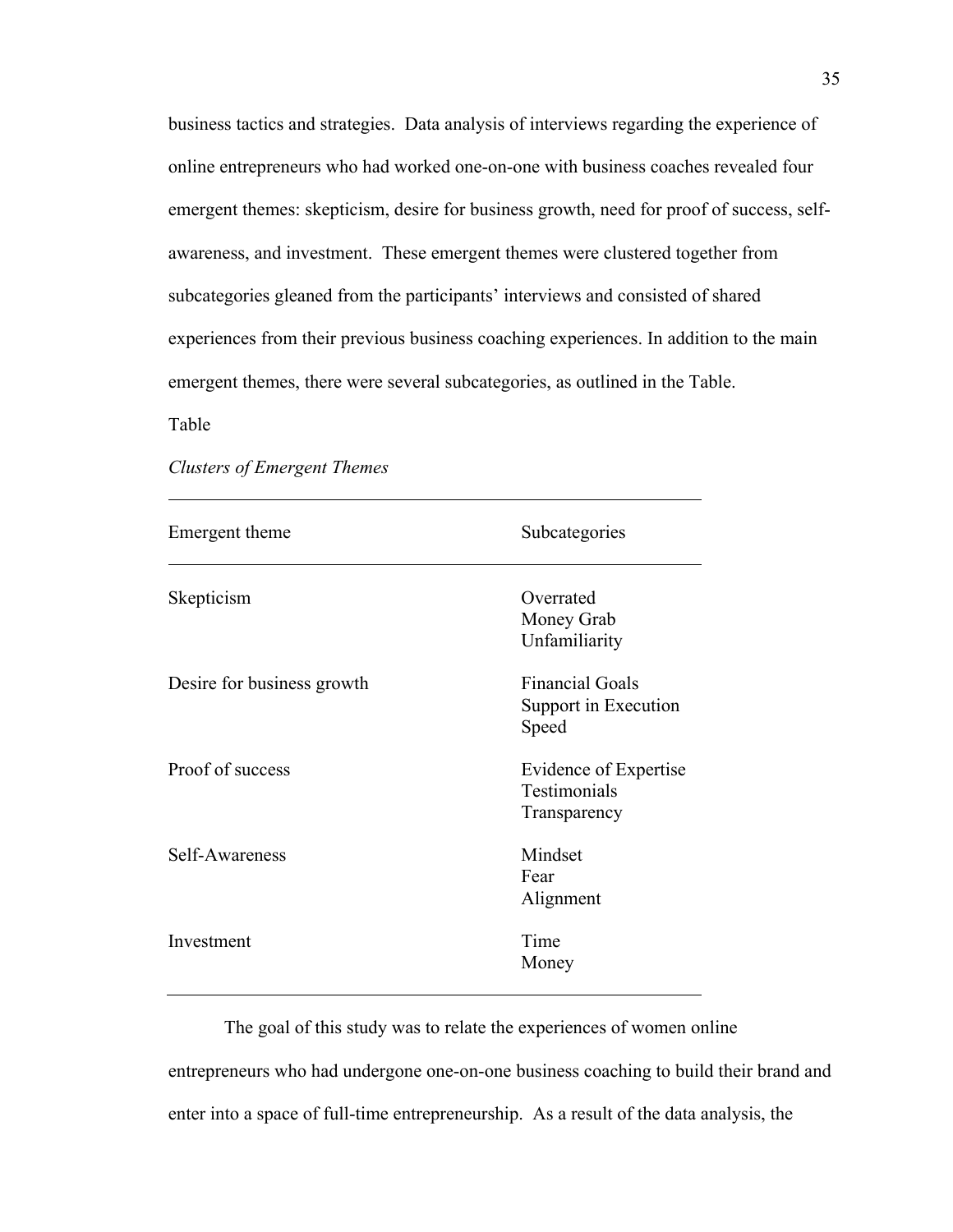following themes and subcategories emerged, relevant to their experience.

# **Theme 1: Skepticism**

Participants were asked what their perceptions were of online business coaching prior to actually pursuing or receiving coaching for themselves. The main theme that emerged from this part of the process was skepticism, with 4 out of 5 of the participants expressing this perception. There was a lack of familiarity with the process, which led many of the participants to believe the industry as a whole was too good to be true. Participant 1 stated that she believed it to be a money grab:

I thought it was a money grab, because when I first . . . When I saw what women were charging, for me it was all about the money and all of my money blocks came up, because I just couldn't believe that people were charging the kind of money. I saw a lot of the Internet marketing side of things. It felt to me just very disingenuous . . . it felt like a big scam, a big scheme.

Participant 5 went as far as to say that she believed the whole business-coaching phenomenon was complete bullshit. She went through an extensive training program to become a life coach, yet there were all of these women online claiming to be business coaches, charging thousands of dollars for their services, but had no formal training, causing her to be distrustful of industry as a whole.

Other participants' skepticism came from a lack of familiarity with the process. Participant 2 explained how the world of online coaching was completely new to her prior to her seeking out her own coach. Participant 3 felt that business coaching was overrated and unnecessary to her since she came from a multilevel marketing background and already understood basic business practice. Participant 3 stated: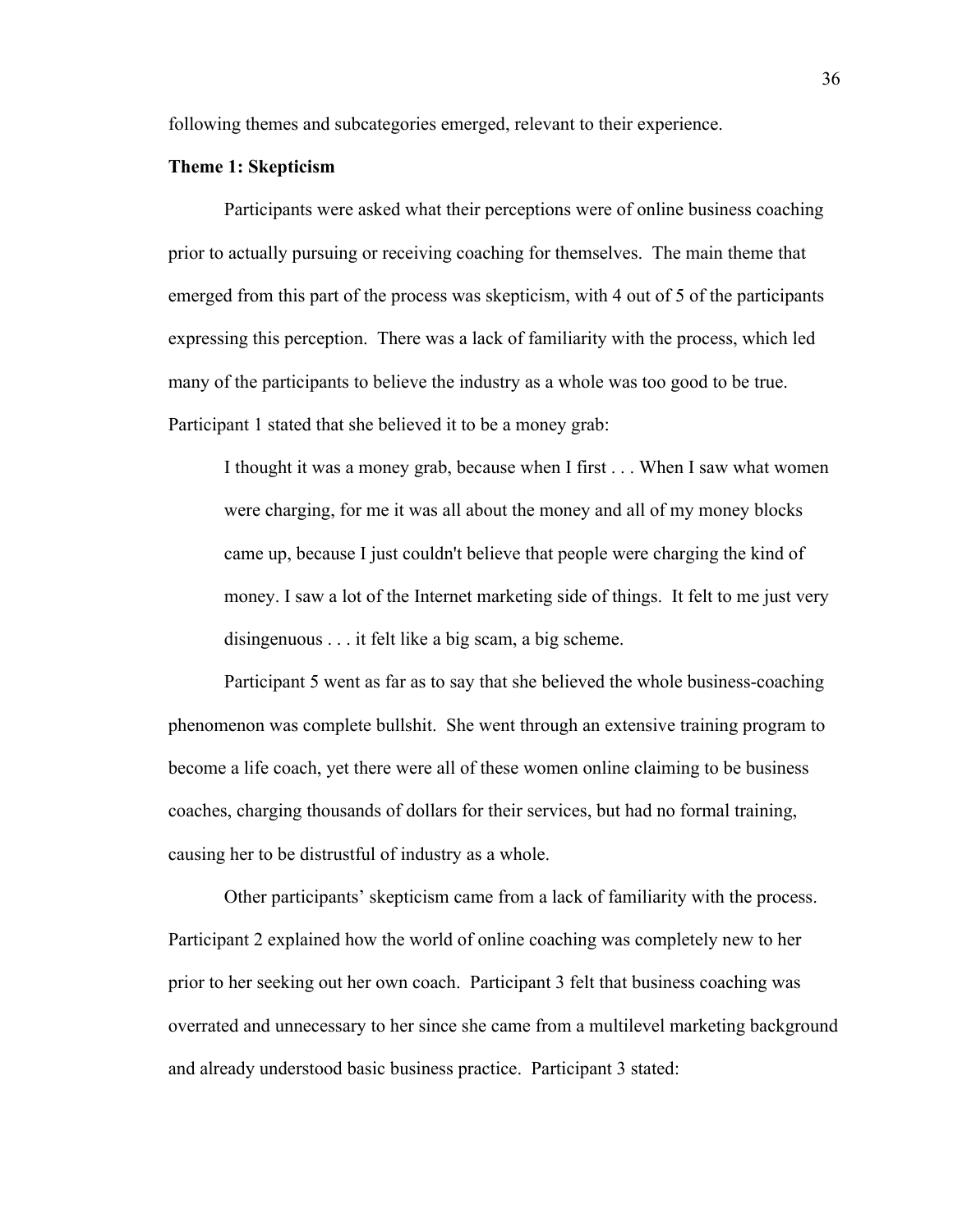I felt that it was overrated in the beginning. I'm going to be totally honest. Because I was thinking to myself I don't need no one to teach me how to do business. I had a successful business prior to the business that I have now . . . I was in Mary Kay for a while and became one of the elite directors in the company . . . Becoming a Lifestyle and Abundance Coach, I'm thinking to myself I don't need no . . . I know the ropes.

The interviews revealed that, for many of them, they each experienced some level of skepticism prior to choosing to pursue a business coach. Some of even believed the entire system was a swindle for money, while others were skeptical because of lack of knowledge of the industry as a whole. Ultimately, this was not enough to hinder them from pursuing a business coach.

#### **Theme 2: Desire for Business Growth**

While the majority of the participants were skeptical about the process, all of the participants explained that their reason for pursuing a coach was because they had a desire to grow their online businesses. They simply realized they needed a coach to achieve that. Many of them were not familiar with the process, or what it would take to reach a level of success that would allow them to leave their corporate careers for good. They believed that finding a good business coach would give them the tools they needed to achieve financial success, gain more clients, execute action plans, and grow their businesses quicker than if they had to do it alone.

**Financial goals.** Achieving financial success was one of the subcategories that emerged for many of the participants during the interview process. Participant 5 stated that generating revenue was a key reason for her decision to pursue an online business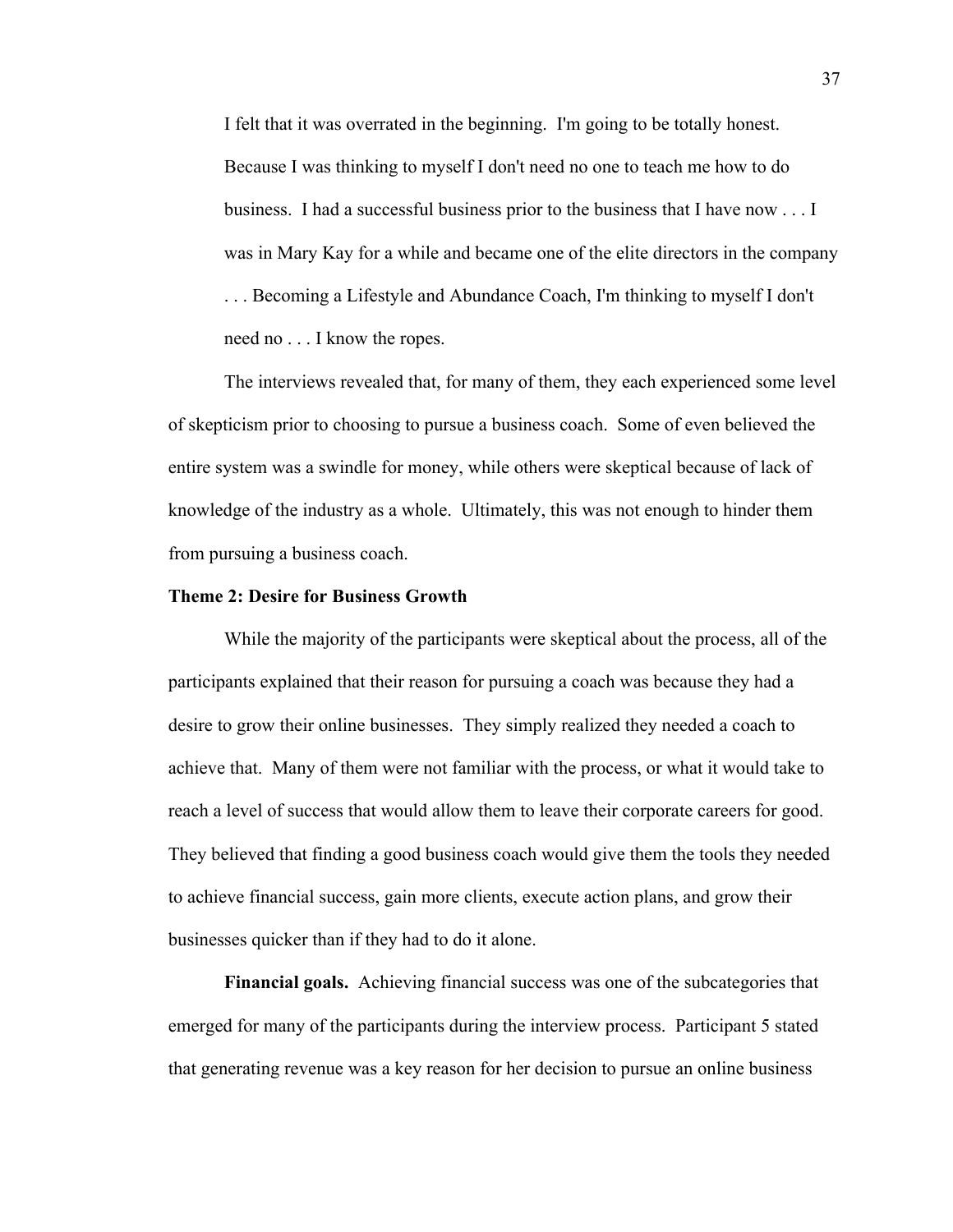coach. Participant 4 stated affirmatively that she pursued a business coach to get clients. Participant 3 believed:

In order to truly elevate in this industry, you have to have a coach. There's just no if, ands, or buts about it. Yes, there are women who are doing it, but they're going to hit glass ceilings. They're not going to catapult into that quantum leap of making that six or seven figure income without a coach.

**Support in execution.** In order to grow their businesses, all of the participants expressed that execution and taking action was key. They felt that a business coach would give them necessary support and strategies to be able to do so. Participant 1 had very little business sense prior to becoming an online entrepreneur. She stated that she was a person who needed a coach because she prefers the one-on-one support. During the interview, she mentioned how she likes to "have somebody that's holding me and supporting me and teaching me, so that I don't have to figure it all out on my own." Participant 2 believed that having someone who could relate their experiences of starting an online business would help her. She stated that she desired to work with a coach "who could share with me their experience, so that I could avoid any pitfalls that they had."

Further, this personalized support was the major element of the coaching experience that led to full-time entrepreneurship, according to the participants. Participant 2 believed that the coach's championing of her success was a contributing factor to her being able to quit her corporate job. She said her coach was able to relate to her entrepreneurial journey. She recalls her coach being the one to say:

Look, I get it. I know how you feel. I was there. But, this is how I pushed through that and I see that in you. Just seeing a potential that I know is within me,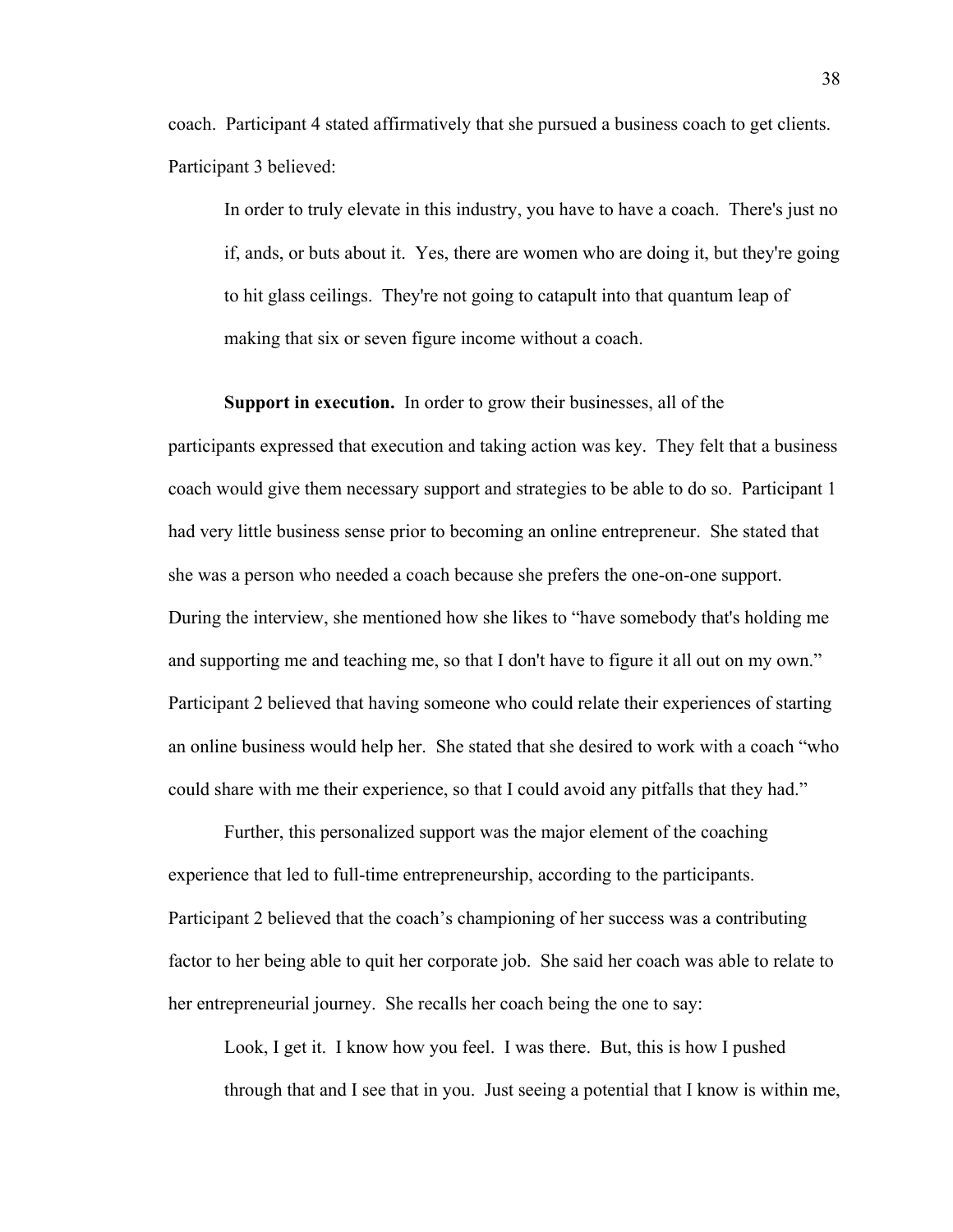but it's laying dormant and it takes a coach to dig that out of you. I look at a coach as a miner digging the diamond out of your soul or out of your potential, out of your gifts, your talents. God's given all of us a gift or a talent to use. Participant 4 had a similar experience. She shared:

I think it was a push. Like, You could do this. I'm on your side. I will help you .

. . I will be that person pushing you up the hill when you don't feel like you could

go. That, alone, is the biggest thing about coaching, I think, for me.

**Speed.** One of the subcategories that emerged regarding business growth was the participants' desire to do this quickly and their belief that hiring a business coach would allow them to achieve that desire. Participant 2 stated that she "wanted to short cut my success. I didn't want to waste a lot of time." Participant 5 said that she was "ready to get some support to get moving, and accelerate the process."

Although skeptical in the onset, each of the participants had business growth goals that they believed required some coaching to achieve. They acknowledged that monetary goals and obtaining clients would happen faster if they had the support of a business coach, providing reason enough to set aside any skepticism and hire a business coach.

#### **Theme 3: Proof of Success**

As noted, the clients' precoaching perceptions of business coaches and the business coaching industry involved skepticism. Because of this, it appeared that prior to choosing to hire their specific business coach, the clients needed evidence, or some sort of proof of the legitimacy of the coach and their process. When asked if there were particular reasons for selecting an individual business coach, Participants' answers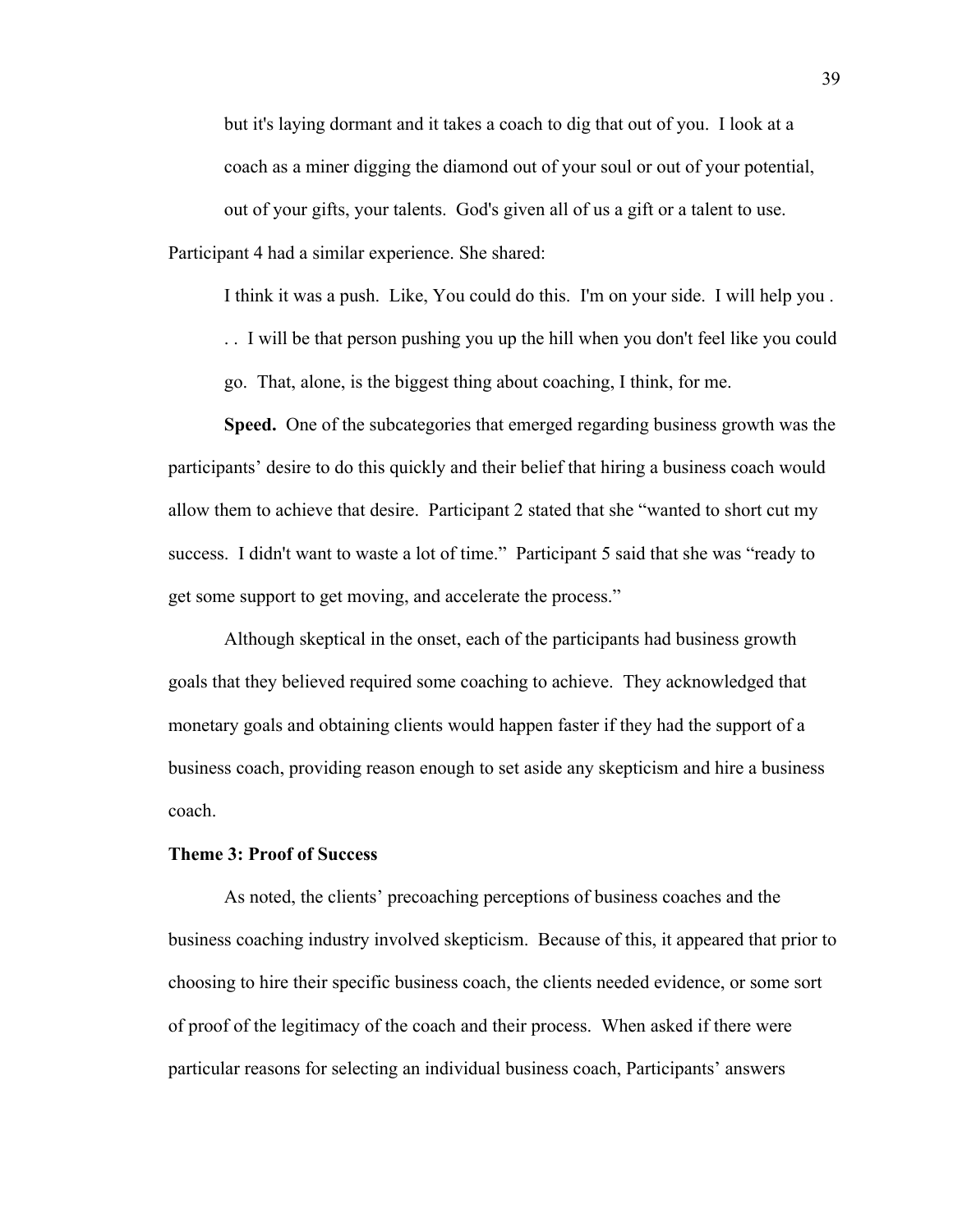typically fell under one of the three sub-categories: evidence of expertise, testimonials, and transparency.

**Evidence of expertise.** Before signing up to work with a coach, some of the participants explained the need to see evidence of the coach's expertise. They wanted to know if the coach had the knowledge in the area of specialized interest in which she claimed to be coaching. This was a key factor for Participant 4 who recalled that, "She had a sense of authority within her Facebook group and within her Facebook posts that I felt a sense of authority." Further, Participant 4 explained that in order to hire a coach it was important that the person being hired as a business coach needed "to know business. They need to have had a business before."

**Testimonials.** Testimonials from previous clients were additional methods used by the participants. They appreciated seeing the social proof and Participant 4 used these "success stories" as a deciding factor. Participant 5 appreciated testimonies from people she knew personally, stating:

The business coach, I selected her because she actually had proven results. She had testimonies. I know several of her clients that are really making some money. They're personal girlfriends of mine, so I knew they weren't pulling my leg. You know what I'm saying? When you actually know the person? Because a lot of times online . . . This is the problem with online. You look at it you're like, Yeah, they're just pulling your leg. They just saying that because they want you to buy, but when you know the person that they're actually coaching, it's way different. You know what I'm saying? So, the trust factor was there.

**Transparency.** Not all participants mentioned this concept directly but, based on their other responses, the researcher believed that this was a critical element needed when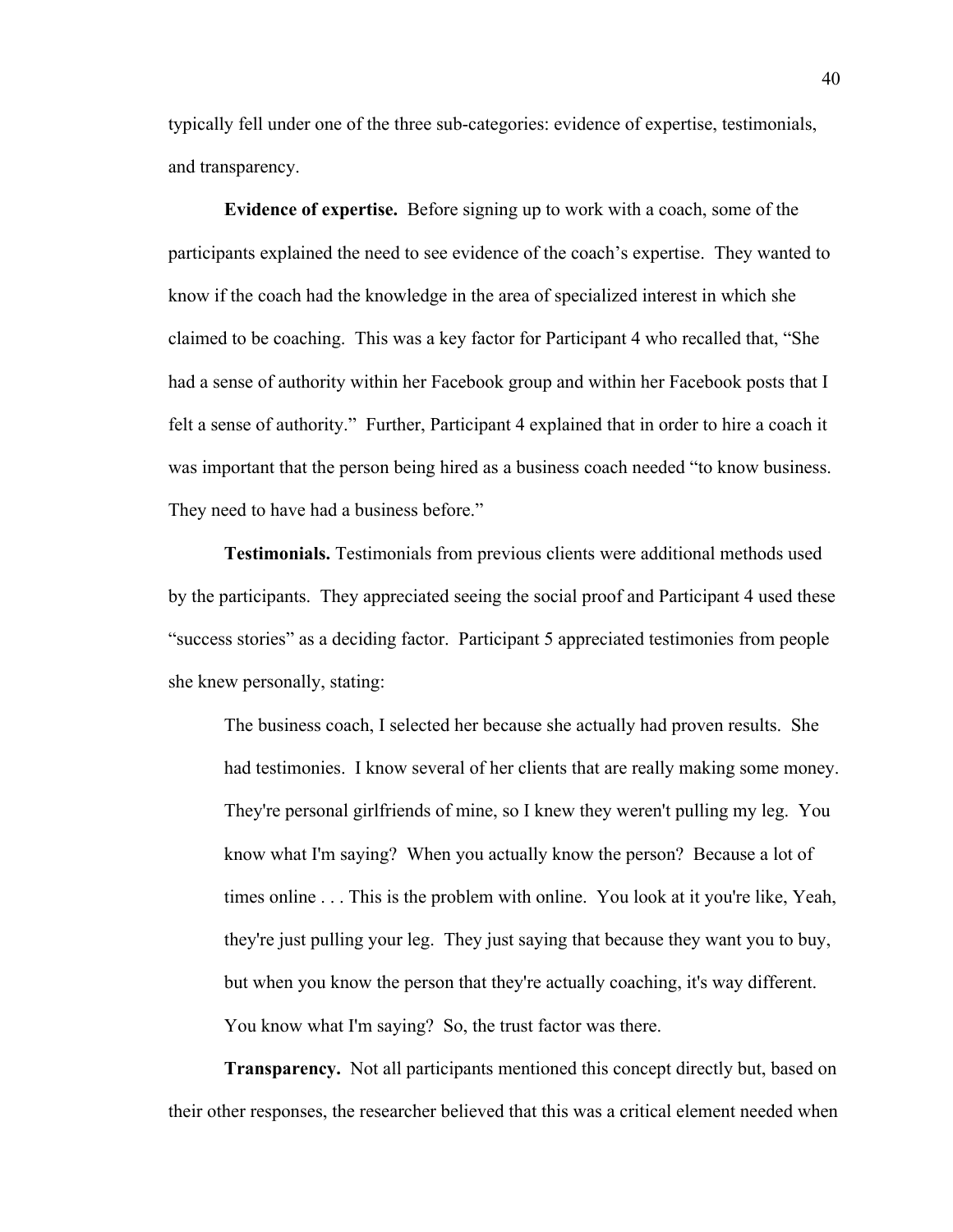choosing a coach. Participant 2 stated how much she appreciated when her soon-to-be coach was transparent about the behind the scenes elements of her business, revealing how the money was actually being made. Participant 4 stated that her coach "broke down the numbers, so I saw what the numbers that she had, and that's what a big part of my decision of choosing to work with her." Participant 4 also went on to say this was so important to her that she makes sure that she practices this in her business as well so that her "audience continued to see that [she] had that transparency."

For Participant 5, transparency appeared in the form of personal connection and resonance. Participant 5 was the type of entrepreneur who used a level of new age spirituality in her business, and alignment was an important factor. Getting on the telephone to have a conversation with a coach prospect allowed her to have personal time to ask questions about the process. She stated that there was an instant ease of connection as soon as they got on the phone and the answers provided by the business coach "reaffirmed what [she] was thinking." Meaning, this coaching relationship would be a good fit.

Because of their desire to grow in business, and realizing that acquiring support from a business coach may be the best answer, the participants needed to set aside skepticism and find a well-suited option. The three methods listed, evidence of expertise, testimonials, and transparency, were used by the participants to build the trust required to hire the coach of their choice.

#### **Theme 4: Self-Awareness**

In analyzing the data, the researcher found that each of the study's participants experienced a sense of self-awareness in one way or another. For Participant 1, she stated that during the coaching process she learned a great deal about herself, what she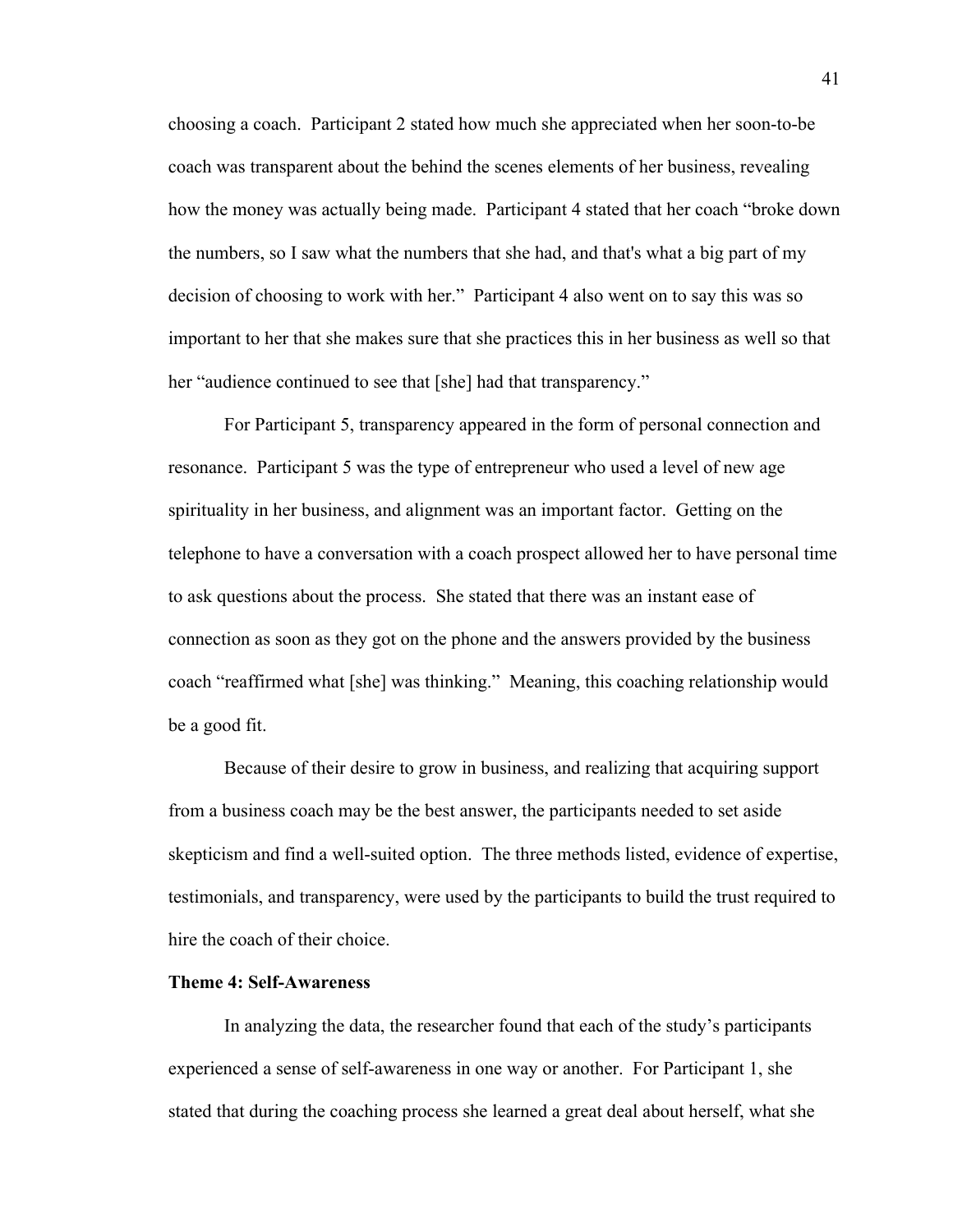desired in a coach, and what to look for when should she ever felt the need to hire another. Participant 2 echoed that sentiment because her initial business coaching experience left her needing a bit more, as she noted:

I didn't find that it was as direct as what I was expecting. I was hoping to get a, Here's where you're starting. This is what you need to do in order to get to this place. I felt like it was a little bit more, This is everything you need, now you've got to figure out how to pull it together to get what you need out of it. So that was sort of the difference between what I kind of expected and what I got . . . It was a 12-month program. Around the 3 or 4 month mark, I decided that I wasn't going to get out of that quite what I was expecting. I could use it to sort of supplement everything else I was doing . . . I just started looking for personal weaknesses and then I hired (another coach) based on that.

Thus, her sense of self-awareness was similar to Participant 1 in that she was able to figure out what kind of coaching structure would work best for her moving forward.

Participants 3, 4, and 5 had gained self-awareness that was a bit more personal as opposed to Participant 1 and 2 experiencing professional self-awareness. Participant 3 candidly stated that "growth is not comfortable," and this growth is very much a part of the coaching process. In order for them to reach new levels in their business, coaches often asked them to operate differently than they had in the past. Participant 4 summed it up:

When you're going through any type of business growth, like it really brings up a lot. Especially, for women. Self-worth, and this, the act of being responsible for things is really . . . All of these things, other than just straight marketing, came up.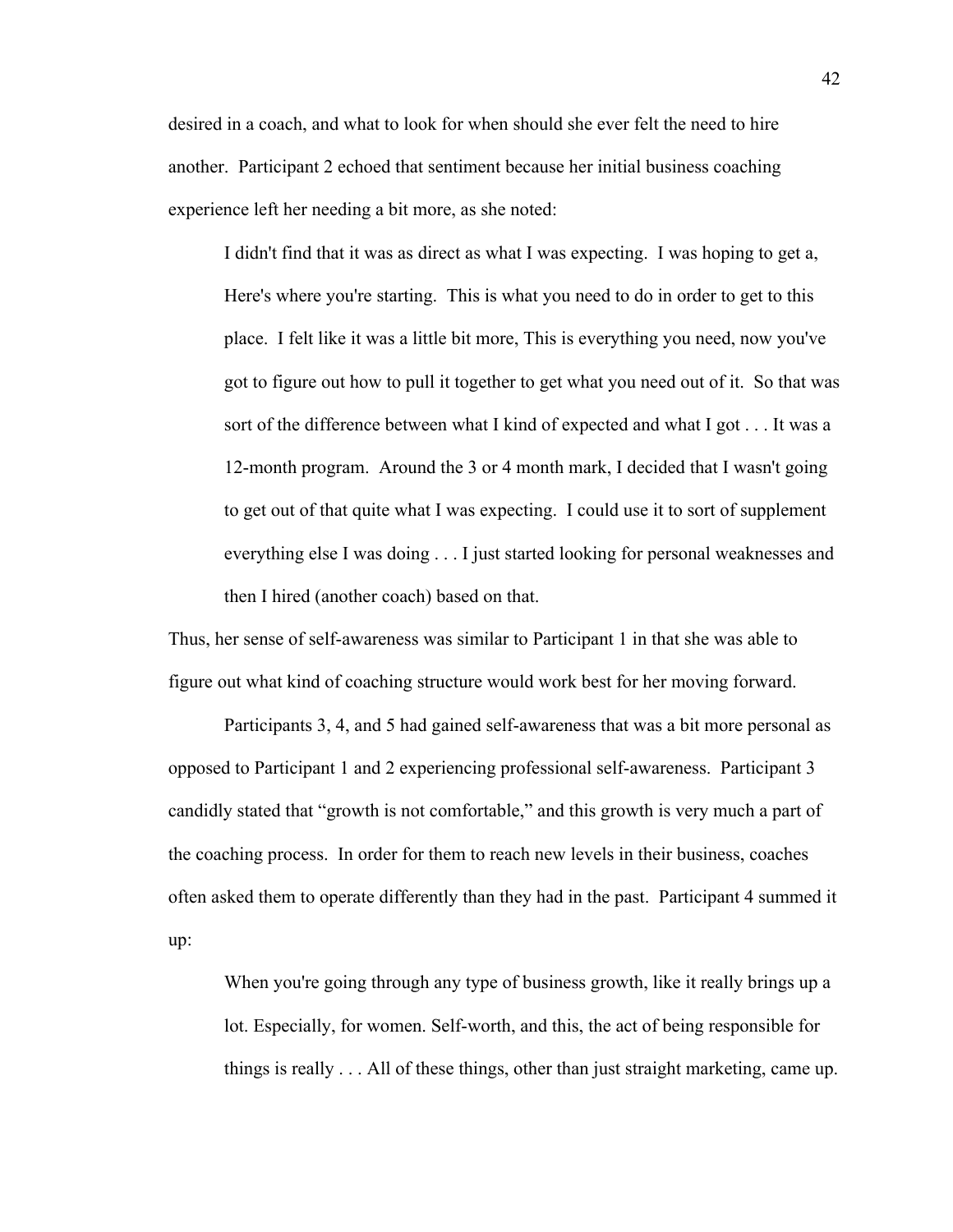Participant 5 found fast success with her business coach, but then realized that business came to a sudden halt after only a few weeks. She recalls, "It went on a standstill because I had [personal] lessons I needed to learn."

# **Investment**

The final theme to materialize during data analysis was a sense that their decision to participate in one-on-one coaching was an investment of both time and money. The cost to sign up for a coaching program can be quite pricey and can depend on many factors. Participant 2 was the only participant to mention the monetary value of her 12 month coaching program during the interview. She revealed that she paid \$8,000. Participant 1 admits that these high-ticket prices can be a turn off. However, from believing that coaching to be a "money grab" in the beginning of her journey and prior to obtaining coaching herself, she now encourages other aspiring entrepreneurs to not be afraid of such an investment, even if it ends up being one that they may later regret, as she noted:

I would say the biggest thing for me is to not be afraid to make a bad investment, because out of the quote, unquote bad investments I've made, I've almost learned more [and in that way] they can be more beneficial.

Participant 2 affirmed the need to invest in an individual's business in general, including hiring coaches and consultants because, as she stated:

There's not a magic button. There's no magic pill. You also have to look at a business like a business. It's going to have expenses. It's something that, it does require investing, but it's important to just kind of look at it as what it is. It's a business and it's not a hobby.

Thus, the participants in this study believed that working with business coaches, at least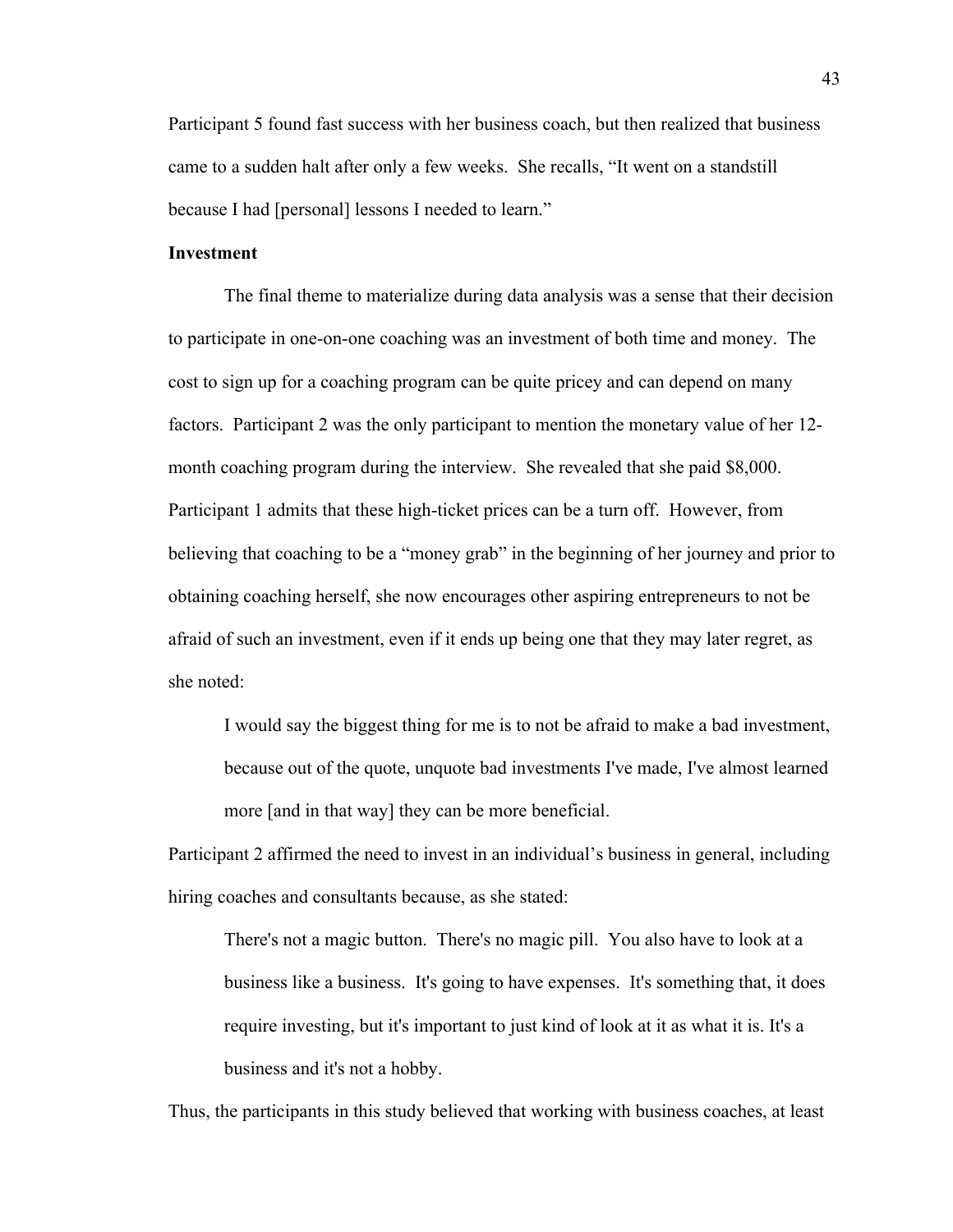at the very beginning of an individual's entrepreneurial journey, was a necessary investment. It was an operational cost just like any other.

#### **Summary**

This study was designed to understand the experiences of women entrepreneurs who had undergone one-on-one business coaching to build their brand. The participants of this study included five full-time online entrepreneurs of different niches. The analysis of the participants' data resulted in the emergence of five themes.

This chapter included a summary of the participants' backgrounds and the findings of the study in accordance with results ascertained during data analysis. It was interesting to note that while the participants came from a variety of personal and professional backgrounds, as well as different entrepreneurial industries, their experiences working with business coaches were quite similar, and they shared many commonalities in the lived experience. The findings of this study indicated that prior to pursuing a one-on-one coaching program, there was a level of skepticism held due to lack of understanding and experience with this field of work. The participants also shared common reasons for deciding to work with a business coach. Generally, they had a desire to grow their online businesses. The participants also revealed that because of initial skepticism, evidence of proof of success was an important factor in the decision to hire a coach, and that decision was one that contributed significantly to their ability to leave previous corporate careers and pursue online entrepreneurship full-time. Throughout the coaching process, they learned about business and online strategies, as well as growing in the area of self-awareness. Despite prior doubts regarding business coaches, each Participant believed that the coaching they received was an investment, and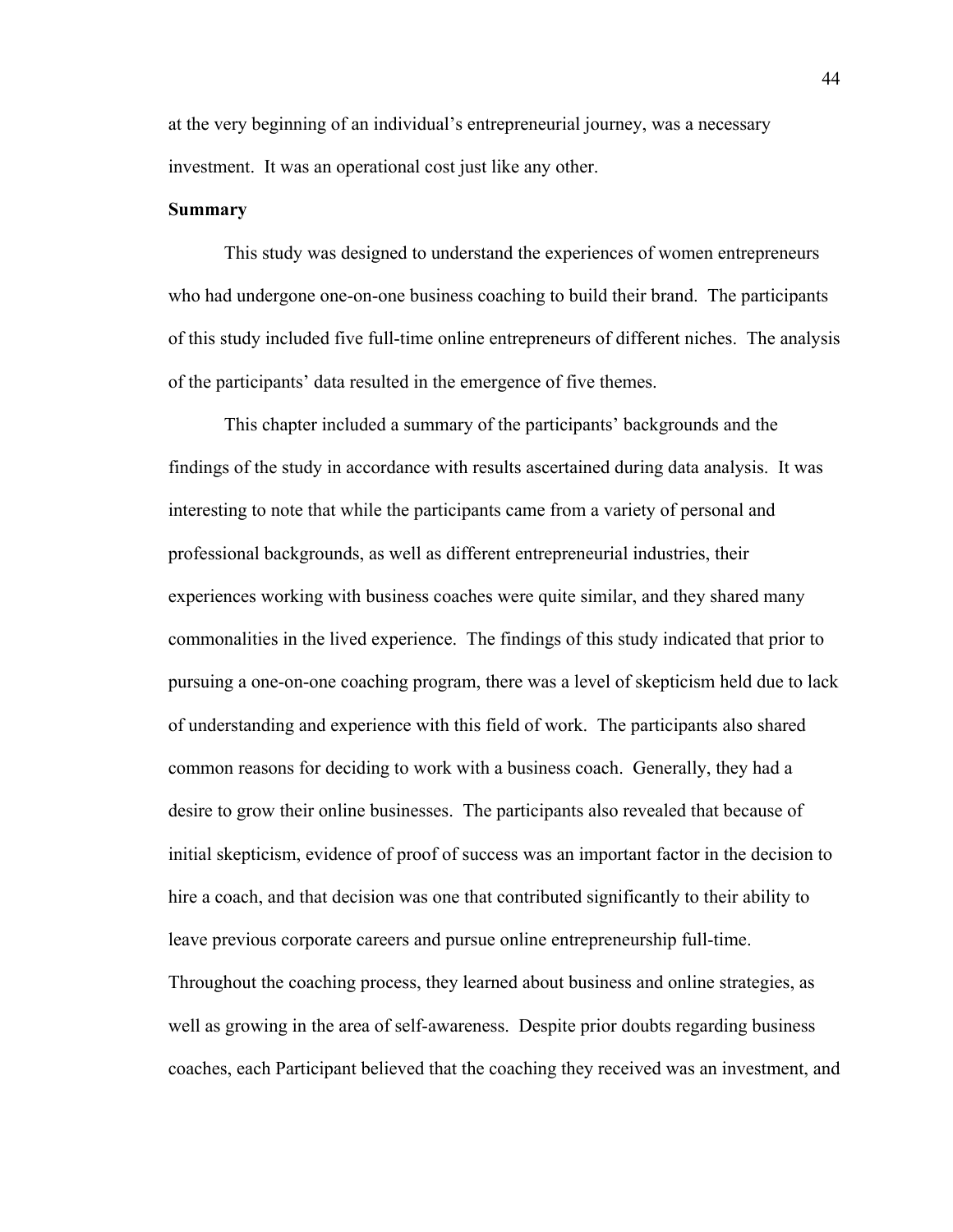one that all online business owners should consider obtaining. These results will be further examined in Chapter 5, which will present an indepth discussion of the findings.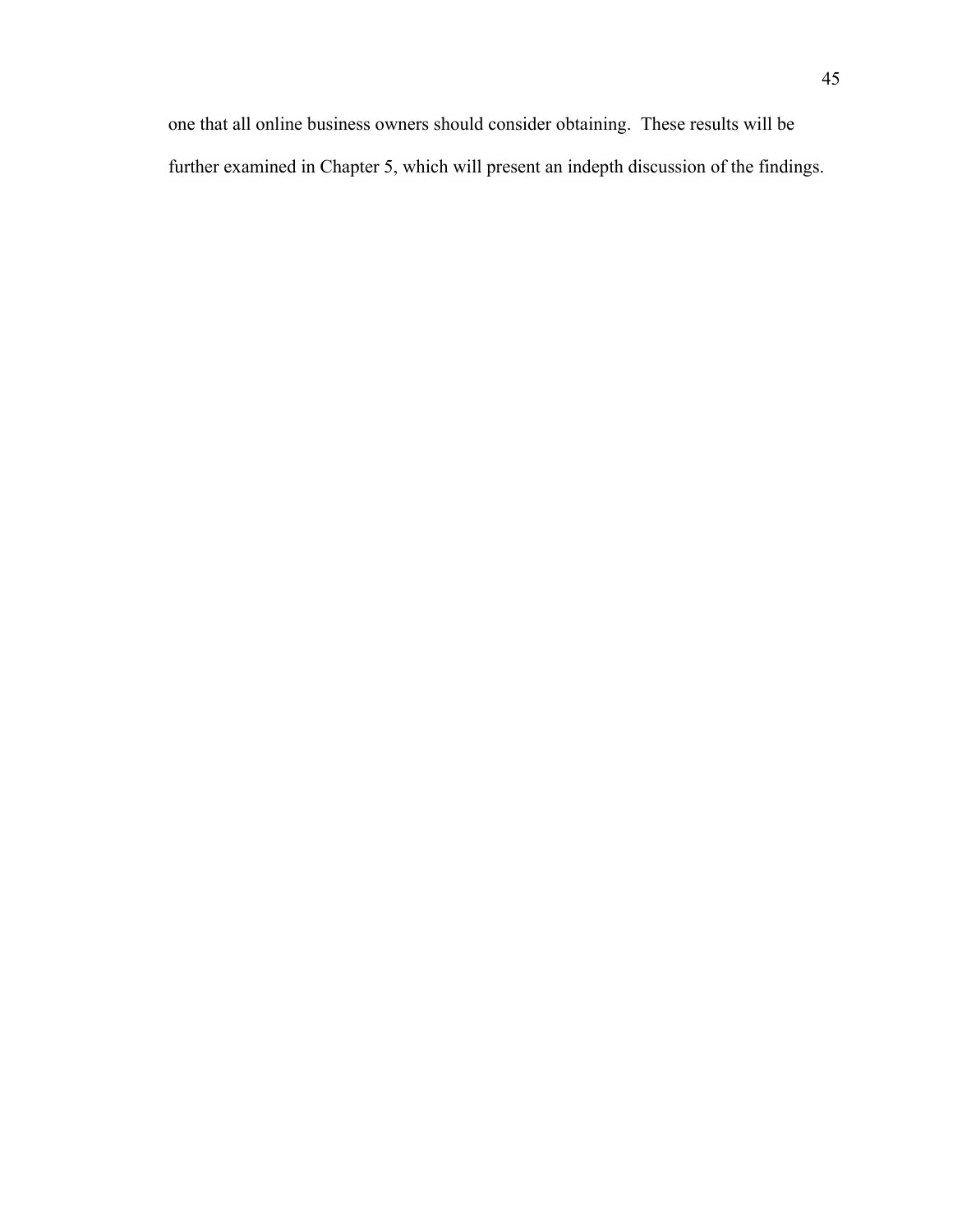#### **Chapter 5: Discussion**

# **Overview of the Research**

The purpose of this study was to understand the perceptions of the one-on-one business coaching experience from the perspective of the client. Through qualitative methodology, using interview protocol, the researcher sought to explore the phenomenon of online entrepreneurs who had worked with one-on-one business coaches in their pursuit of full-time entrepreneurship. The investigation was designed to explore female entrepreneurs' perceptions regarding if and how enrolling in a business-coaching program contributed to their successful transition from previous 9am-5pm type jobs to becoming online entrepreneurs. Female entrepreneurship was on the rise, yet published scholarly research highlighting this phenomenon hds been declining since the 1990s (Jennings & Brush, 2013). This study sought to add more recent empirical data to the body of literature concerning this topic. Chapter 5 summarizes the findings and gives insight into how the study answered the original Research Questions. This chapter also provides implications of these findings and recommendations for future research.

### **Summary of Findings**

The Research Questions in this study were designed to understand the experience of female online entrepreneurs who had undergone one-on-one business coaching. The study was guided by the following central research questions:

**Research Question 1**. What are the experiences of female online entrepreneurs who had undergone one-on-one business coaching to build their brand?

**Research Question 2**. What are the clients' perceptions of their virtual one-onone coaching experience?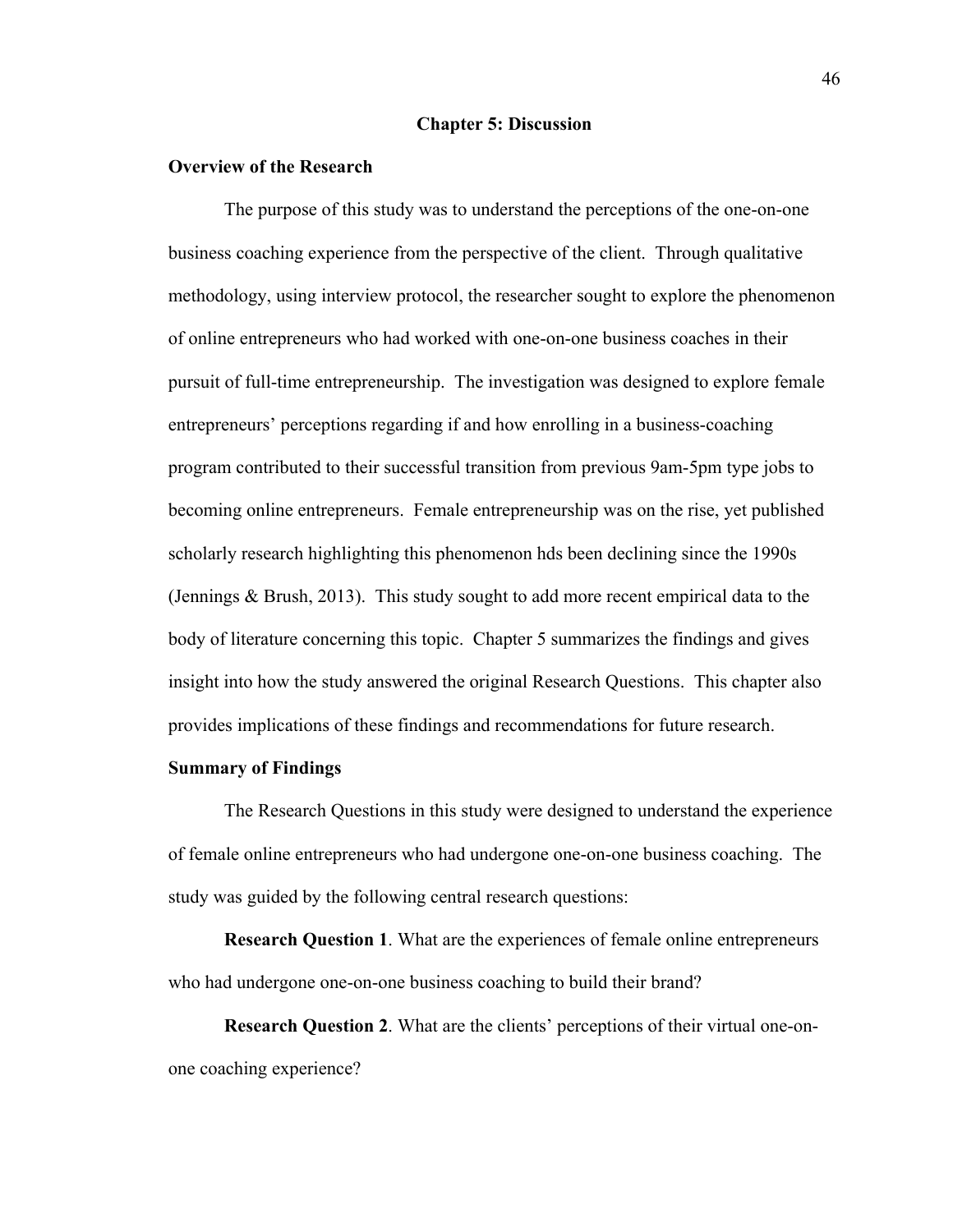**Research Question 3**. In what ways did the experience contribute to or support their efforts towards full-time entrepreneurship?

In order to gain answers to these Research Questions, the researcher conducted structured interviews with questions that allowed the five participants to articulate their experiences of the coaching process. Through analysis of the data, the researcher summarized their lived experiences in five emergent themes: skepticism, desire for business growth, evidence of success, self-awareness, and investment. The themes that emerged seemed to be chronological in nature. In other words, from introduction to the world of business coaching, to personal pursuit, and final thoughts regarding the process, it appeared that the participants experienced each of these themes in succession.

**Research Question 1.** What are the experiences of female online entrepreneurs who have undergone one-on-one business coaching to build their brand? Based upon comprehensive data analysis, findings suggest that there are similar perceptions held for the duration of the experience. Interestingly, each of the participants assumed a level of skepticism in the onset. Interviews revealed that they were quite leery of the business coaching industry as a whole, even those who were looking to become business coaches themselves in a certain capacity. Although similarities of skepticism emerged, data revealed that the skepticism was rooted in different areas of doubt. For some, it was seen as a get rich quick money grab, for others it was simply their lack of knowledge of the industry. Based on this study, no formal all encompassing reason could be concluded as to why this skepticism existed, only that it did.

The research also indicated that female online entrepreneurs despite initial skepticism pursued a coach when they realized they needed one. Thus, the level of doubt held in the beginning seemed to be overshadowed by their personal desires. The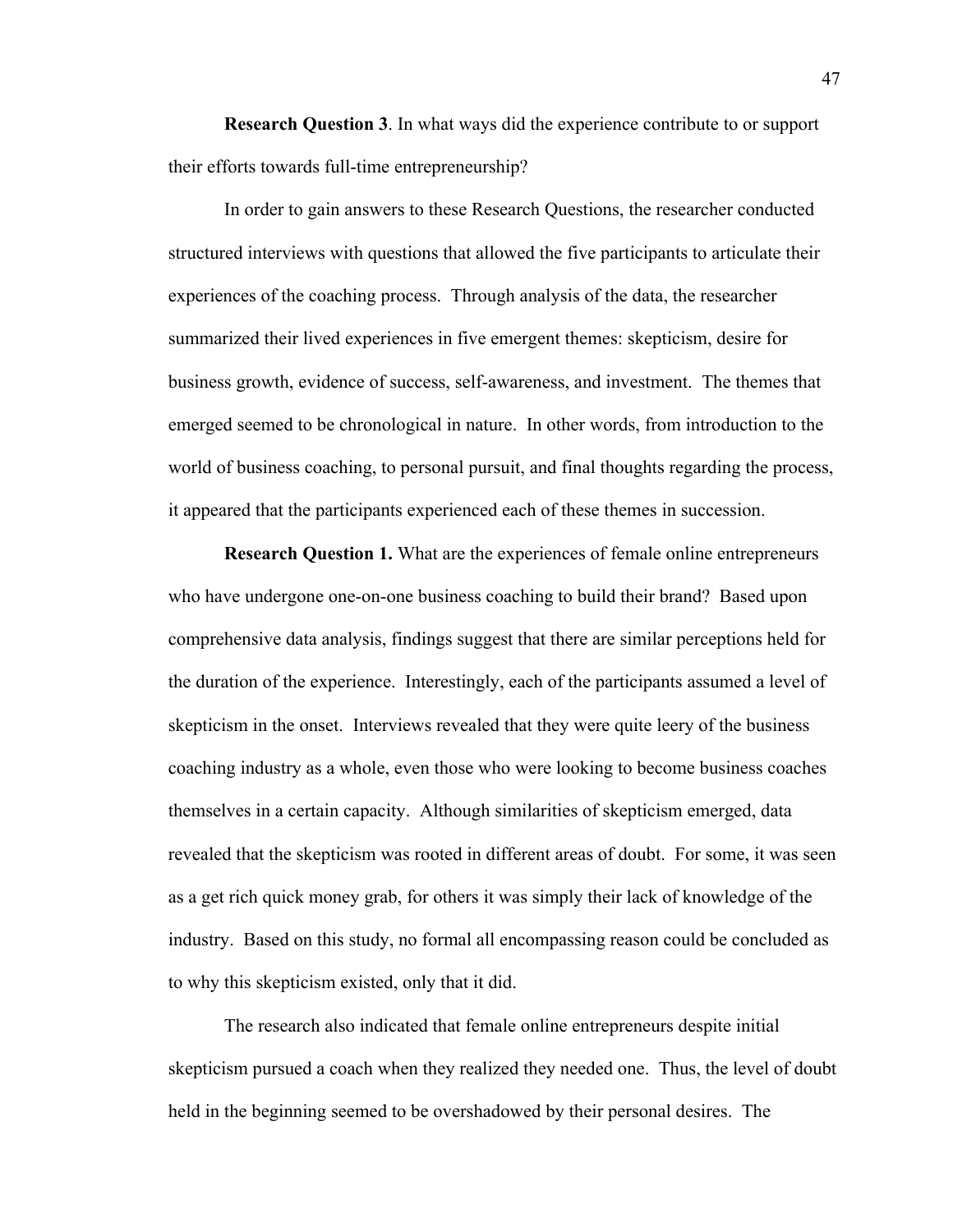researcher extrapolated that there were some aspirational elements to what the coach offered, especially the potential for financial success, which was attractive to the participant. These financial desires to gain more clients, increase income, and leave their corporate jobs then propelled each of them to pursue a coach. Another reason participants decided to work with an online business coach was because of the level of support a coach was able to provide them. For the once aspiring, now legitimized fulltime entrepreneurs interviewed in this study, it was evident that this was a critical factor. They were looking for a coach that could offer assistance with business processes and procedures as related to launching an online business and achieving financial success enough so that they were able to replace their income with that gained from being an online entrepreneur.

Further, the data revealed that an aspiring entrepreneur would hire a coach only after they were able to see some proof of the coach's success. The reason for this was likely because of their initial skepticism about the online business coaching experience. Prior to being hired, the coach must establish themselves as an expert in their field. The coaches' personal successes were not enough to indicate that their processes were transferable to others. It was important that the coaches provided social proof in the form of previous client testimonials and transparency with regard to their business practices.

**Research Question 2.** What are the clients' perceptions of their virtual one-onone business coaching experience? As indicated by the findings, the overall perception of the business coaching experience was a positive one. The participants felt that their business coaches were able to offer business support in the form of strategy, marketing tactics, and procedural next-steps types of instruction, which was the very reason why they were hired. The participants also indicated that encouragement was something that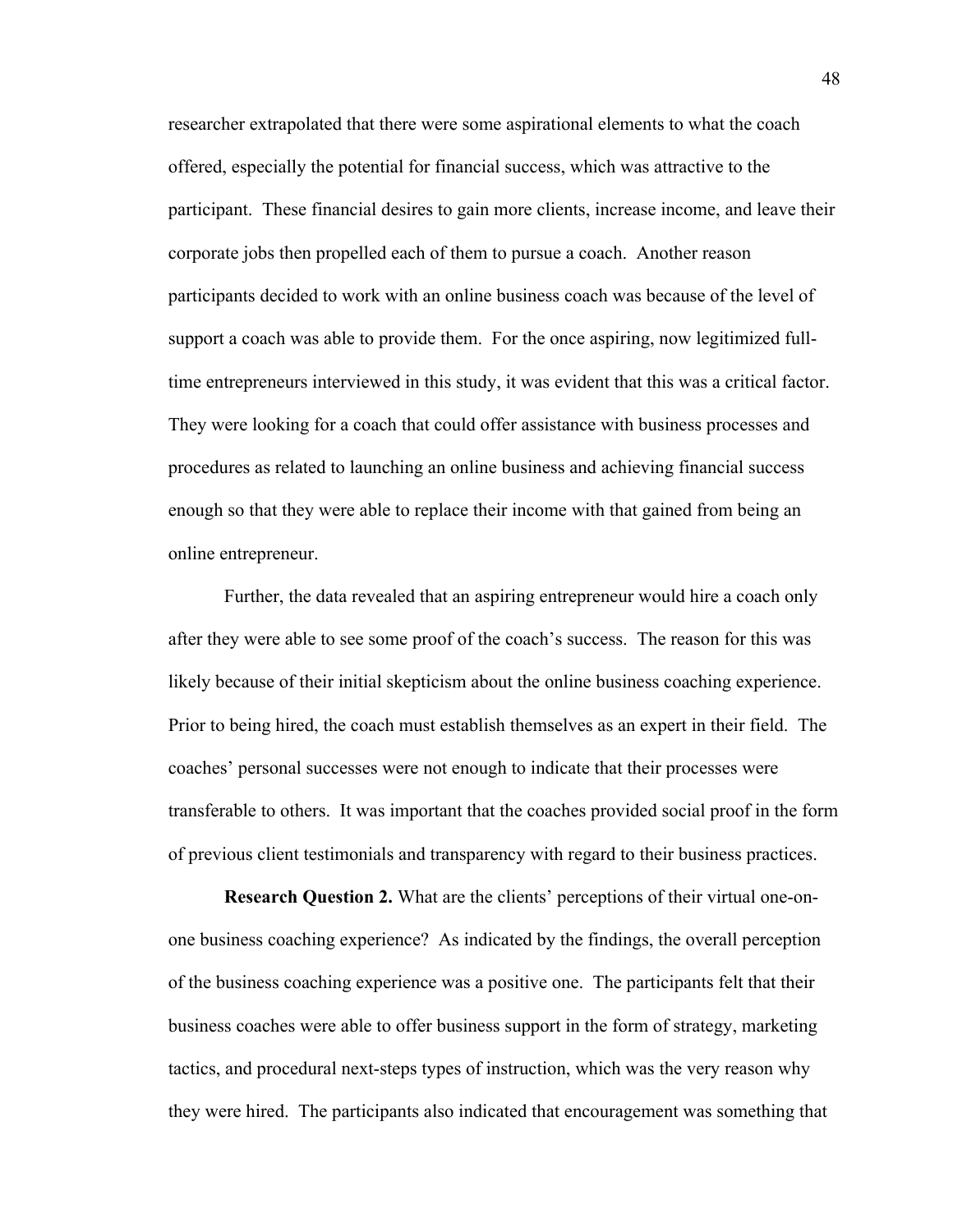their business coaches also provided, and they believed that to be a vital piece to their entrepreneurial success puzzle. This encouragement was extremely instrumental to helping the participants overcome self-doubt, fear, and uncomfortability in this new space.

Secondly, the coaching experience allowed the women to gain a level of selfawareness they did not once have. Although the participants indicated that they received encouragement, throughout the process, some realized that their initial business coaches were either not enough, or did not have the capabilities of handling all of the extracurricular issues that sprung up as a result of growing a business. Entrepreneurship was not always an easy road to navigate and business knowledge was not all that was needed to do so. Women needed to be encouraged, empowered, and supported, but all of this must be done relative to the individual. There were many different styles of learning and leadership. The data indicated that these were two elements that must be considered in a coaching relationship.

**Research Question 3.** In what ways did the experience contribute to or support their efforts towards full-time entrepreneurship? As a result of this study, it was concluded that participants believed coaching to be an absolutely necessary part of business growth, and critical to the pursuit of full-time entrepreneurship. Participants were all in agreement that their business coach afforded them the opportunity to venture into full-time online entrepreneurs because of the coaches' personal support, knowledge regarding the online business building process, and ability to convey that to the client. However, it was important to note that everyone's first business coach was not the one that always resulted in success large enough to leave corporate America. After overcoming skepticism, realizing the need for a coach in order to meet certain goals,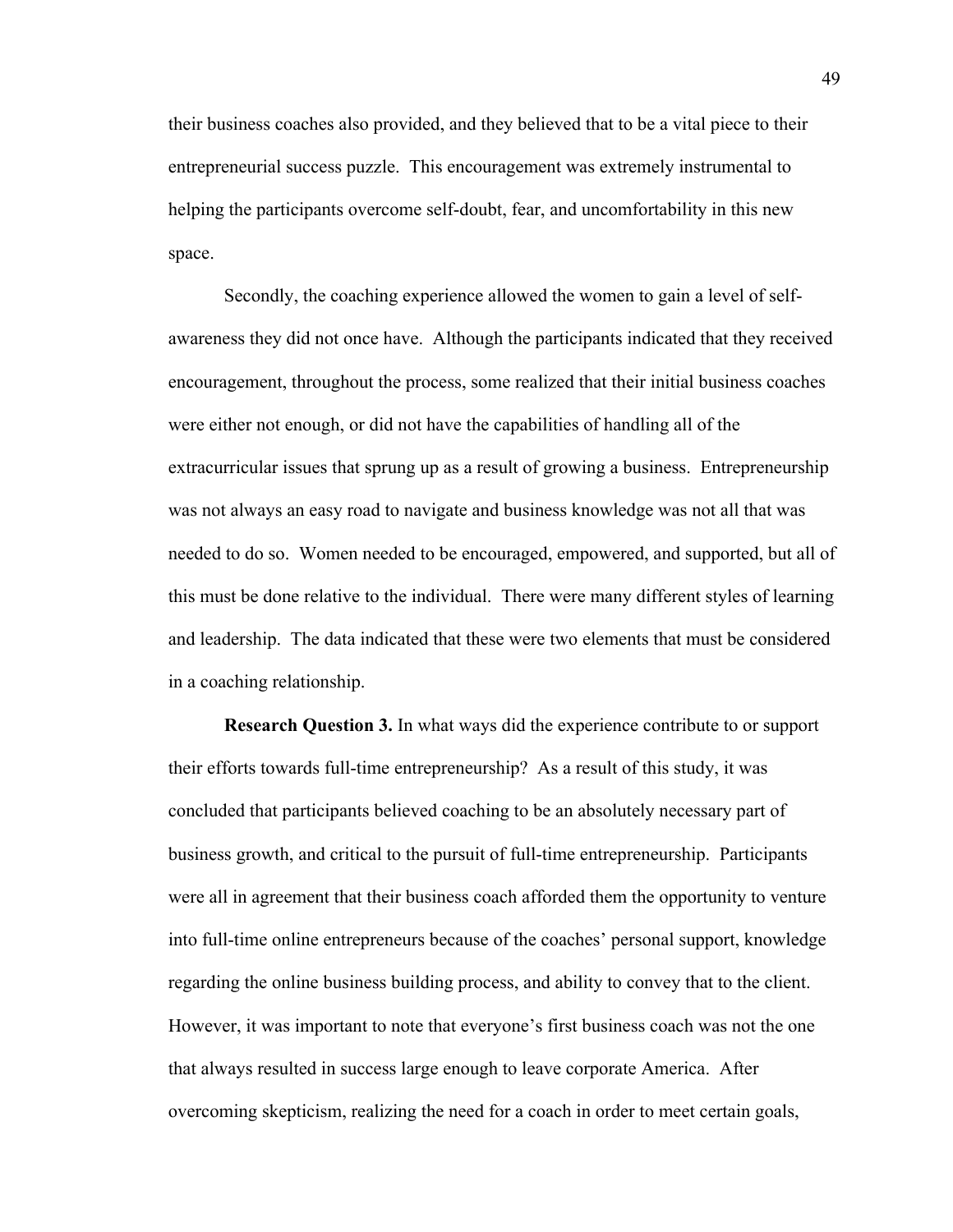hiring one, and then going through the entire process, the findings indicated that to online entrepreneurs, hiring a coach was considered an investment, like any other, and an essential expense that occurred in business. Some investments pan out, and some simply do not. Data analysis of this study revealed that even though the first coach may not be the best one, to those in the online space, it was still considered a good investment because of what could be gleaned from the experience. To the participants, even if the only thing they learned was that this was not the right coach and coaching style for them, that was enough to be considered a positive return on their investment.

# **Implications of Findings**

Entrepreneurship, specifically female entrepreneurship, is on the rise, according to the 2014 State of Women-Owned Businesses Report commissioned by American Express OPEN women-owned businesses has grown by 68% from 1997-2014. American Express's 2015 Report showed 74% increase from 1997-2015. This is an average of just under 900 new women-owned business ventures commencing everyday, and the statistics suggested that the numbers would continue to climb in the near future. Moreover, this consistent exit of women from the corporate world to the entrepreneurial one shows a great need for more coaches and mentors, the lack of which serves a barrier to entry for women who desire to pursue entrepreneurship (EMKF, 2014; Laukhuf & Malone 2015). Providing empirical evidence regarding how coaching can contribute to entrepreneurial success is highly beneficial.

**Aspiring online entrepreneurs.** As per this study, it was evident that online entrepreneurs often experience a level of skepticism prior to engaging and enrolling in a one-on-one business coaching program. Aspiring entrepreneurs have goals, but their doubt stems from not knowing if a business coach can legitimately provide support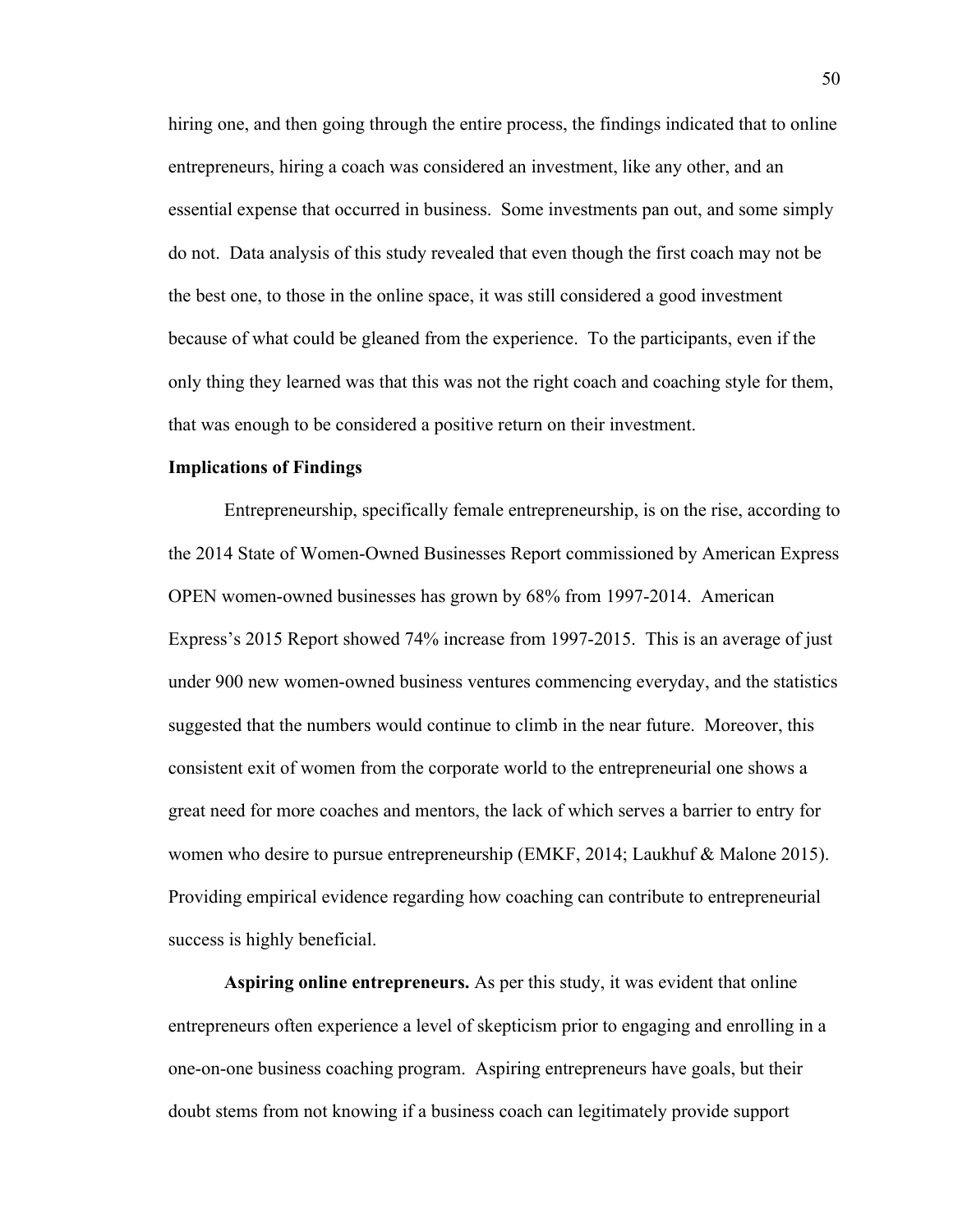needed to achieve those goals. This study provided empirical evidence that support garnered and business strategies learned from undertaking an online business coaching program can lead to achievement of desired results, financial and otherwise. Through this research, online entrepreneurs may now know what type of evidences to look for when hiring a coach. In this study, the participants made mention of the fact that social proof played a role in allowing them to choose the coach with whom they worked. Evidence of their expertise through testimonials and transparency were major factors.

**Online Business Coaches.** This study benefited the online coaching industry in many ways. For example, simply understanding the process a person goes through from being a potential client to a paying one was important. The business coach could use the five themes identified in this study in their business practices. Online coaches have to constantly produce content in the online space in order to attract clients (Holliman  $\&$ Rowley, 2014). If a business coach realizes that the first step in the process is generally skepticism, as indicated by this study, the coach would be able to address it in their content before it becomes an objection. In addition, business coaches who serve the population this study examined would also be able to use this research as a tool and enable them to develop useful coaching curricula in their own practices, particularly as it serves female entrepreneurs. This research indicated that self-awareness was something that coaching clients often experienced, yet business coaches were not always equipped to provide support in that area because it was more of a life-coaching role. Thus, business coaches may see the need to either further their training and certifications to address this. On the other hand, business coaches may want to stay in their field, but suggested or recommended that their clients seek support from other coaches in this area in tandem to growing their online business. A coach may also wish to bring in a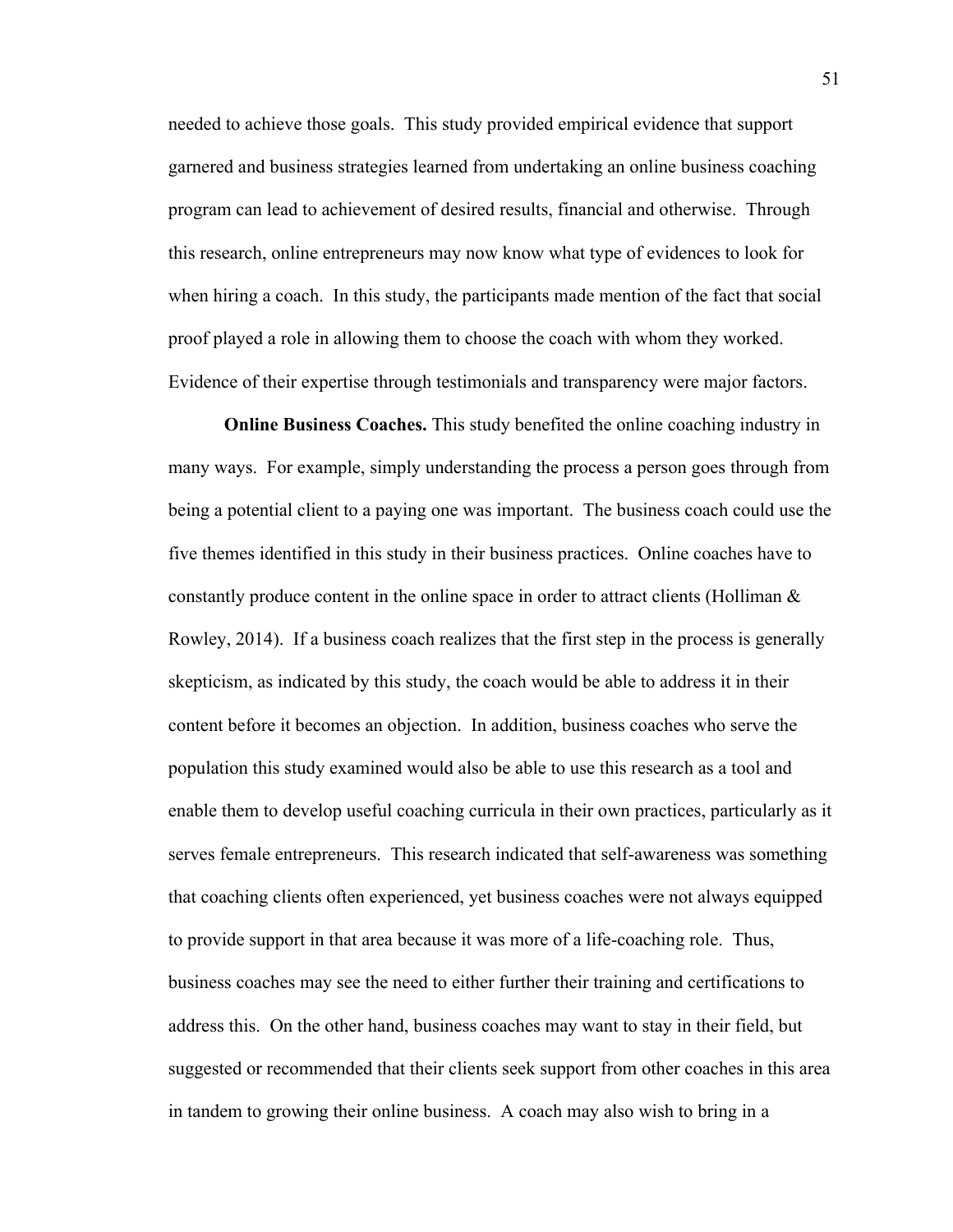colleague who specializes in this area to assist their clients with these issues and insights as they arise.

Further, while there was documentation that provided evidence of success among large corporations who had used executive coaches, there was a paucity in empirical evidence that supported the experience of one-on-one coaching specifically as it related to the female entrepreneur (Audet & Couteret, 2012). Therefore this study shed light on the validity of the coaching industry as a whole, specifically as it related to female online entrepreneurs and online business coaches. This benefitted anyone interested in working in either of these two industries.

It is important to identify that the results of this study proved that learning styles and leadership styles matter, and they should be considered from both coach and client perspective prior to entering into a professional relationship. Andres and Akan (2015) indicated that learning style affects how student receives and retains information. Leadership style, or the behavioral approach, as described by Northouse (2015), affected how a leader influenced their followers. Coaches, in this regard, were leaders and they must remember to make note of clients' learning styles in order to support them in getting the best outcome.

#### **Recommendations for Future Study**

**Varied setting.** This research was limited to five female online entrepreneurs. Further research should be conducted to explore the lived experiences of other entrepreneurs who may not operate their entire businesses in the online space. Additional research in this area has the possibility to generate a more comprehensive analysis of similarities and differences amongst all types of entrepreneurs, not merely those who are digital.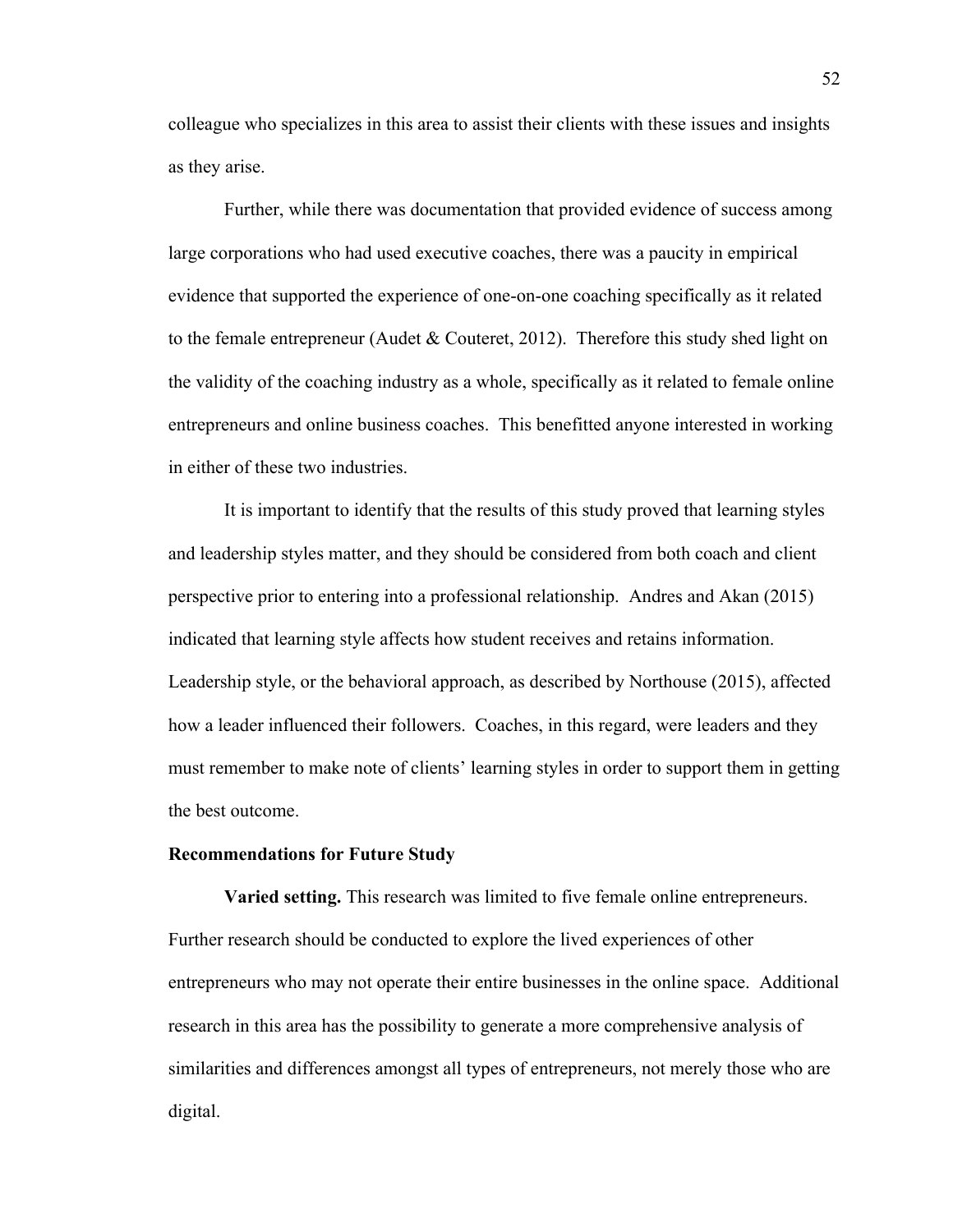It is important to recognize that not all entrepreneurs become successful, even those who have experienced one-on-one business coaching. According to Green (2014), only about 10% of startups will succeed. Although Boss (2015) suggested that employing a business coach could mitigate factors that lead to failure, the reality is, not all who experience one-on-one coaching will succeed. It would be beneficial to further this research and conduct a study on the lived experiences of those who hired coaches yet were not successful in their entrepreneurial journey.

**Male entrepreneurs.** Another area for supplementary research would be to examine the lived experiences of male coaches and male entrepreneurs. This type of study could generate more insight and offer a comparative inquiry regarding whether the same succession of processes are experienced by men. If not, the study would give insight into any differences between genders.

**Deeper analysis of emergent themes.** In this study, there were five major emergent themes extracted from the data. It would be interesting to do deep dive exploration into how each one plays a part in the journey to entrepreneurial success.

# **Limitations**

During the completion of this research, a few limitations were identified that may require future research. Participation of this study was limited to five women who have undergone one-on-one business coaching to grow their businesses. Since receiving coaching, these women have left their previous full-time places of employment and replaced their income with monies earned an online entrepreneur. There is a chance that this small sample size can limit confidence in the research findings. Further, recruitment to participate in this study was done using a purposeful sampling technique on Facebook. Therefore, the data do not reflect the entire population of online entrepreneurs that this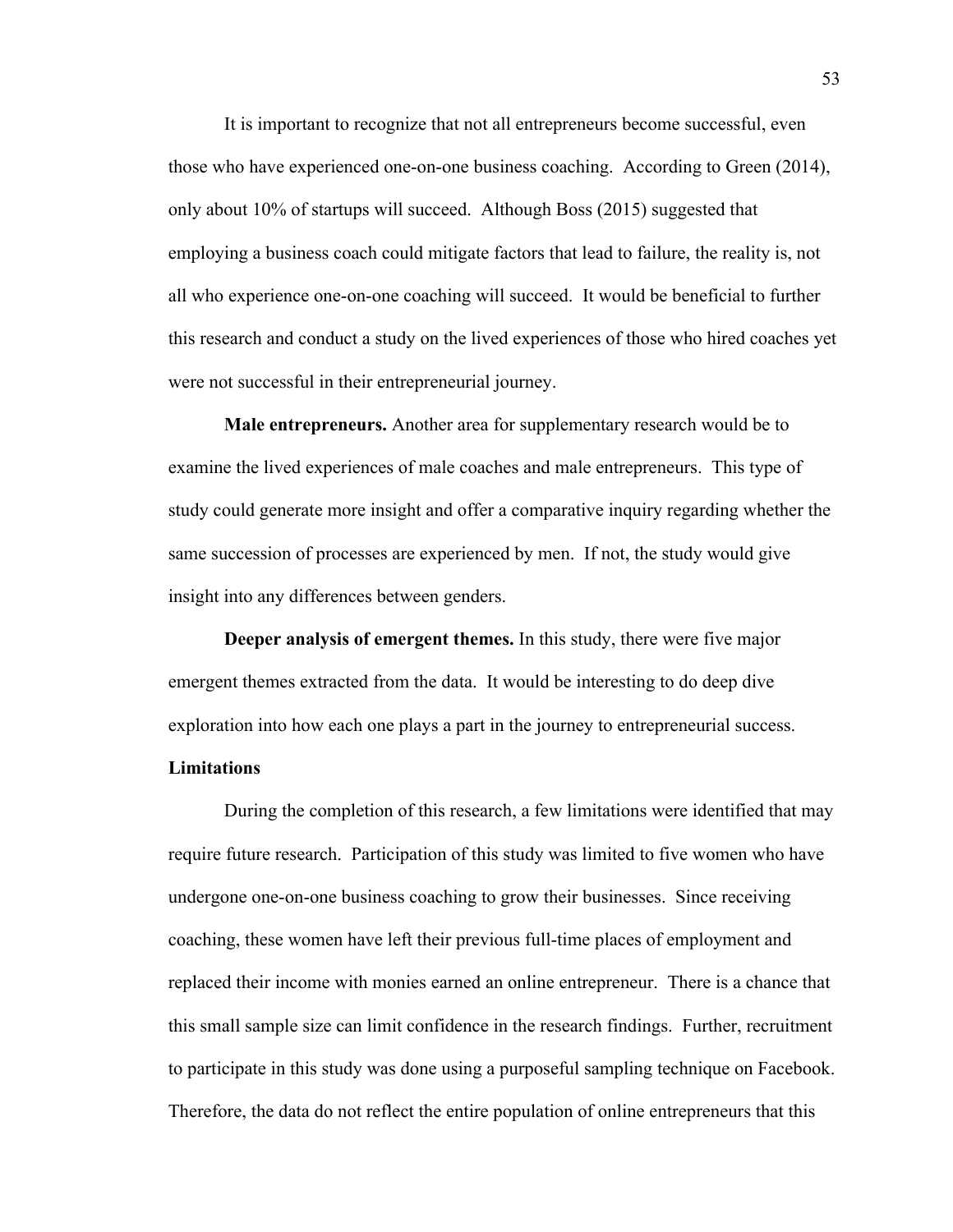study intended to reflect and could include areas of subjectivity. This study was limited to the business coaching niche and not the entire coaching industry. Thus, the findings of this study may not be transferrable to other sectors.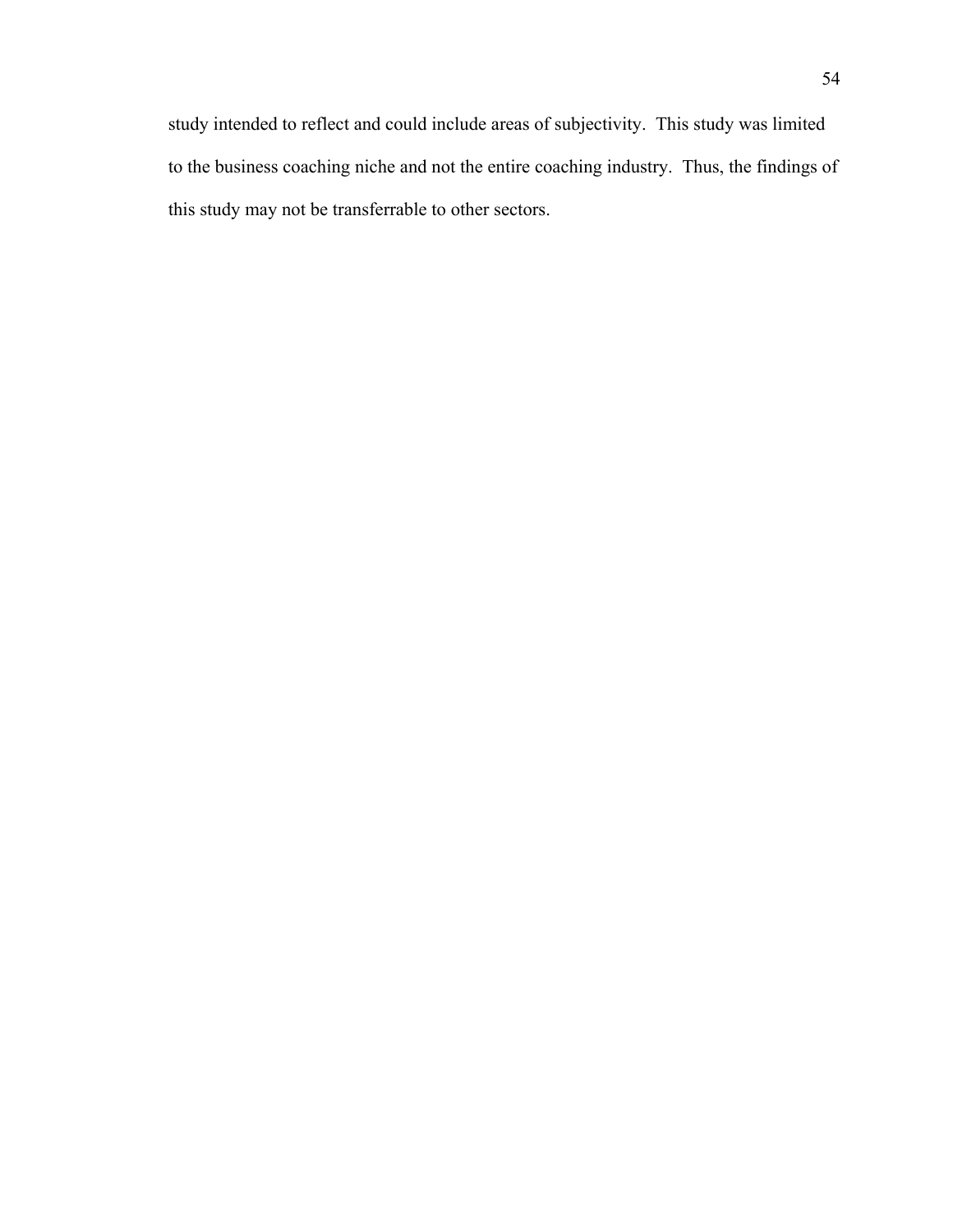- Aarons-Mele, M. (2014, June 25). More women starting businesses isn't necessarily good news. Retrieved from https://hbr.org/2014/06/more-women-starting-businessesisnt-necessarily-good-news
- American Management Association, (2008). Coaching: A global study of successful practices, current trends and future possibilities 2008-2018. Retrieved from https://www.opm.gov/WIKI/uploads/docs/Wiki/OPM/training/i4cp-coaching.pdf
- Audet, J., & Couteret, P. (2012). Coaching the entrepreneur: Features and success factors. *Journal of small business and enterprise development, 19*(3), 515-531.
- Baron, L., Morin, L., & Morin, D. (2011). Executive coaching: The effect of working alliance discrepancy on the development of clients' self*-*efficacy. *Journal of management development, 30*(9)*,* 847-864.
- Blackman, A. (2006). Factors that contribute to the effectiveness of business coaching: The clients' perspective. *Business Review*, *5*(1), 98-104.
- Blanchflower, D. G., & Oswald, A. J. (1998). What makes an entrepreneur? *Journal of Labor Economics, 16*(1), 26-60. doi:10.1086/209881
- Bowles, S., Cunningham, C. J. L., De La Rosa, G. M., & Picano, J. (2007). Coaching leaders in middle and executive management: Goals, performance, buy-in. *Leadership and Organization Development Journal*, *28*(5), 388–408.
- Boyatzis, R. (2006). An overview of intentional change from a complexity perspective, *Journal of Management Development*, *25*(7), 607-623.
- Brachert, M., Hyll, W., & Titze, M. (2017). On the simultaneity bias in the relationship between risk attitudes, entry into entrepreneurship and entrepreneurial survival. *Applied Economics Letters*, *24*(7), 477-480.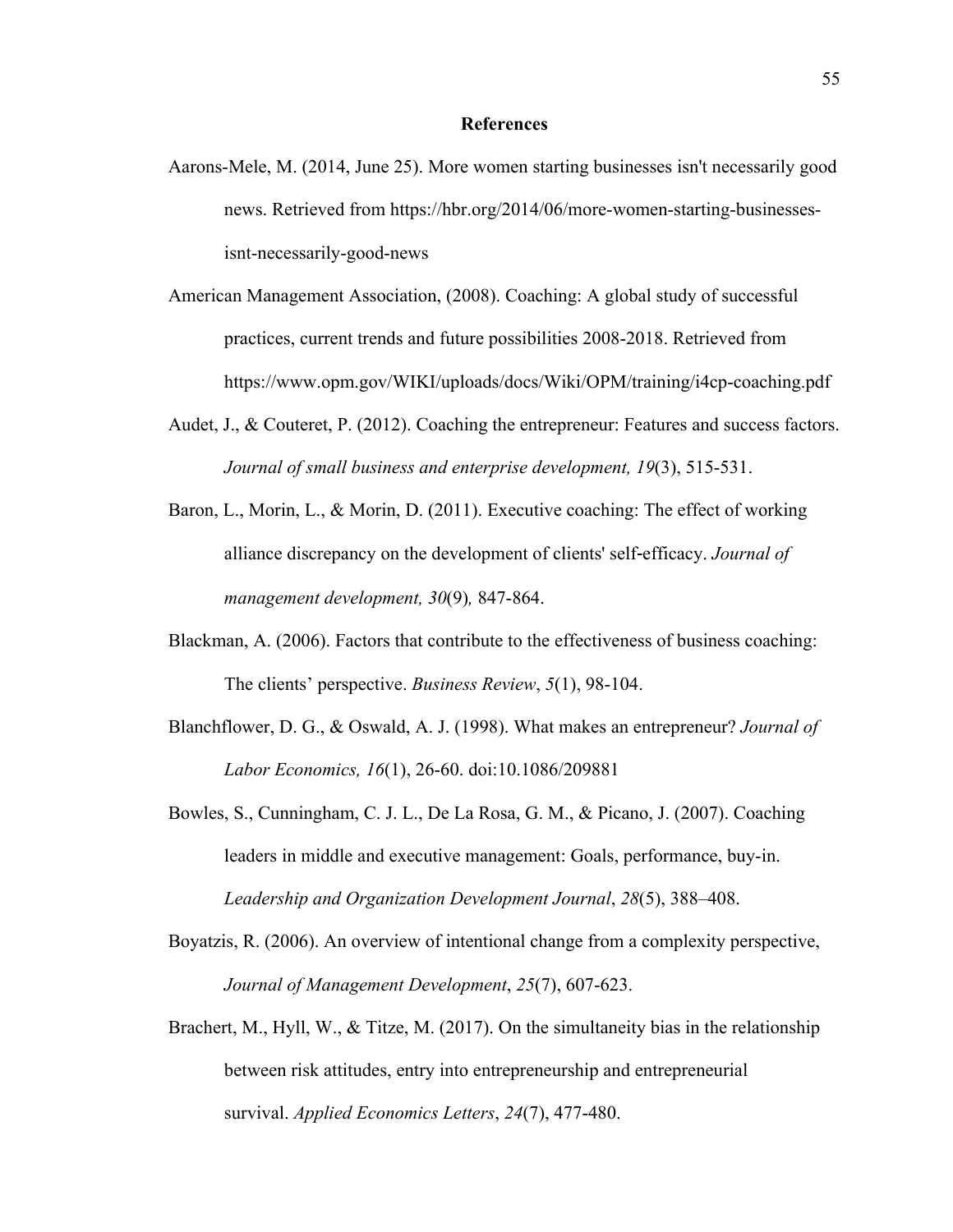- Bueno, J. (n.d.). Coaching: One of the fastest growing industries in the world. *Therapy today, 21*(7). Retrieved from http://www.therapytoday.net/article/show/2042 /coaching-one-of-the-fastest-growing-industries-in-the-world/
- Carlen, J. (2016). *A brief history of entrepreneurship: the pioneers, profiteers, and racketeers who shaped our world*. New York, NY: Columbia Business School Publishing.
- Carpenter, B. (2004). The first Olympics: The early Greek games were not as pristine as we like to imagine. *U.S. News & World Report.* Retrieved from http://www. usnews.com/
- Chandler, A. D. Jr. (1962). *Strategy and structure*. Cambridge, MA: Harvard University Press.
- Charan, R. (January 2009). The coaching industry: A work in progress. *Harvard Business Review*. Retrieved from https://hbr.org/2009/01/what-can-coaches-do-for-you/ar/1
- Cilliers, F. V. N. (2005). Executive coaching experiences: A systems psychodynamic perspective. *SA Journal of Industrial Psychology*, *31*(3), 23–30.
- Coach. (n.d.). In *Merriam Webster Online,* Retrieved from http://www.merriam-webster .com/dictionary/coach
- Colaizzi, P. (1978). Psychological research as the phenomenologist views it. In Valle, R. & King, M. (Eds.). *Existential-phenomenological alternatives for psychology.* New York, NY: Oxford University Press.
- Connolly, G. J. (2016). Applying humanistic learning theory: The "art" of coaching. *Strategies, 29*(2), 39-41.
- Coutu, D., & Kauffman, C. (January 2009). What can coaches do for you? *Harvard Business Review*. Retrieved from https://hbr.org/2009/01/what-can-coaches-do-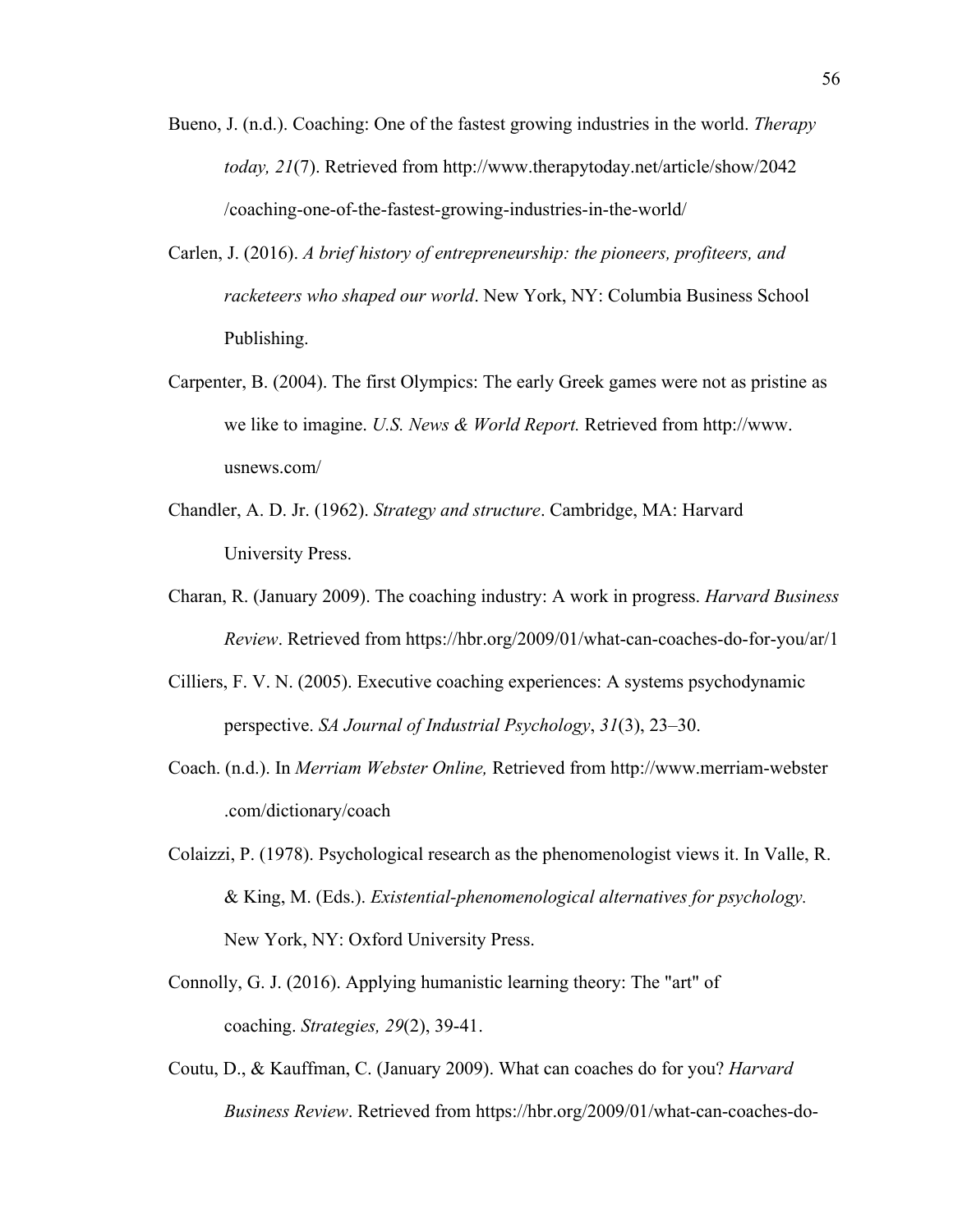for-you/ar/1

- Creswell, J. W. (2013). *Qualitative inquiry and research design: Choosing among five traditions*. Thousand Oaks, CA: Sage Publications.
- Creswell, J. W. (2015). *Educational research: Planning, conducting, and evaluating quantitative and qualitative research* (5th ed.). Upper Saddle River, NJ: Pearson.
- Cunningham, J. B., & Lischeron, J. (1991). Defining entrepreneurship. *Journal of Small Business Management, 29*(1), 45.
- Dickson, V. (2013). Financial-services company drives out coaching inefficiencies. *Human Resource Management International Digest, 21*(6), 26-27. Retrieved from http://search.proquest.com.ezproxylocal.library.nova.edu/docview/1430557573 ?accountid=6579
- Edmonds, W. A., & Kennedy, T. D. (2013). *An applied reference guide to research designs: Quantitative, qualitative, and mixed methods*. Thousand Oaks, CA: Sage.
- Ellsberg, M. (2011). *The education of millionaires: It's not what you think and It's not too late*. New York, NY: Portfolio.
- Ewing Marion Kauffman Foundation. (2014). *Sources of economic hope: Women's entrepreneurship.* Retrieved from http://www.kauffman.org/~/media/kauffman \_org/research%20reports%20and%20covers/2014/11/sources\_of\_economic\_hope \_womens\_entrepreneurship.pdf
- Galambos, L. (1970). The emerging organizational synthesis in modern American history. *Business History Review*, *44*(3), 279-290.
- Garfield, C. A. (1989). *Peak performers: The new heroes of American business*. Chicago, IL: American Marketing Association.

Gerencher, K. (2012, February 26). Help me get fit, Coach. Retrieved from https://www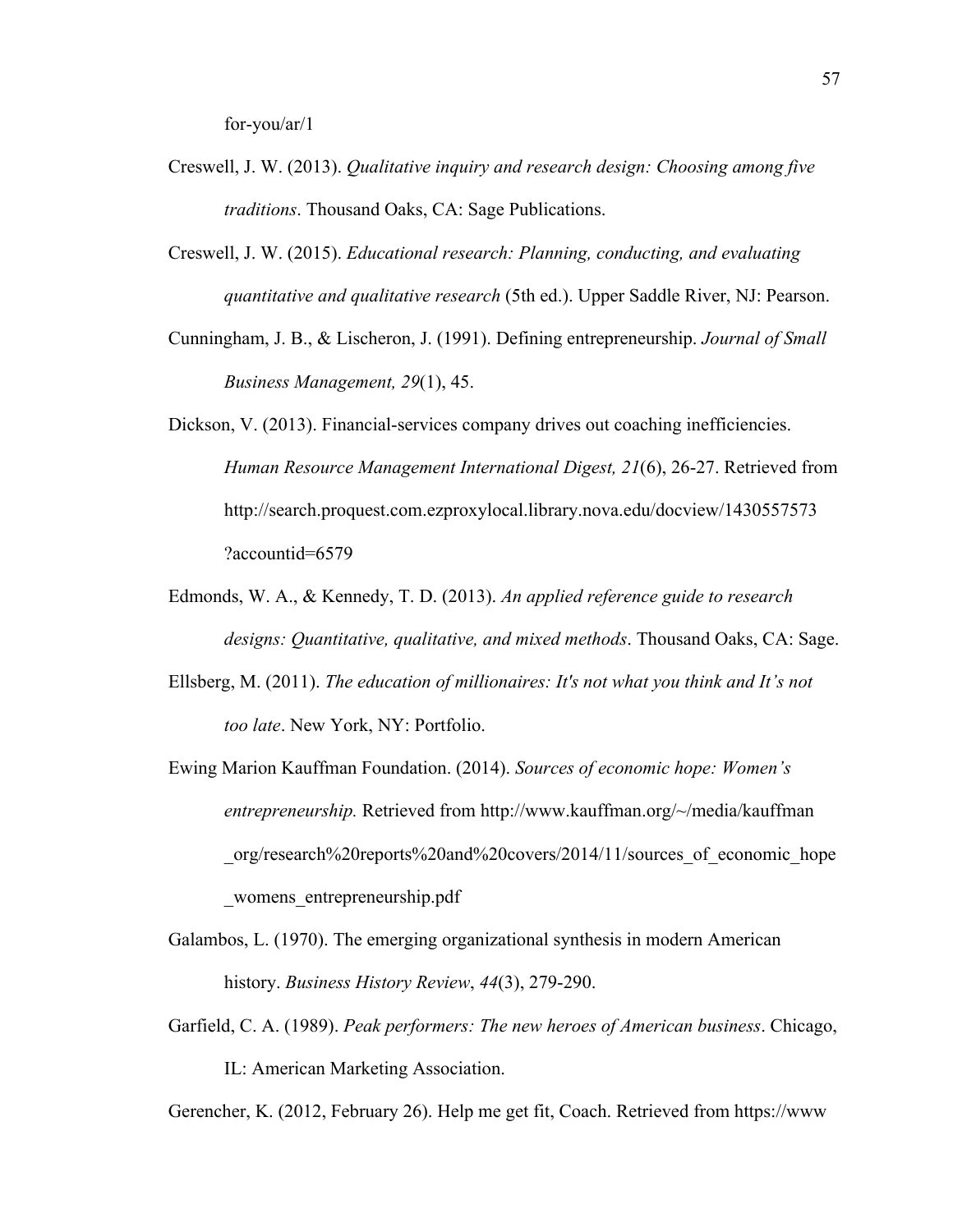.wsj.com/articles/SB10001424052970203358704577237184016187486

- Gillentine, A. (2008). Maybe it's time to get a life -- coach that is. *The Colorado Springs Business Journal*, *8*(2).
- Glesne, C. (2016). *Becoming qualitative researchers: An introduction*. (5th ed.). Boston, MA: Pearson.
- Goffee, R., & Scase, R. (Eds.). (1987). *Entrepreneurship in Europe*: *The social processes*. London, England, United Kingdom: Croom Helm.
- Green, A. (2014). *Why 90% of startups fail? Starting small business for dummies*. Amazon Digital Services.
- Harris, A. (2003). *Out to work: A history of wage-earning women in the United States* (20th anniversary ed.). Oxford, England, United Kingdom: Oxford University Press.
- Heller, E. E., Gilson, T. A., & Paule-Koba, A. (2016). So, who's our new coach?: NCAA student athletes' perceptions after a head coaching change. *Sport Journal*, *5*(1).
- Herbert, R., & Link, A. (2011). A history of entrepreneurship. *International Journal of Business and Social Science, 2*(9).
- Hill, C. E. (2012). Consensual qualitative research: A practical resource for investigating social science phenomena. New York, NY: American Psychological Association.
- Horn, M., Elliot, L., & Forbringer, L. R. (2010). Making a case for coaching. *Physician Executive, 36*(6), 50-53.
- International Coaching Federation. (2012). *ICF global coaching study: Final report.*  Retrieved from http://icf.files.cms-plus.com/includes/media/docs/2012ICFGlobal CoachingStudy-ExecutiveSummary.pdf

International Coaching Federation. (2015). *Coaching: Frequently asked questions*.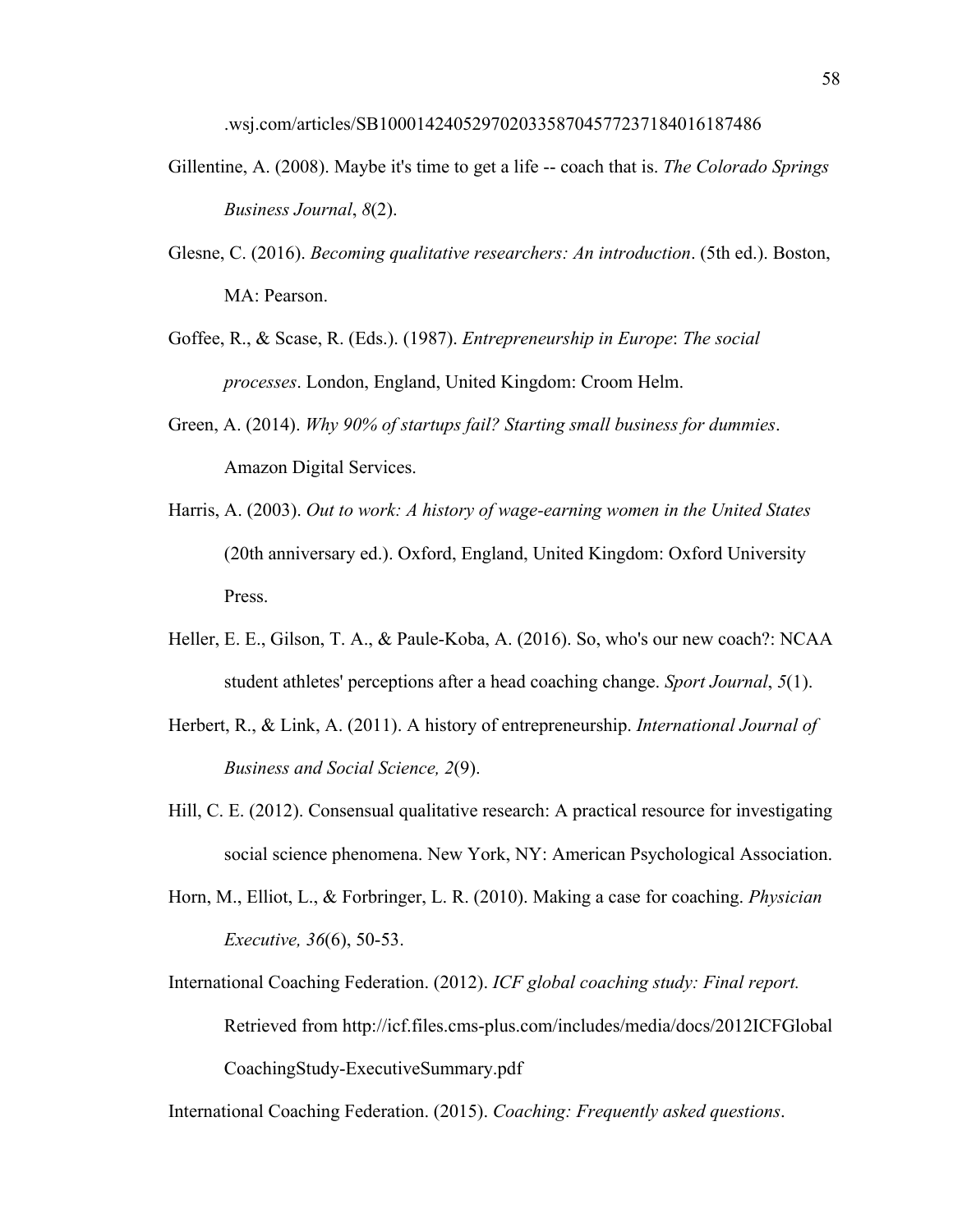Retrieved from http://www.coachfederation.org/need/landing.cfm?ItemNumber =978&navItemNumber=567

- Holliman, G., & Rowley, J. (2014). Business to business digital content marketing: Marketers' perceptions of best practice. *Journal of Research in Interactive Marketing, 8*(4), 269-293.
- Jarosz, J. (2016). What is life coaching? An integrative review of the evidence-based literature. *The International Journal of Evidence Based Coaching and Mentoring, 14*(1), 34-56.
- Jennings, J., & Brush, C. (2013). Research on women entrepreneurs: Challenges to (and from) the broader entrepreneurship literature? *The Academy of Management Annals,* 663-715.
- Joo, B. (2005). Executive coaching: A conceptual framework from an integrative review of practice and research. *Human Resource Development Review, 4*(4), 462–488
- Kampa-Kokesch, S., & Anderson, M. (2001). Executive coaching: A comprehensive review of the literature. *Consulting Psychology Journal: Practice and Research*, *53*(4), 205-228.
- Kilburg, R. R. (1996). Toward a conceptual understanding and definition of executive coaching. *Consulting Psychology Journal: Practice and Research*, *48*(2), 134- 144.
- Laukuff, R., & Malone, T. (2015). Women entrepreneurs need mentors. *International Journal of Evidence Based Coaching and Mentoring, 13*(1).
- Lovewell, D. (2013). Debbie Lovewell: Banish gender pay gaps. *Employee Benefits*, 11.
- Marshall, M. N., & Rossman, G. B. (2011). Designing qualitative research. Thousand Oaks, CA: Sage.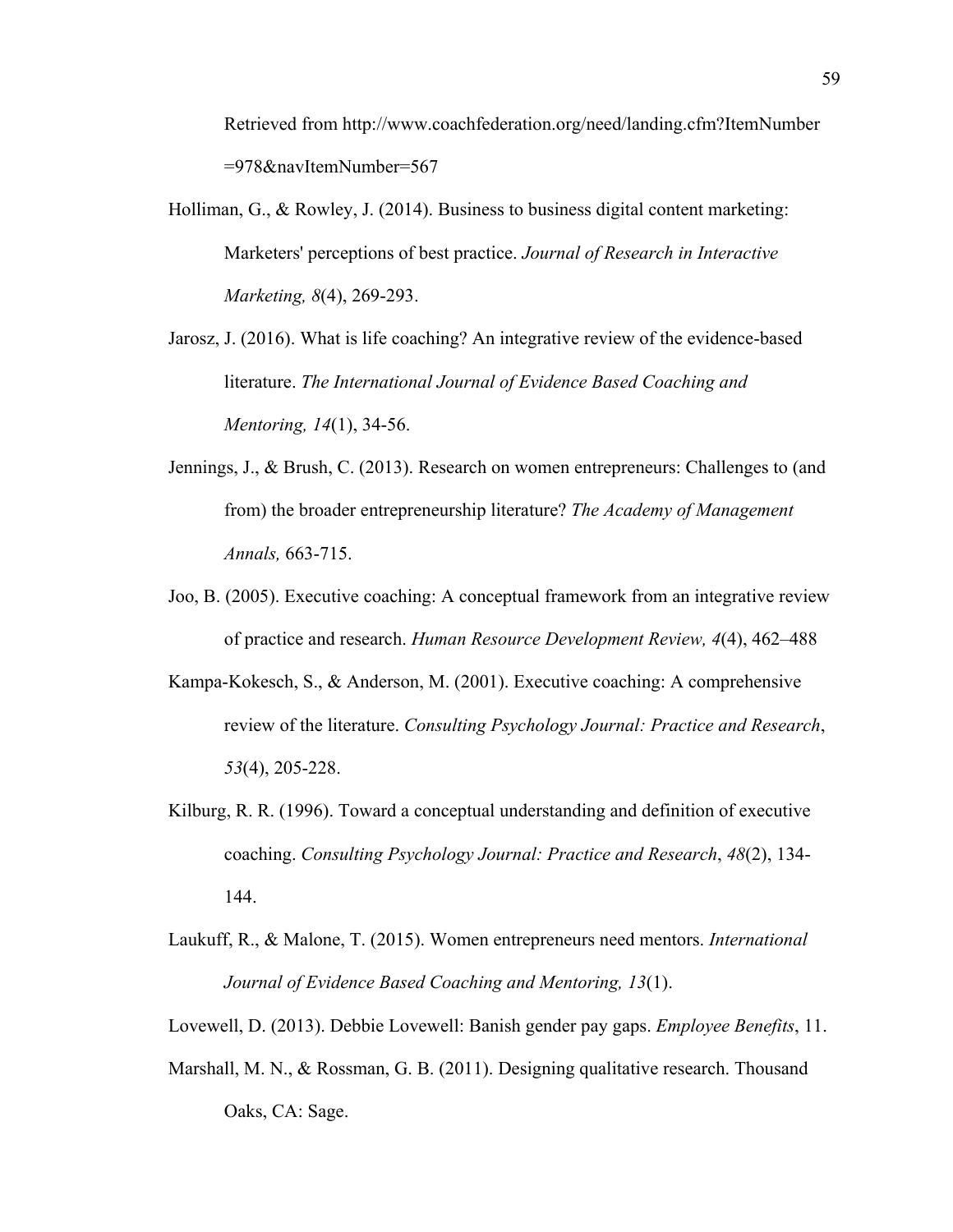- McBride, E. (2015). The surprising reason American women become entrepreneurs. Retrieved from http://www.forbes.com/sites/elizabethmacbride/2015/03/31 /whats-different-about-women-entrepreneurs-in-the-u-s/
- McMahon, G. (2010). *One hundred one coaching strategies and techniques.* New York, NY: Routledge/Taylor & Francis Group.

Mehrabian, A. (1971). *Silent messages*. Belmont, CA: Wadsworth.

- Misasi, S. M., Morin, G., & Kwasnowski, L. (2016). Leadership: Athletes and coaches in sport. *Sport Journal*, 1.
- Motsoaledi, L., & Cilliers, F.  $(2012)$ . Executive coaching in diversity from the systems psychodynamic perspective. *SA Journal of Industrial Psychology, 38*(2), 11. doi: 10.4102/sajip.v38i2.988
- Noble, J., Vermillion, M. M., & Foster, K. (2016). Coaching environments and studentathletes: Perceptions of support, climate and autonomy. *Sport Journal*, 2.
- Northouse, P. G. (2015). Leadership theory and practice. ( $7<sup>th</sup>$  ed.) Thousand Oaks, CA: Sage.
- Picken, J. C. (2017). From founder to CEO: An entrepreneur's roadmap. *Business Horizons*, *60*(1), 7-14. doi:10.1016/j.bushor.2016.09.004
- Salter, R. (2014). Mentor and coach: Disciplinary, interdisciplinary, and multidisciplinary approaches. [Special Issue] *International Journal of Evidence Based Coaching and Mentoring, 8*.
- Schmidt, E., & Cohen, J. (2013). *The new digital age: Reshaping the future of people, nations and business.* New York, NY: Knopf Doubleday Publishing Group.
- Schumpeter, J. (1947). The creative response in economic history. *Journal of Economic History*, (7), 149-159.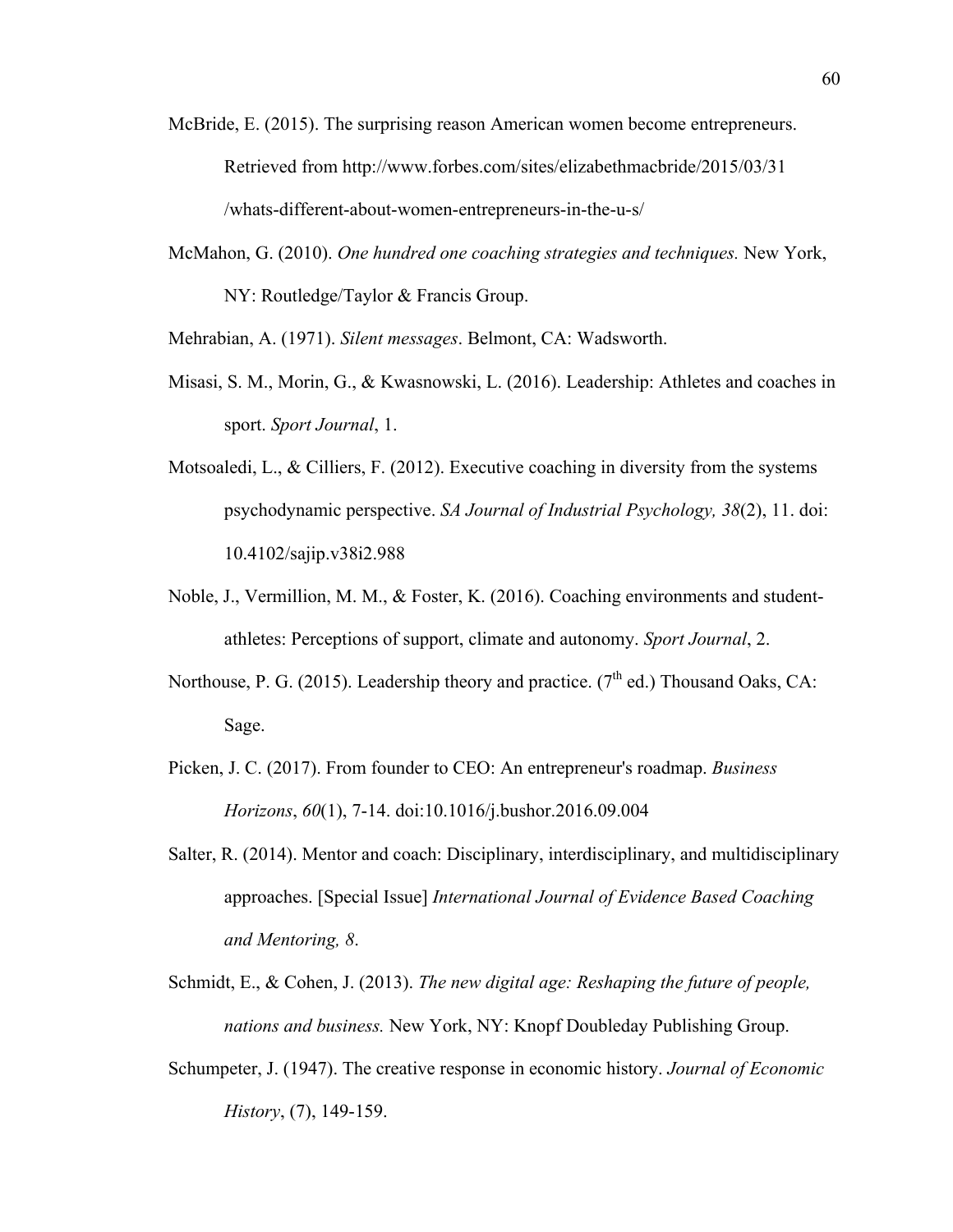- Schutte, F., & Steyn, R. (2015). The scientific building blocks for business coaching: A literature review. *SA Journal of Human Resource Management, 13*(1), 1-11.
- Scoular, A. (January, 2009). How do you pick a coach? *Harvard Business Review.*  Retrieved from https://hbr.org/2009/01/what-can-coaches-do-for-you/ar/1
- Sheldon, O. J., Dunning, D., & Ames, D. R. (2014). Emotionally unskilled, unaware, and uninterested in learning more: Reactions to feedback about deficits in emotional intelligence. *Journal of Applied Psychology, 99*(1), 125.
- Sherman, S., & Freas, A. (2004). The Wild West of executive coaching. *Harvard Business Review, 82*(11), 82-90.
- Siniscalco, G., Damrell, L., & Nabity, C. M. (2014). The pay gap, the glass ceiling, and pay bias: Moving forward 50 years after the equal pay act. *ABA Journal of Labor & Employment Law, 29*(3), 395-427.
- Stelter, R. (2007). Coaching: A process of personal and social meaning making. *International Coaching Psychology Review, 2*(2), 191-201.
- Ugoani, J. N. N., Amu, C. U., & Kalu, E. O. (2015). Dimensions of emotional intelligence and transformational leadership: A correlation analysis. *Independent Journal of Management & Production, 6*(2), 563-584.
- US Census Bureau. (2012). *Survey of business owners*. Retrieved from http://www .census.gov/econ/sbo/getdata.html
- US Department of Labor. (2012). *Women in the labor force.* Retrieved from http://www .dol.gov/wb/stats/facts\_over\_time.htm
- Vidal-Salazar, M., Ferrón-Vílchez, V., & Cordón-Pozo, E. (2012). Coaching: An effective practice for business competitiveness. *Competitiveness Review, 22*(5), 423-433.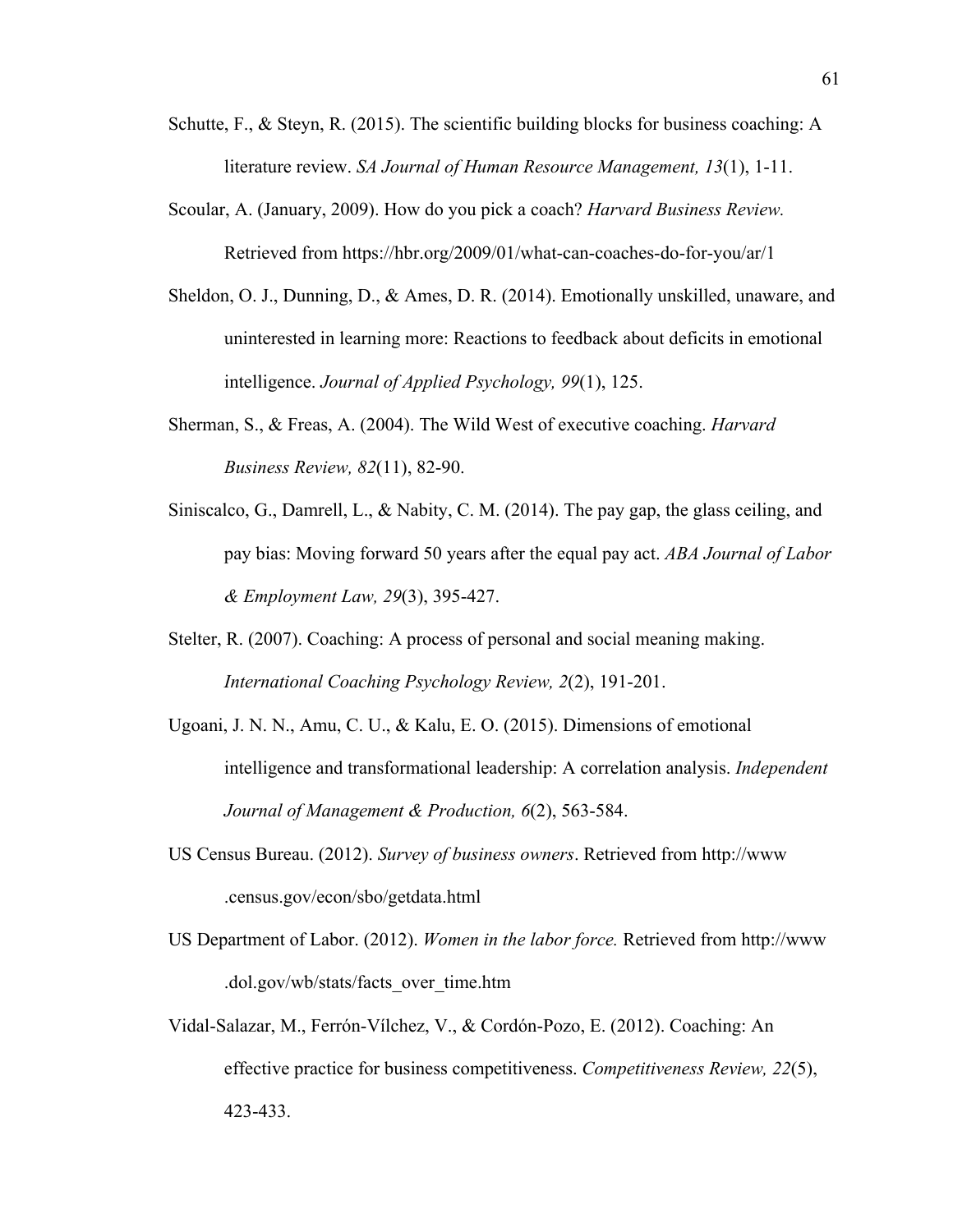- Vuleta, C. (2017). How this founder said goodbye to her startup 'Goonies' and got on with business. *Forbes.Com*, 1.
- White, S. M. (2013). *The health coaching phenomena: A qualitative investigation of experiences, understandings, and perceptions* (Order No. 3604613). Available from ProQuest Dissertations & Theses Global. (1475259478). Retrieved from http://search.proquest.com.ezproxylocal.library.nova.edu/docview/1475259478?a ccountid=6579
- Witherspoon, R., & White, R. P. (1996). Executive coaching: A continuum of roles. *Consulting Psychology Journal: Practice & Research, 48*(2), 124-133
- Zarya, V. (2015). The fastest-growing group of entrepreneurs in the U.S.? Minority women. *Fortune.Com*, N.PAG.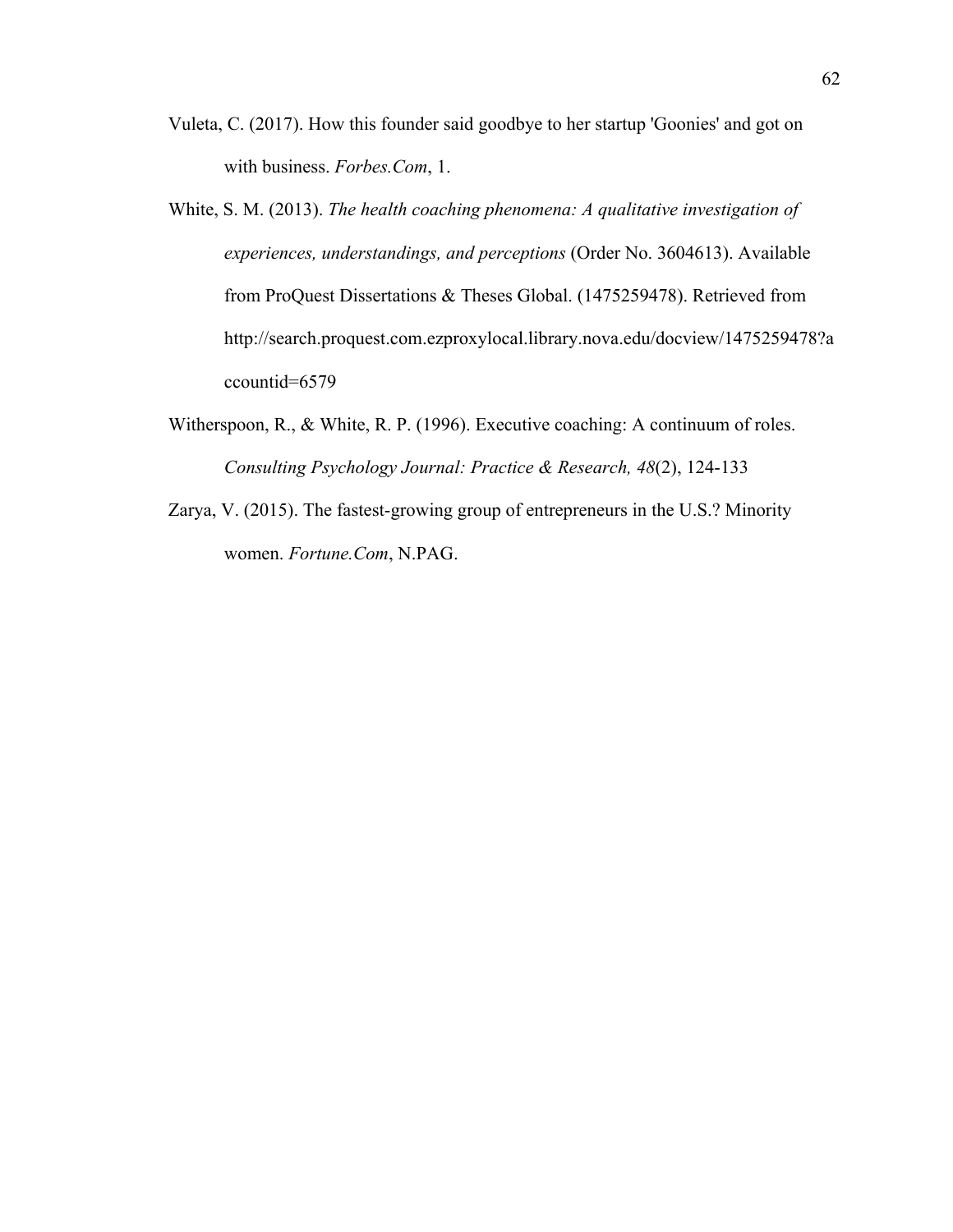Appendix A

Interview Guide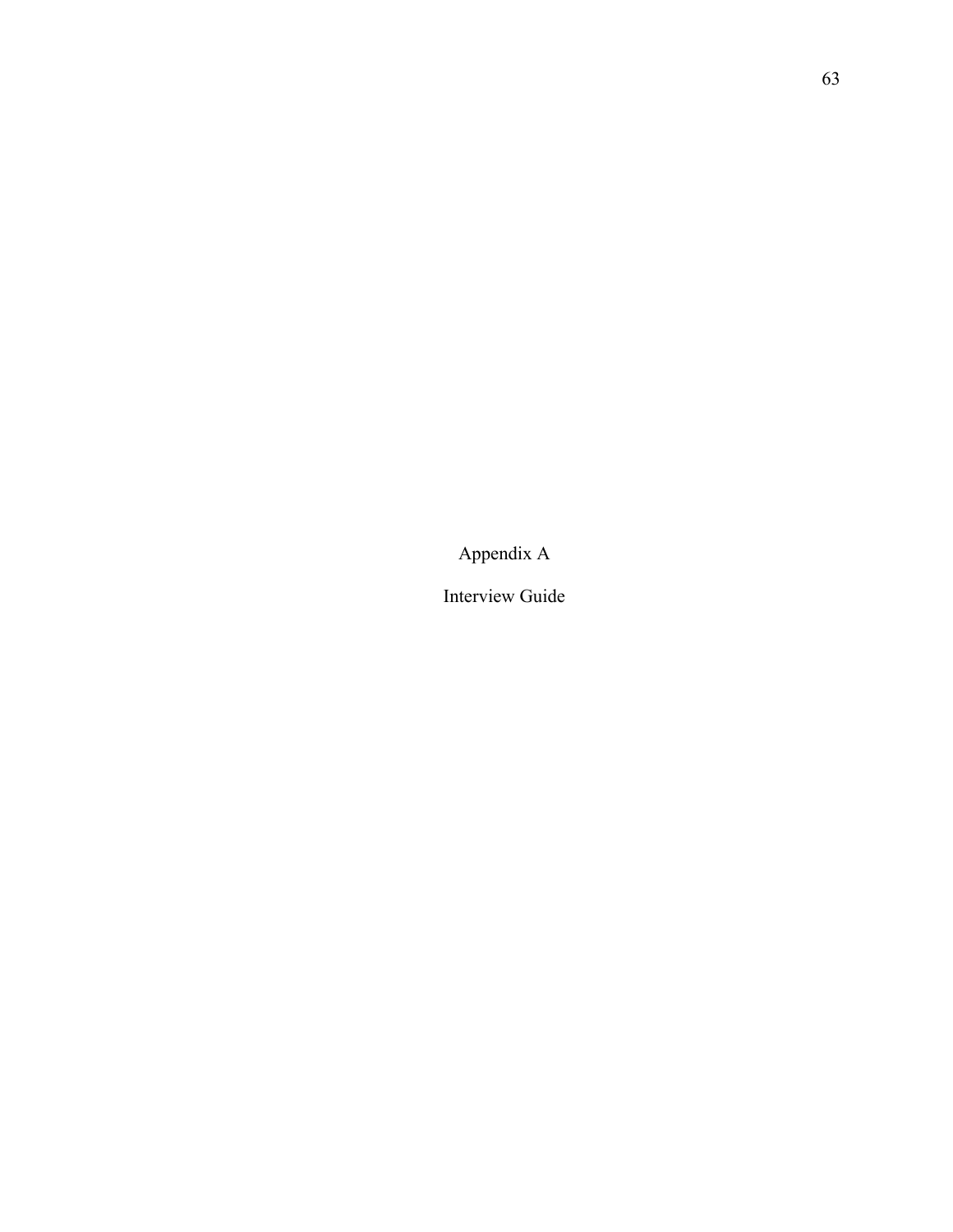# Interview Guide

- 1. I want to understand business coaching from your perspective: let's start with your understanding of business coaching. What were your perceptions of the field of business coaching before you sought one?
- 2. Can you give me a brief history of what led you to pursue a business coach? What specific goals did you have when beginning the process?
- 3. Is there a particular reason that you selected your business coach?
- 4. Tell me about your experience working with your coach?
- 5. At this time, you are a full time entrepreneur. What specific aspects of business coaching were critical to this outcome?
- 6. Is there anything else about your business coaching experience that you would like to share?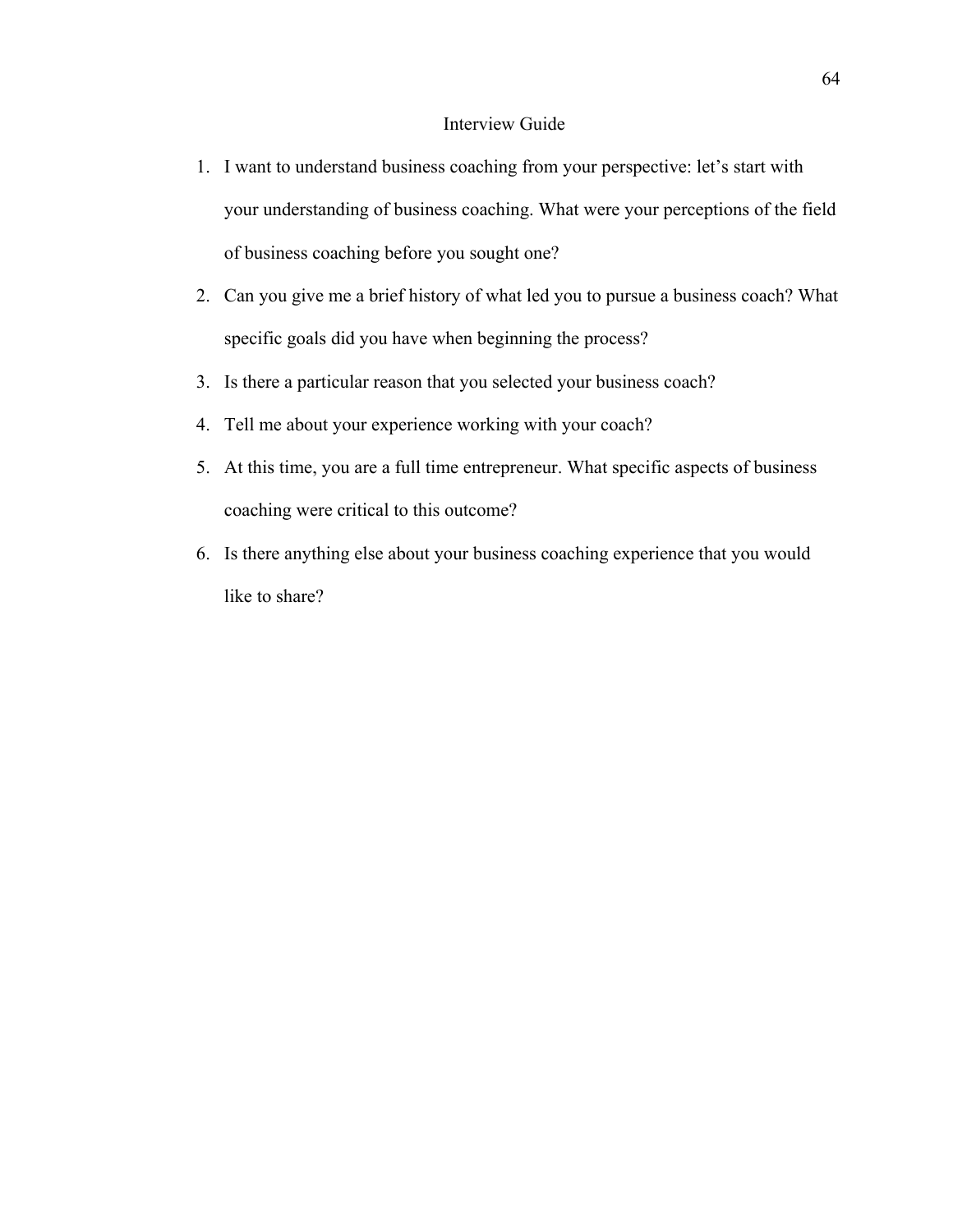Appendix B

Coding Sample